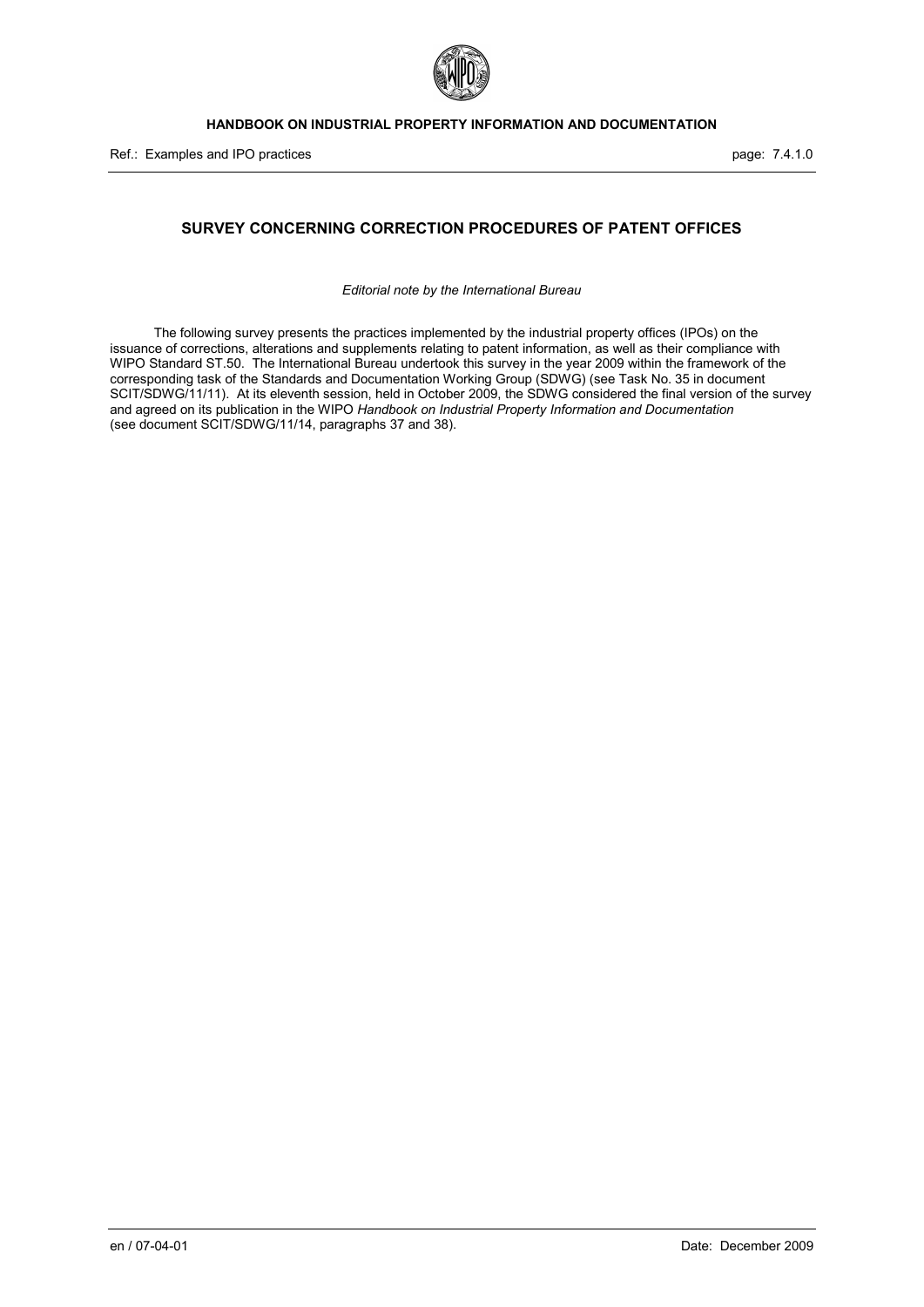

# **SURVEY CONCERNING CORRECTION PROCEDURES OF PATENT OFFICES**

*Survey presented to the SCIT Standards and Documentation Working Group at its eleventh session in October 2009*

### PART 1 – SUMMARY OF RESULTS

#### BACKGROUND

1. Users (e.g., patent searchers, commercial providers, patent offices, and patent professionals in industry) of patent correction information are interested in knowing the practices of patent offices (industrial property offices) and their compliance with WIPO Standard ST.50, which provides guidance on and aims to standardize the issuance of corrections, alterations, and supplements relating to patent information.

2. Users, outside patent offices, are an increasingly important consumer of correctional notifications. Indeed such external users are perhaps more numerous and frequent consumers of correction information than are the primary producers of correction notifications, i.e., patent office staff. External users (experienced professionals, commercial providers, and a growing community of non-professional end-users) must deal with patent information, including correctional information, worldwide and every deviation of a patent office from a common standard may result in unnecessary difficulties and elevated costs. External users increasingly appreciate that patent offices publish corrections, alterations, and supplements in a standardized and structured manner as provided by the guidelines of WIPO Standard ST.50.

3. In recent years, publication mechanisms (including for corrected patent information) have developed as Internet technologies and other media for electronically delivering information have gained in popularity and functionality. Have the producers of corrections, alterations, and supplements relating to patent information and the associated WIPO Standard ST.50 been keeping up-to-date? Or can ST.50 be improved to better promote an unambiguous and uniform presentation of such notifications?

4. Circular C. SCIT 2663 issued on March 12, 2009 (see [http://www.wipo.int/scit/en/mailbox/circ09.html\)](http://www.wipo.int/scit/en/mailbox/circ09.html) invited patent offices to provide information about their experience and compliance with WIPO Standard ST.50.

5. Responses were received from the following 43 patent offices:

African Intellectual Property Organization (OAPI) (OA) Argentina (AR) Armenia (AM) Austria (AT) Belarus (BY) Brazil (BR) Bulgaria (BG) China (CN) Croatia (HR) Czech Republic (CZ) Democratic People's Republic of Korea (KP) Ecuador (EC) Estonia (EE) Eurasian Patent Organization (EA) European Patent Office (EP)

Georgia (GE) Germany (DE) Greece (GR) Hungary (HU) Ireland (IE) Israel (IL) Japan (JP) Kazakhstan (KZ) Lithuania (LT) Madagascar (MG) Mexico (MX) Monaco (MC) Pakistan (PK) Poland (PL) Republic of Korea (KR) Republic of Moldova (MD) Romania (RO) Russian Federation (RU)

Slovakia (SK) Spain (ES) Thailand (TH) Turkey (TR) Ukraine (UA) United Kingdom (GB) United States of America (US) Uzbekistan (UZ) Viet Nam (VN) World Intellectual Property Organization (WIPO) (WO)

6. The circular, the questionnaire and the individual responses received are available on WIPO's website (*<http://www.wipo.int/scit/en/mailbox/circ09.html>*).

7. The current document summarizes the results of the 2009 correction procedures survey, the second version. Part 1 includes the background, definitions, related material as well as analysis of the 43 responses by patent offices. Part 2 collates the results, in question order, including options selected (if any) and any comments made by each office. The examples provided by patent offices in response to Question 19 are collectively available in Part 7.4.2.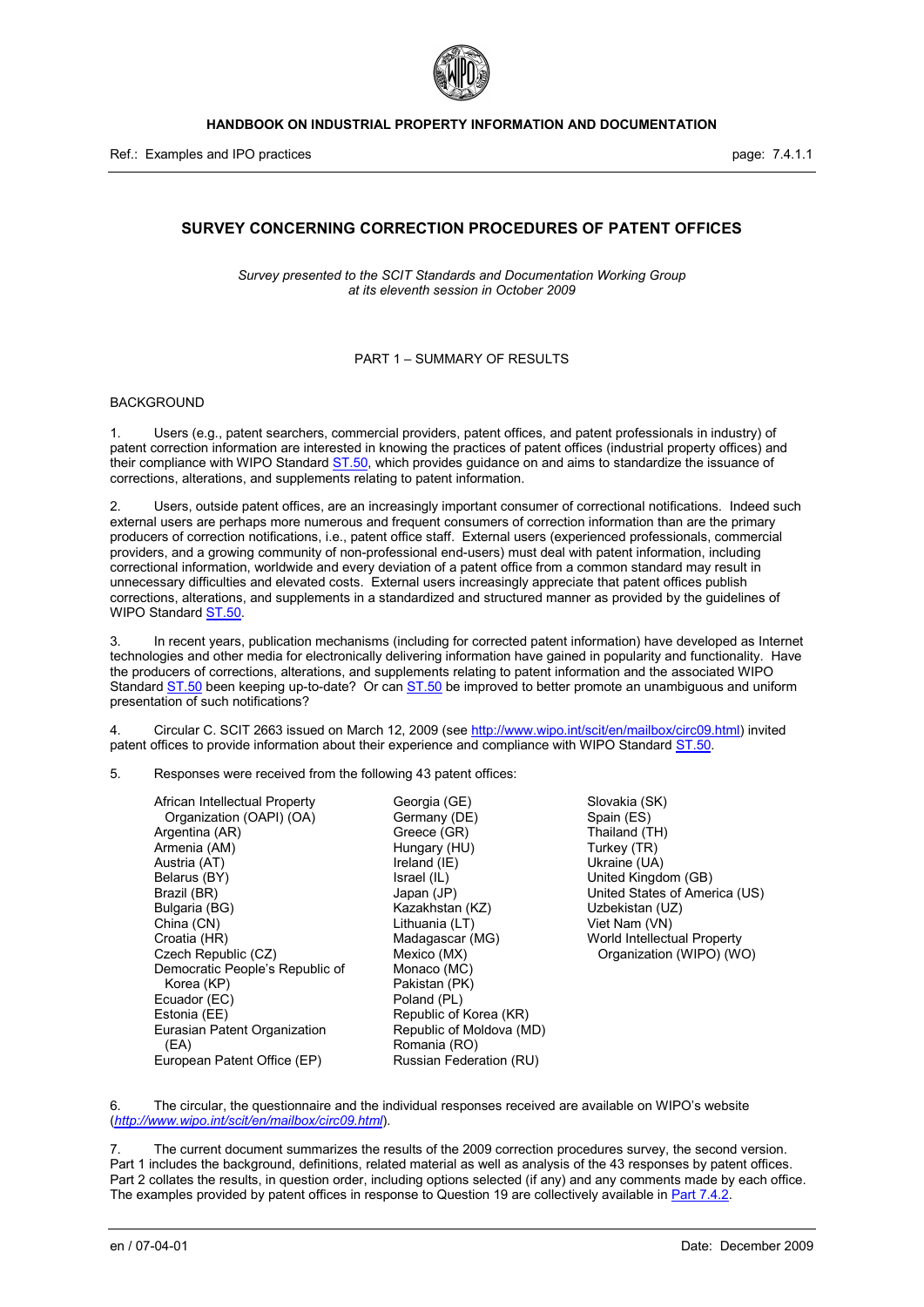

Ref.: Examples and IPO practices **page: 7.4.1.2** page: 7.4.1.2

8. Throughout Part 2 of this document, comments have been amended from the original individual responses from offices for the purpose of clarification, abbreviation, and/or standardization. Any deviation in meaning from the original comment was not intended.

#### DEFINITIONS

9. For the purposes of this document, the expression:

(a) "patent document(s)" includes patents for invention, plant patents, design patents, utility certificates, utility models, documents of addition thereto and published applications therefor;

(b) "patent gazette" means a journal issued by a national, regional or international industrial property authority (referred to as "industrial property office") and which contains announcements with respect to patent documents. A patent gazette may be issued in one or more media type, e.g., paper and online as an Internet publication. A patent gazette may be published as an "official bulletin", "official journal", etc.;

"publication" means making information available to the public for inspection, supplying a copy on request, or producing multiple copies by using any medium (paper, magnetic tape, optical disc, online publication, etc.);

(d) "correction" means data issued with the aim of replacing erroneous information previously published, deleting spurious information, or adding data erroneously omitted from the information previously published. For example, publishing IPC symbols in replacement of other IPC symbols erroneously allotted to a patent document is a "correction". A correction may sometimes be called "corrigendum", "erratum", or "error";

(e) "alteration" means data issued with the aim of updating or replacing initially correct information previously published. Alterations may be called amendments. For example, publishing the new name or address of the owner of a patent and publishing new IPC symbols after the scope of claims has been amended are "alterations";

(f) "supplement" means data issued with the aim of giving information that is in addition to the information previously published. For example, a search report, a supplementary search report or a revised version of a search report issued after initial publication of a patent document are "supplements". Translations of patent documents are not covered by this expression;

"subscriber(s)" means (a) customer(s), including (an) industrial property office(s), which has (have) an agreement with the industrial property offices or other suppliers of patent information, to be supplied with patent documentation products on a regular or continuous basis, e.g., using media such as optical disc or online Internet subscriber access;

(h) "entry in a patent gazette" means at least one comprehensive announcement in a gazette regarding the making available to the public of the complete text, claims (if any) and drawings (if any) of a patent document;

(i) "search index" is a collection of stored data to facilitate fast and accurate information retrieval. A search index may be compiled regularly and automatically by a machine. A search Index design may incorporate interdisciplinary concepts from linguistics, cognitive psychology, mathematics, informatics, physics and computer science; and

(j) "machine readable carrier" means a medium capable of storing data in a form that can be accessed by an automated sensing device.

# EXISTING STANDARDS AND OTHER RELATED MATERIAL

WIPO Standard ST.9 provides INID codes (Internationally agreed Numbers for the Identification of (bibliographic) Data) to overcome difficulties (e.g., language and technical) in identifying the bibliographic data (including correction data) on or concerning patent information.

WIPO Standard ST.16 provides groups of letter codes to identify and distinguish patent documents (including corrections and supplements) published by patent offices.

12. WIPO Standard ST.17 provides guidance for coding headings of announcements (including corrections and alterations) in official gazettes published by patent offices.

13. WIPO Standard ST.32 provides guidance for marking up patent information (including correction information) with SGML (Standard Generalized Markup Language).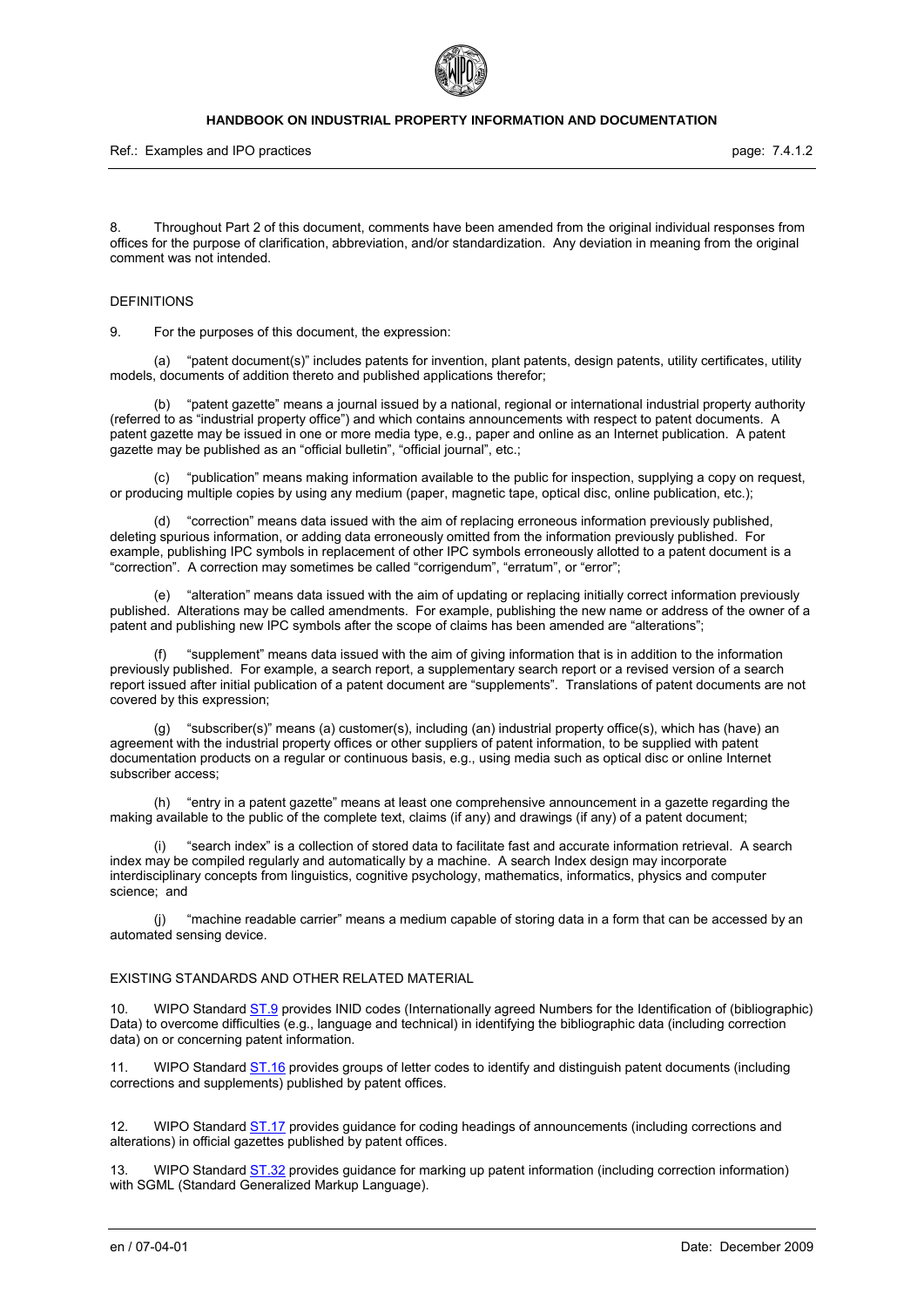

Ref.: Examples and IPO practices **page: 7.4.1.3** page: 7.4.1.3

14. WIPO Standard ST.33 provides guidance for data exchange of patent information (including correction information) in facsimile (image) form.

15. WIPO Standard ST.36 provides guidance for marking up patent documents with XML (Extensible Markup Language).

16. WIPO Standard ST.50 provides guidance to patent offices and other suppliers of patent information on how to issue corrections, alterations and supplements relating to patent information published in paper form or on machinereadable media, for the purpose of promoting an unambiguous and uniform presentation of such corrections, alterations, and supplements.

#### CURRENT PRACTICES

(as determined from Circular C. SCIT 2663 responses)

#### Notifications Issued

(from Question 1)

17. Almost all (95%) Patent Offices / Industrial Property Offices (hereinafter called offices) issue correction notices. Most offices (88%) issue alteration (e.g., change of ownership) notifications. Over one third issue supplements (e.g., search reports). The only other type of notification indicated (by IL) were typographical errors noted in the file wrapper.



#### Compliance with WIPO ST.50 guidelines

(from Questions 2 to 8)

[1](#page-3-0)8. As can be seen in the graph below, for those offices who both issue<sup>1</sup> notifications as well as (at least partially) comply with the guidelines of WIPO Standard ST.50, marginally more comply with correction (88%) guidelines than with alteration guidelines (85%) or guidelines for supplements (80%). It is noted that there are more guidelines in ST.50 to comply with for corrections (26 paragraphs) than for alterations (4 paragraphs) or supplements (8 paragraphs.)

 $\overline{a}$ 

<span id="page-3-0"></span><sup>1</sup> Offices who do not issue notifications (e.g., PL makes a note on the register, but does not issue an alteration) have been taken out of the equation.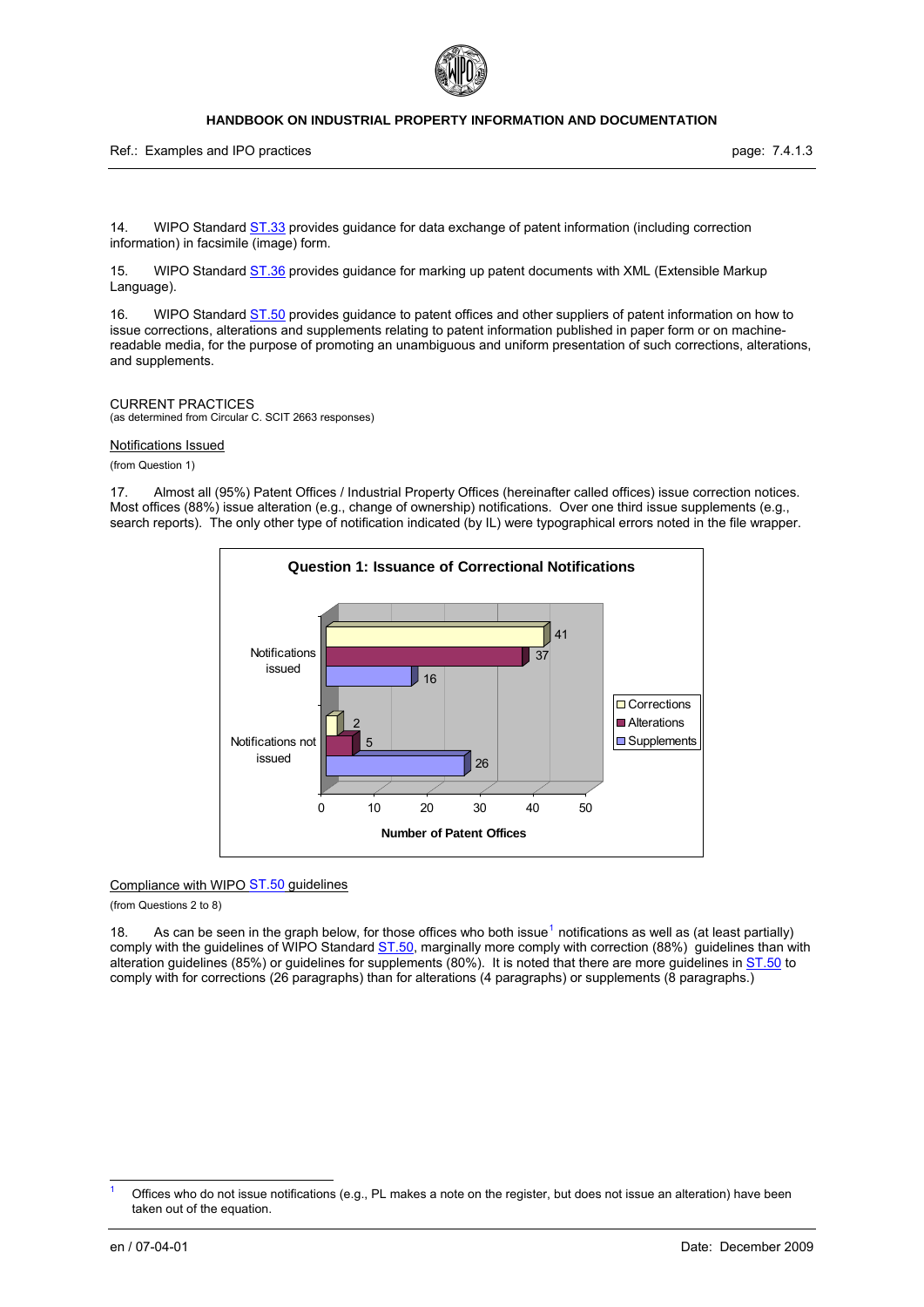



19. Of the offices who do not comply with the guidelines of WIPO Standard ST.50, 3 are planning (2 offices in 2010) to implement correction guidelines according to paragraphs 7 to 32. Two offices will (in 2010) implement alteration guidelines. And 4 offices will introduce supplement guidelines indicated in paragraphs 37 to 44.

[2](#page-4-0)0. Of the correction guidelines that are only partly complied with, the most common indicator<sup>2</sup> provided is the kindof-document codes which are applied by 43% of the partially compliant offices (and 59% of offices with some level of compliance). 39% of the partially compliant offices use INID code (48) ("Date of issuance of a corrected patent document"). 36% of partially compliant offices indicate a correction (e.g., *Corrigendum*) in a heading and/or use INID code (15) ("Patent correction information"). And at 14%, additional codes in conjunction with INID codes are not widely used.



21. Information contained in the comments of questions 2 to 5, although largely unstructured, is very rich. For example, offices have been specific about which (parts of) paragraphs of WIPO Standard ST.50 are followed. Coupled with the images provided in response to Question 19, a good picture of correction procedure practices in the responding offices can be seen.

22. The online Internet publication, used by 83% of the offices, is the most popular mechanism to notify corrections, alterations, and supplements. Paper, at 76 %, is still a popular medium for issuing notifications, and is the most popular medium (52%) for issuing corrected patent documents.

<span id="page-4-0"></span> $\frac{1}{2}$ Information is taken from the answers to questions 2 to 5, and the examples.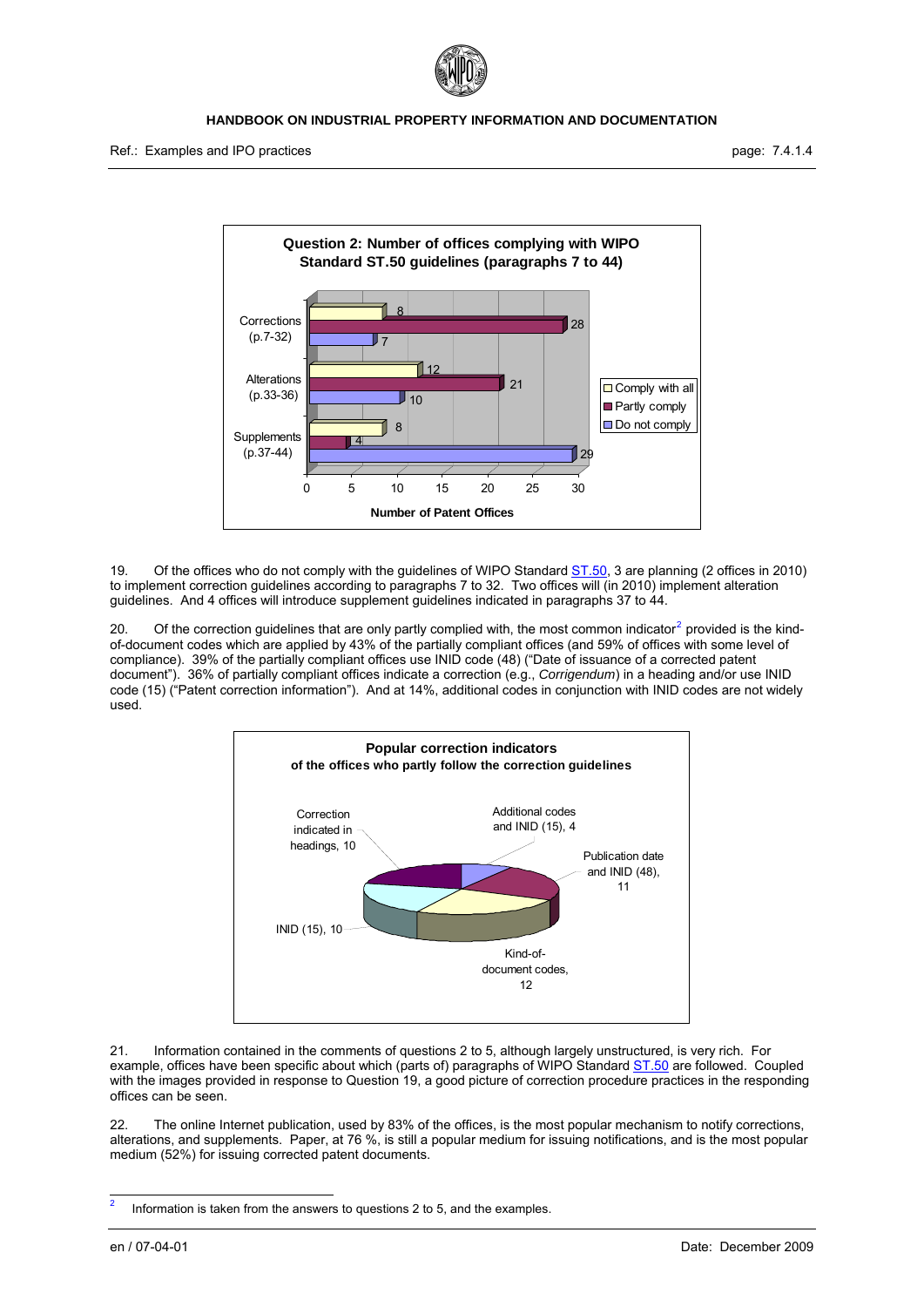



23. Paper is the most prevalent means for issuing notifications for patent documents while the Internet is favored for issuing notifications in patent gazettes. But, judging from the comments dispersed throughout the responses, paper is being phased out as offices find the time and budget to assert electronic means (particularly the Internet) as their authentic publication medium for patent documents (and their correction). Optical discs, used by 57% of offices, are still popular. Only 2 offices (5%) use a machine readable carrier (as distinct from optical discs and the Internet).

24. Other types of notification media types mentioned as being used on the Internet include register inspection (AT, HU) and online databases (BY, DE, HU, IL, UA).

25. Of the 24 offices using optical discs as a publication means, and noting offices were not specifically asked, 2 offices (KR, JP) stated they use DVD-ROMs and 9 (AR, AT, DE, EA, KZ, RO, SK, TR, UA) offices stated they use CD-ROMs. It is noted that WIPO Standard ST.50 at the time of the survey does not discuss DVD-ROMs or other kinds of optical disc.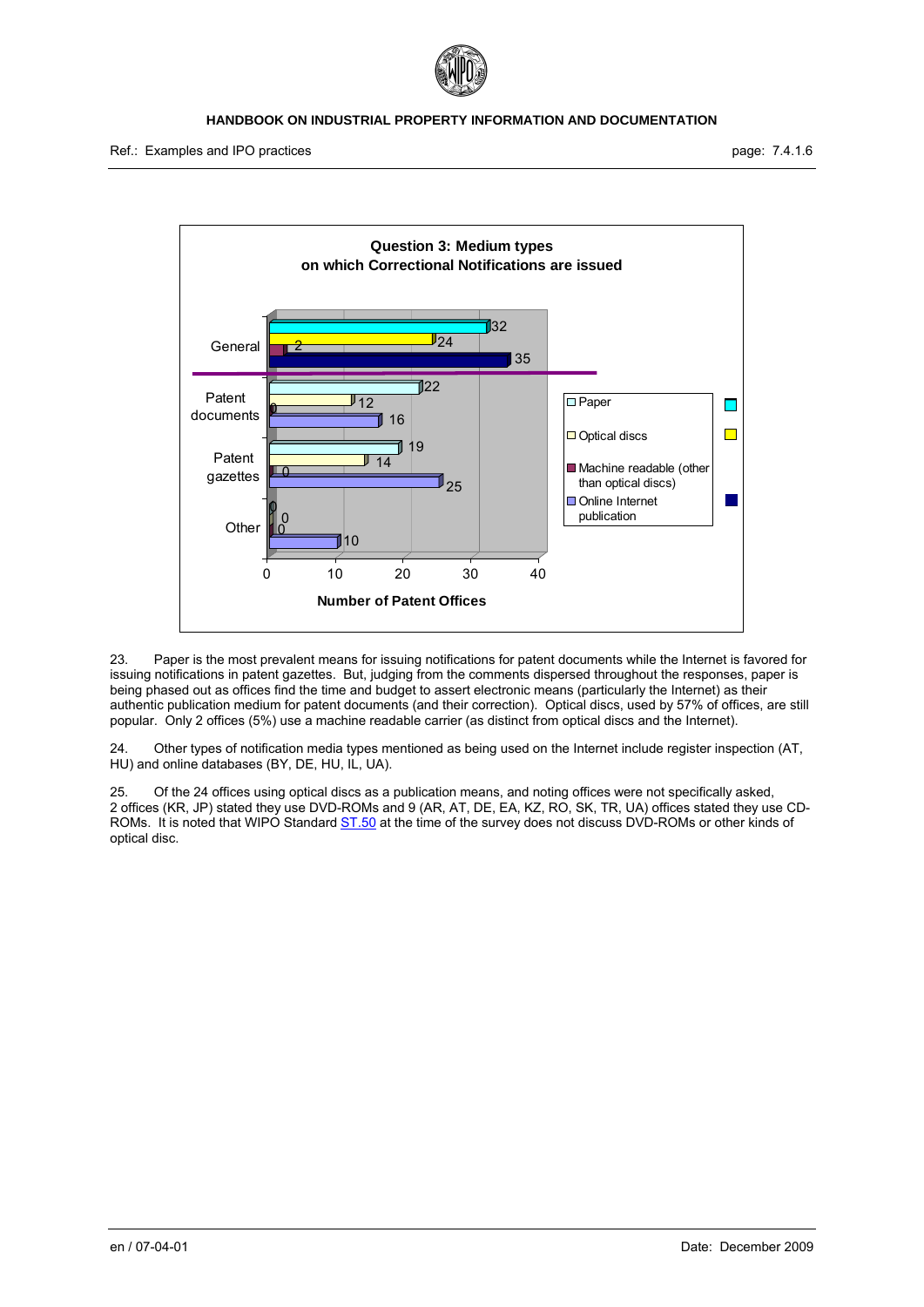

Ref.: Examples and IPO practices **page: 7.4.1.6** page: 7.4.1.6

26. Nearly two thirds of offices issuing corrected documents use kind-of-document codes as prescribed by WIPO Standard ST.16. 58% of those using codes change the code for a corrected document, e.g., a corrected A1 becomes A8 or A9. One office (GR), which does partially use ST.16 codes, did not indicate if codes are changed and thus is not included in the right hand part of the adjacent graph.



<span id="page-6-2"></span>27. The most popular corrected kind-of-document codes used by offices are A8 (86%) followed by A9 and B8 (both 64%), and then B9 (57%).

| Specific WIPO Standard ST.16 codes used <sup>3</sup>                                  |                                                           | Count |
|---------------------------------------------------------------------------------------|-----------------------------------------------------------|-------|
| A6 – correction of a published unexamined application:                                | JP                                                        | 1     |
| A8 – correction of first page of a published application:                             | AT, BG, $CN4$ , DE, EP, GB, HR,<br>KZ, MD, RO, RU, SK, WO | 13    |
| A9 - corrected complete republication of a published patent<br>application:           | AT, $CN4$ , DE, EP, GB, HR, MD,<br>SK, US, WO             | 10    |
| <b>B2</b> – amended republication of a granted patent after the opposition<br>period: | AT                                                        | 1     |
| <b>B4</b> – correction of the first page of a consensual patent:                      | <b>HR</b>                                                 | 1     |
| B5 - corrected complete republication of a consensual patent:                         | HR.                                                       | 1     |
| <b>B6</b> – correction of a granted or examined application:                          | JP                                                        | 1     |
| <b>B8</b> – correction of the first page of a granted patent:                         | AT, CN <sup>4</sup> , DE, GB, EP, HU, MD,<br>RO, SK       | 9     |
| <b>B9</b> – corrected complete republication of a granted patent:                     | AT, $CN^4$ , DE, EP, HU, MD, RO,<br><b>SK</b>             | 8     |
| $C$ – complete republished B specification:                                           | GB                                                        | 1     |
| $C2$ – complete republished C specification:                                          | <b>GB</b>                                                 | 1     |
| $C8$ – correction of the first page:                                                  | $HR5$ , RO, RU                                            | 3     |
| C9 – corrected complete republication:                                                | $HR5$ , RO, RU                                            | 3     |
| P9 - correction of a plant patent application publication document:                   | US                                                        | 1     |
| S9 - corrected complete republication of an industrial design grant:                  | CN <sup>4</sup>                                           | 1     |

<span id="page-6-4"></span><span id="page-6-0"></span><sup>-&</sup>lt;br>3 Parts 7.3.2 and 7.3.3 of the WIPO Handbook includes similar type of information from a survey published in June 2001.

<span id="page-6-1"></span>To be implemented in the near future.

<span id="page-6-3"></span><sup>5</sup> This kind-of-document code relates to the Croatian HR-C document (converted consensual patent).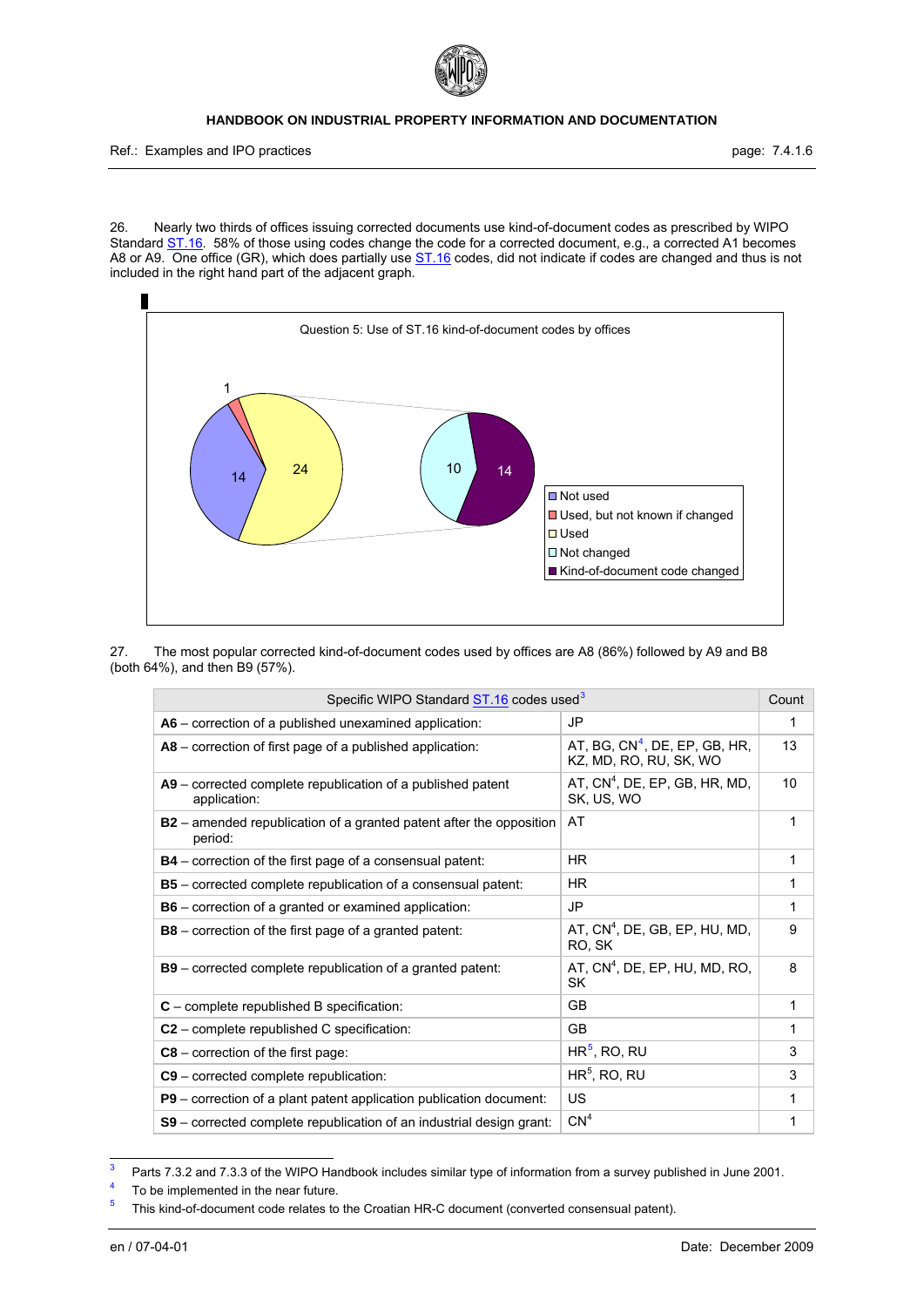

Ref.: Examples and IPO practices **page: 7.4.1.7** and intervals and intervals page: 7.4.1.7

| Specific WIPO Standard <b>ST.16</b> codes used <sup>3</sup>                                                  |                            | Count          |
|--------------------------------------------------------------------------------------------------------------|----------------------------|----------------|
| $T4$ – correction of translation of a granted EP patent:                                                     | HU                         | 1              |
| $T5$ – correction of translation of a granted EP patent into the local<br>language:                          | HR, HU                     | 2              |
| $T8$ – correction of first page of a translation of the granted EP<br>patent:                                | AT, DE, HR, HU, SK         | 5              |
| $T9$ – corrected complete republication of the translation of a granted<br>EP patent:                        | AT, DE, HU, SK             | 4              |
| $U6$ – correction of a registered utility model specification or an<br>unexamined utility model application: | JP                         | 1              |
| U7 – correction of a registered utility model specification:                                                 | JP                         | 1              |
| <b>U8</b> – correction of first page of registered utility model:                                            | AT, $CN4$ , DE, MD, SK, RU | 6              |
| U9 – corrected complete republication of registered utility model:                                           | AT, $CN4$ , DE, MD, SK     | 5              |
| $Y6$ – correction of a granted or examined utility model application:                                        | JP                         | 1              |
| $Y8$ – correction of utility model:                                                                          | MD, SK                     | $\mathfrak{p}$ |
| $Y9$ – correction of utility model:                                                                          | MD, SK                     | 2              |

### Total offices: 14

28. Of the 28 offices who responded to Question 6 (and for whom this question is applicable), the overwhelming majority (86%) treat the correction, alterations, and supplement notifications in the same way, independently of which media type is used. Only 4 offices (14%) treat notifications differently, depending on media type. And the differences are minor. Offices perhaps use different media types as a convenience to suit multiple user types with different needs. Offices have further indicated they will publish the correction information first in one (usually authentic) medium which is quickly followed by one or more other media types.

29. PDF is a popular publication format for electronic media: optical discs and the Internet.

30. Of the 35 respondents who answered Question 7, 69% consider paper as (at least one of) the most authentic (important and/or dominant) media, where 60% considered the Internet as the most authentic. Optical discs were considered the most authentic by 34% of offices. And lastly, only DE considered machine readable carriers (other than optical discs) as the most authentic medium for their office.

31. It should be noted that offices were permitted to choose more than one authentic medium. Some offices consider one medium as authentic for one type of document (e.g., unpublished A document) where a different medium was required for another type of document (AT, US).

32. Some offices (MX, RU) noted their choice was made on dominance (e.g., number of users). Convenience of updating was cited by one office (TH.)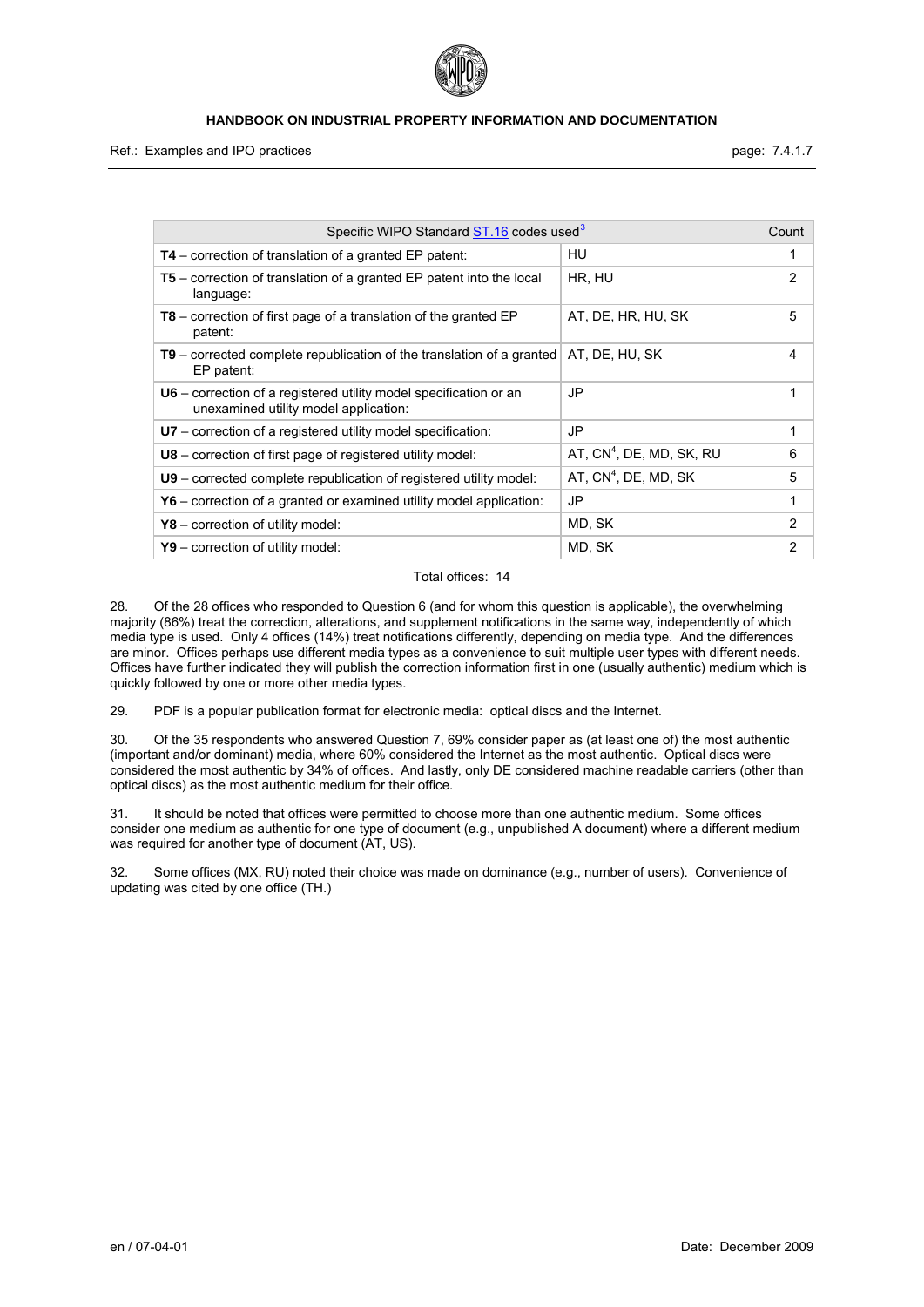



33. As can be seen in the graph above, nearly half (17) of the offices (BR, BY, EE, GR, HR, HU, IE, KR, KZ, LT, MD, MX, OA, RO, TH, UA, US) consider one medium to be the sole authentic source, the most popular being paper. Eighteen offices (AM, AR, AT, CN, CZ, DE, EA, EP, GB, GE, PK, PL, RU, SK, TR, UZ, VN, WO) indicated more than one medium to be authentic, at least one of which was the Internet for all but 2 offices (AM, SK). Five offices (AR, CN, GE, TR, UZ) considered paper, optical discs, and the Internet to be equally authentic. As optical discs were the sole authentic source for no offices, perhaps optical discs are a convenience for the users rather than the producers of correctional patent information.

Of the 17 applicable offices who responded to Question 8(a), only 2 (12%) handle full text, (e.g., XML) and image data (e.g., PDF) in different ways, and then only slightly differently. Most treat the data types in the same way, sometimes producing one format from the other (e.g., JP produces PDF from XML).

35. Most respondents (84%) to Question 8(b), if the question was applicable, indicated they treat corrections, alterations, and supplements in the same way independent of media type. Question 8(b) is asking essentially the same question as Question 6. Some offices who made comments (AT, EE, IE, KZ, TH) in relation to this question described the order of media type processing (e.g., EE stated the paper medium is corrected first and all other media types follow).

Concerns with the implementation of WIPO Standard ST.50 guidelines

(from Questions 9 to 12, and 20)

36. Some Offices (BR, CN, BY, GE, IE, US) indicated they have plans to (further) implement WIPO Standard ST.50 guidelines within their office.

37. Some offices (BY, CZ, GR, KR, LT) noted the complexity and strictness of the WIPO Standard ST.50. Cost was mentioned as an inhibiting factor to further implement ST.50 by some offices (BY, KR, LT, PK, UA, WO). Cost was described also in terms of programming resource (WO) and lack of equipment and software (OA).

38. Language was a concern for the TH Office. Understanding the WIPO Standard ST.50 guidelines was also a concern (OA, TR). One office (US) noted the publishing of the survey findings would help with understanding the correction, alterations, and supplement notification practices of offices.

39. One office (AT) indicated the lack of suitability of supplementary codes for their office. It is noted that only 3 offices, responding to the survey, indicate they use supplementary codes. Further the supplementary codes mentioned in paragraphs 10 and 30 to 31 of ST.50 are rather complex but notably optional.

40. One office (JP) indicated the lack of provision for optical discs such as DVD-ROMS within WIPO Standard ST.50.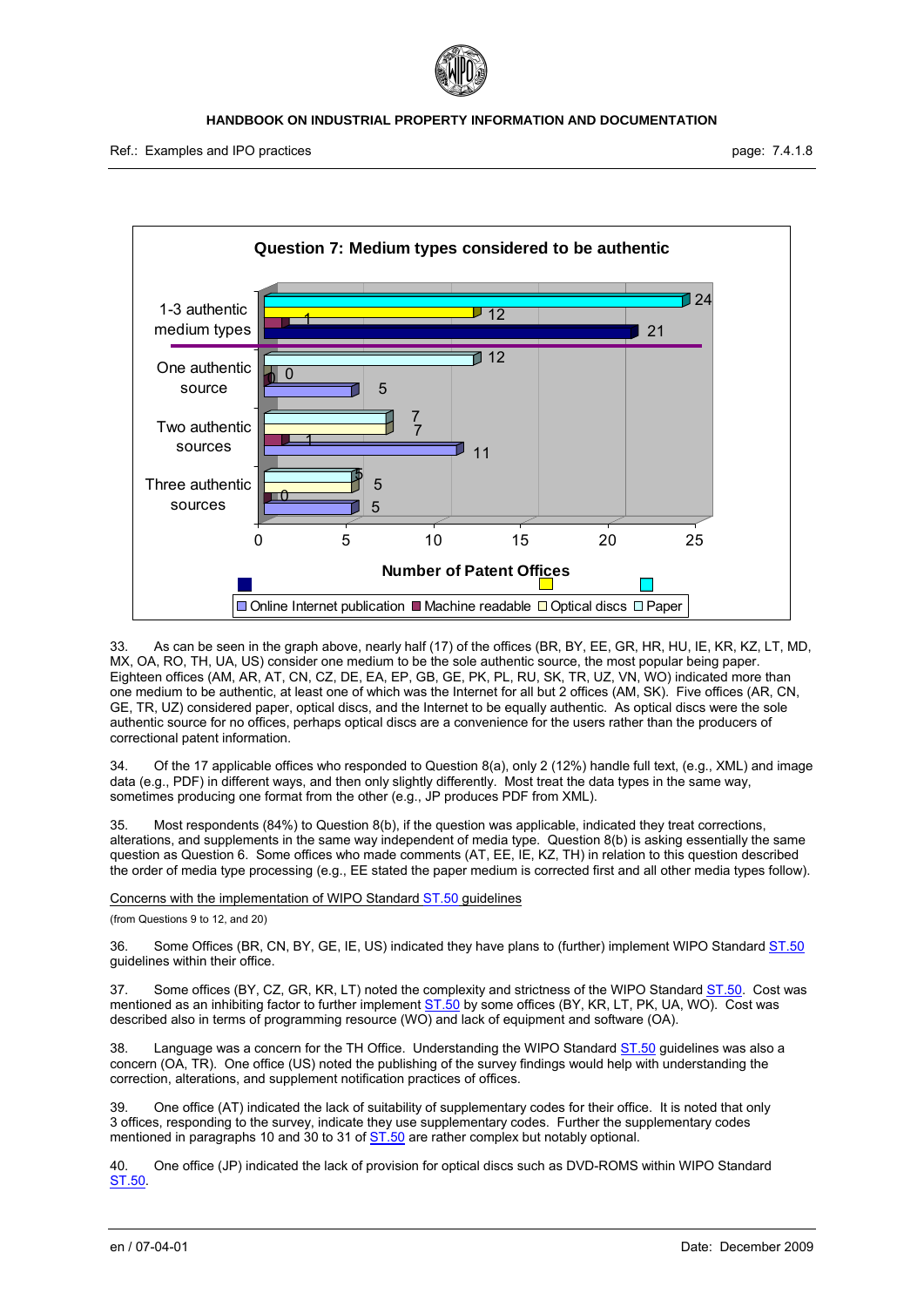

Ref.: Examples and IPO practices **page: 7.4.1.9** page: 7.4.1.9

41. One office (UA) indicated the lack of detail in regard to updating procedures of published documentation in databases within WIPO Standard ST.50.

42. The most frequently noted concern (BG, EE, GB, JP, RU, UA), however, was that ST.50 does not (clearly) provide guidance for issuing notifications on an online Internet publication.

43. While there were concerns with WIPO Standard ST.50, the majority 83% did not see a need to amend the standard with respect to online technologies. Further, 94% of offices did not see a need to amend the standard with respect to matters other than online Internet publication.

Most offices (74%) lacked information about the problems users encounter. No office noted problems distinguishing between the different types of notifications. Six offices noted problems for users identifying which publications have been subsequently corrected, altered, or supplemented. One office found also the reverse, the user can have a problem identifying which previous publication has now been corrected, altered, or supplemented.

45. Further problems proffered by offices were firstly (RU) that unofficial on-line publications may not clearly identify notifications. And secondly (UA), there are problems of identifying amendments made in online databases. And lastly, (WO) users lack experience with identifying corrections for non-national/regional databases (such as WIPO's). Such respondent's comments indicate that users who must deal with information on an unfamiliar database or system can find difficulties owing perhaps to a lack of conformity between systems and to a common standard. It may well be that the three quarters of responding offices who did not know what problems users encountered could likewise have external users (experienced professionals, commercial providers, and a growing community of non-professional end-users) who also face difficulties and complexities in determining correctional information published in a manner that deviates from WIPO Standard ST.50.

The EP Office noted that currently there is no way to mark up corrections, in XML, according to WIPO Standard ST.36. The EP Office are proposing an extension to WIPO Standard ST.36 which will handle this mark up. This matter is in discussion within a Trilateral/WIPO Standards work group.

Nature (type, cause, and volume) of errors requiring subsequent correction

(from Questions 13 to 15)

47. There was no one culprit for causing errors. Applicants and the patent office staff can be the cause of errors. Further causes for correction of errors are: errors occurring during electronic processing or digitizing and law offices informing of translation errors.

48. Of the 37 offices who responded to the Question 14 to indicate the volume of corrections published each year, 8 offices (BR, EC, EE, GR, IE, IL, KZ, MX) did not keep statistics. For the year 2008 (2007 for KR), the absolute numbers of corrections published and percentages of corrections published per total documents published are depicted below. The results are presented in country order. Color is associated with 'like volume' ranges.

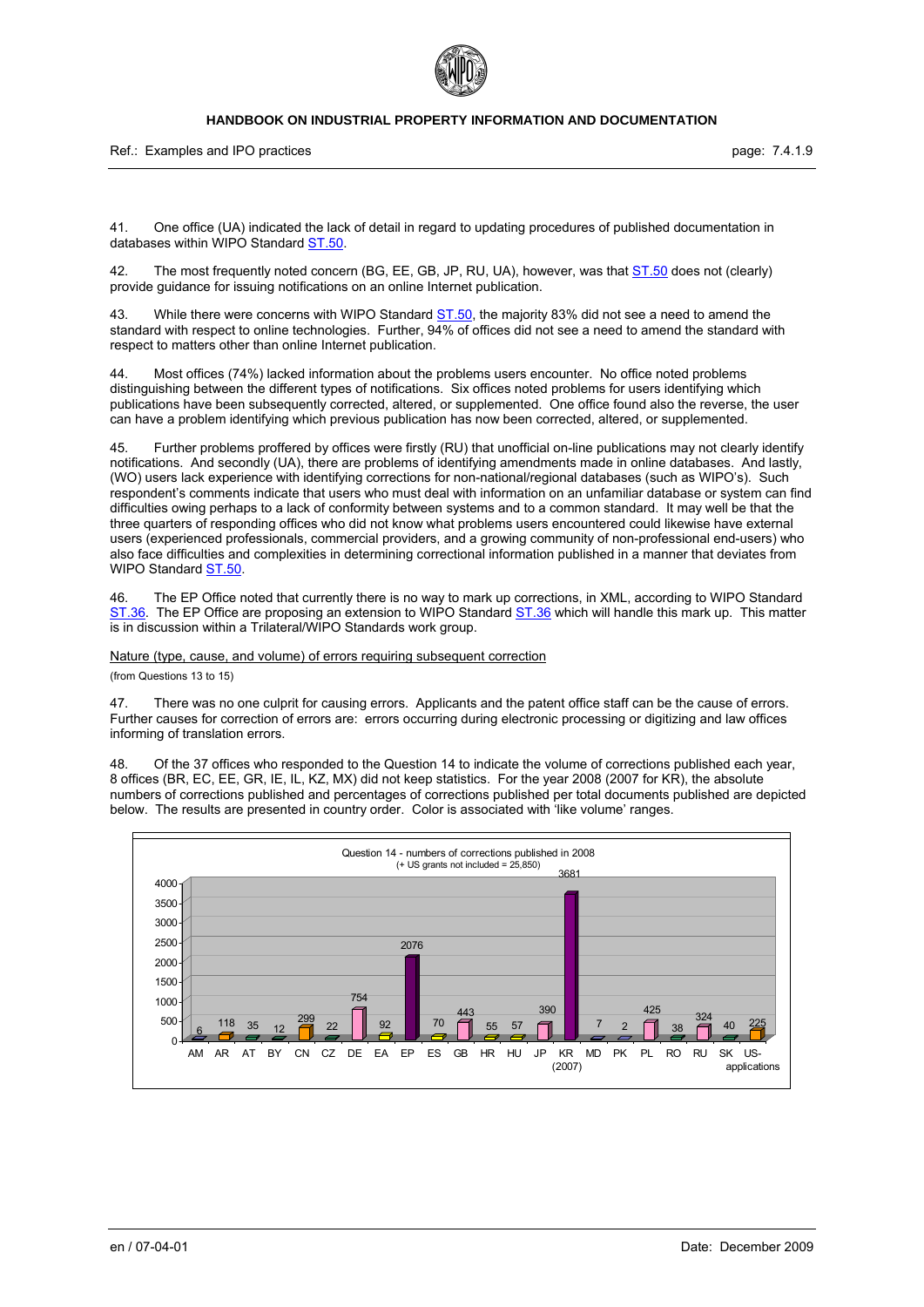



49. The number of corrections published each year vary wildly, from 2 (PK average corrections per year) to 25,850 (US patent grant corrections for 2008). Even regarding the US Office, it is interesting to note the rate of corrections published jumps when comparing corrections of applications to corrections of patents granted. A similarly wide variance is seen in the second graph which varies from the low end at 0.07% corrections (JP) or 0.08% (US application corrections) to the high end at 14% for US patent grants published. WO volumes have not been included in the graph relating to corrections because their figure (> 30%) relates to publications for alterations and supplements as well as corrections.

50. Informed respondents (33 offices) to Question 15 overall indicate stability with regard to the number of corrections issued each year. Over half report there is no significant change. Over a third note there is a trend of fewer corrections from year to year, while 13% note an increase of corrections published. Influencing factors on the number of corrections include that the changing of a management system has reduced errors (MX) while law changes can increase numbers (JP). An increasing number of total applications also has a bearing on the number of corrections published.

#### Republication management information

#### (from Questions 16 to 18)

51. The results of Question 16 dealing with who is responsible for making the final decision about whether a correction is published is mixed. Examiners, formality officers, publication departments, and others all play a role (often in cooperation). Other roles making final decisions include legal staff (MX) or managers (PK, TR). Sometimes the question of who will decide will depend on what kind of error is being corrected; typically it falls to the examiner to correct patent document technical content errors but changes to bibliographic data are dealt with by a formalities officer. In other cases (e.g., TH, US), the stage of the life cycle the patent document is in can determine who makes the decision; the type of change (e.g., cancellation or correction of obvious error) may require different experts (MX) to decide.

52. Most (90%) offices grant a request for correction from an applicant.

53. More than half the offices publish corrections in the next available publication cycle, after the error has been noticed. Republication timing can be from more than sixth months (MG) to within one working day (CZ, HU, KZ). The more common timing stated was 30% of offices publish within one month.

#### Examples

#### (from Question 19)

54. Twenty-three respondents provided examples of correction information, which can be viewed in the individual responses (see<http://www.wipo.int/scit/en/mailbox/circ09.html>). Alternatively a collation of examples appears in Part 7.4.2.

[Part 2 follows]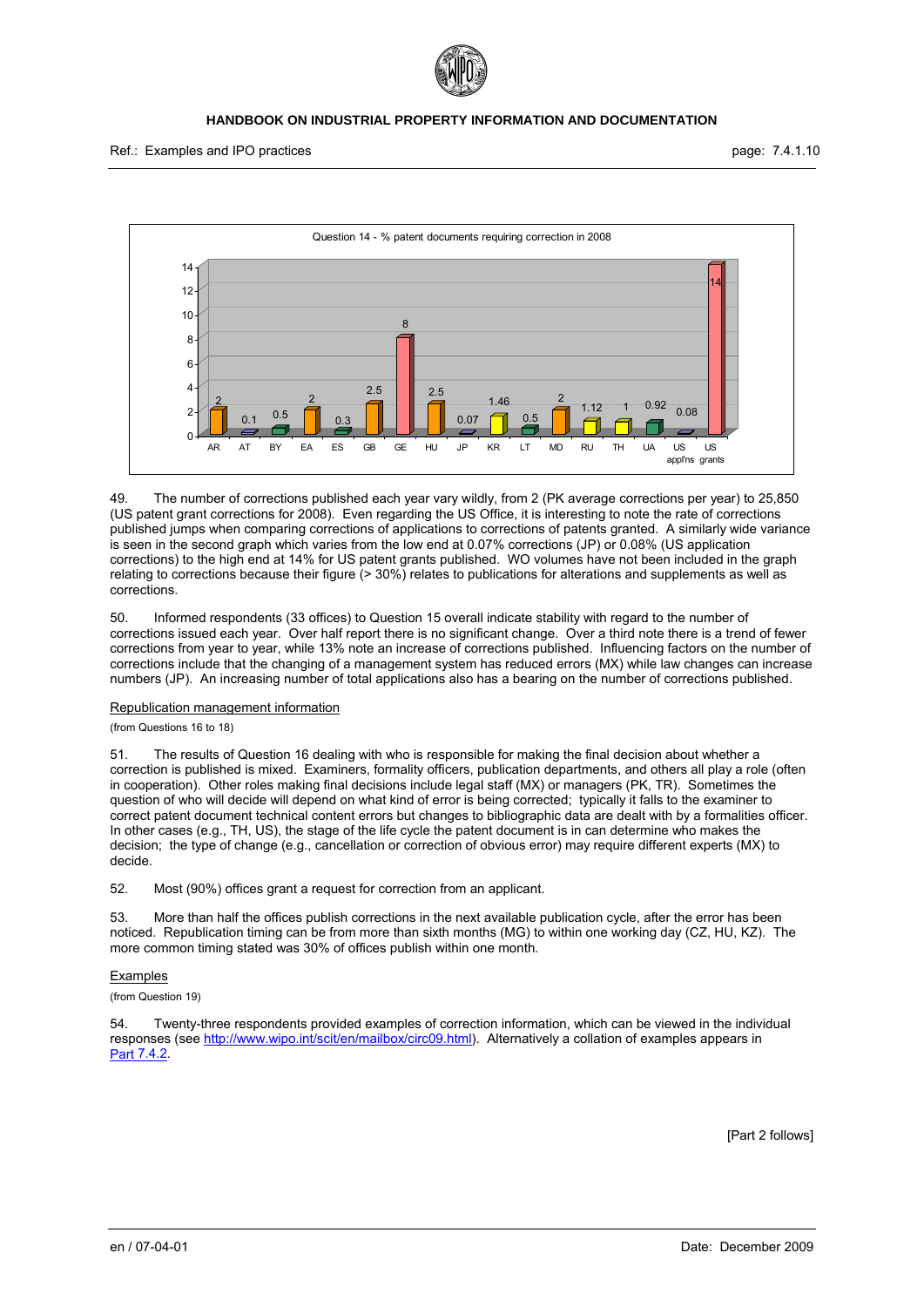

### PART 2 – COLLATED RESULTS OF THE SURVEY

Start date: March 12, 2009 Completed responses: 43

### DETAILS ABOUT THE SURVEY TAKER

Information about the person(s) who completed the survey on behalf of the Industrial Property Office (IPO) has been removed, for security reasons, from each survey response published at <http://www.wipo.int/scit/en/mailbox/circ09.html>.

#### NOTIFICATIONS ISSUED

#### *Question 1(a). Does your Office issue correction notifications?*

| Option | Responses                                                                                                                                                                    | Count | Percent <sup>b</sup> |
|--------|------------------------------------------------------------------------------------------------------------------------------------------------------------------------------|-------|----------------------|
| Yes:   | AM, AR, AT, BG, BR, BY, CN, CZ, DE, EA, EE, EP, ES, GB, GE, GR,<br>HR, HU, IE, IL, JP, KP, KR, KZ, LT, MC, MD, MG, MX, OA, PK, PL, RO,<br>RU. SK. TH. TR. UA. US. UZ. VN. WO | 41    | 95%                  |
| No:    | EC. MC                                                                                                                                                                       |       | 5%                   |

Total responses: 43

<span id="page-11-2"></span>

| <b>IPO</b> | Comments – Question 1(a)                                                                                                                                                                                                                                                              |
|------------|---------------------------------------------------------------------------------------------------------------------------------------------------------------------------------------------------------------------------------------------------------------------------------------|
| <b>ES</b>  | Corrections are issued for bibliographic data.                                                                                                                                                                                                                                        |
| <b>GR</b>  | Correction notifications mainly relate to European Validations to Greece which are communicated to the GR<br>Office.                                                                                                                                                                  |
| JP         | Corrections are issued when errors in a published patent document are detected by JP Office <sup>7</sup> staff or reported<br>by third parties including applicants. A final decision whether to issue the correction or not will be made by the<br>JP Office publication department. |
| LT.        | Corrections to patent documents are announced in the LT Office gazette (the Official Gazette of the State<br>Patent Bureau of the Republic of Lithuania <sup>7</sup> ).                                                                                                               |
| MX.        | Correction notifications for obvious errors (errata) are issued.                                                                                                                                                                                                                      |

Total comments: 5

# *Question 1(b). Does your Office issue alteration notifications?*

| Option | Responses                                                                                                                                                | Count | Percent |
|--------|----------------------------------------------------------------------------------------------------------------------------------------------------------|-------|---------|
| Yes:   | AR, AT, BG, BR, BY, CN, CZ, DE, EA, EE, EP, ES, GB, GE, GR, HR,<br>HU, IE, IL, JP, KP, KZ, LT, MD, MG, MX, OA, PK, RO, RU, SK, TH, TR,<br>UA, UZ, VN, WO | 37    | 88%     |
| No:    | EC, KR, MC, PL, US                                                                                                                                       | 5     | 12%     |

Total responses: 42

<span id="page-11-0"></span> 6 Throughout the survey, percentages are calculated based only on the responses received for the question. If an IPO did not respond, that IPO was not included in the calculation total for that question. 7

<span id="page-11-1"></span>Throughout the survey, after the first occurrence, the Office and bulletin names have been regularized to the two letter country code preceding "Office". Thus, e.g., the *State Patent Bureau of the Republic of Lithuania* becomes the *LT Office*.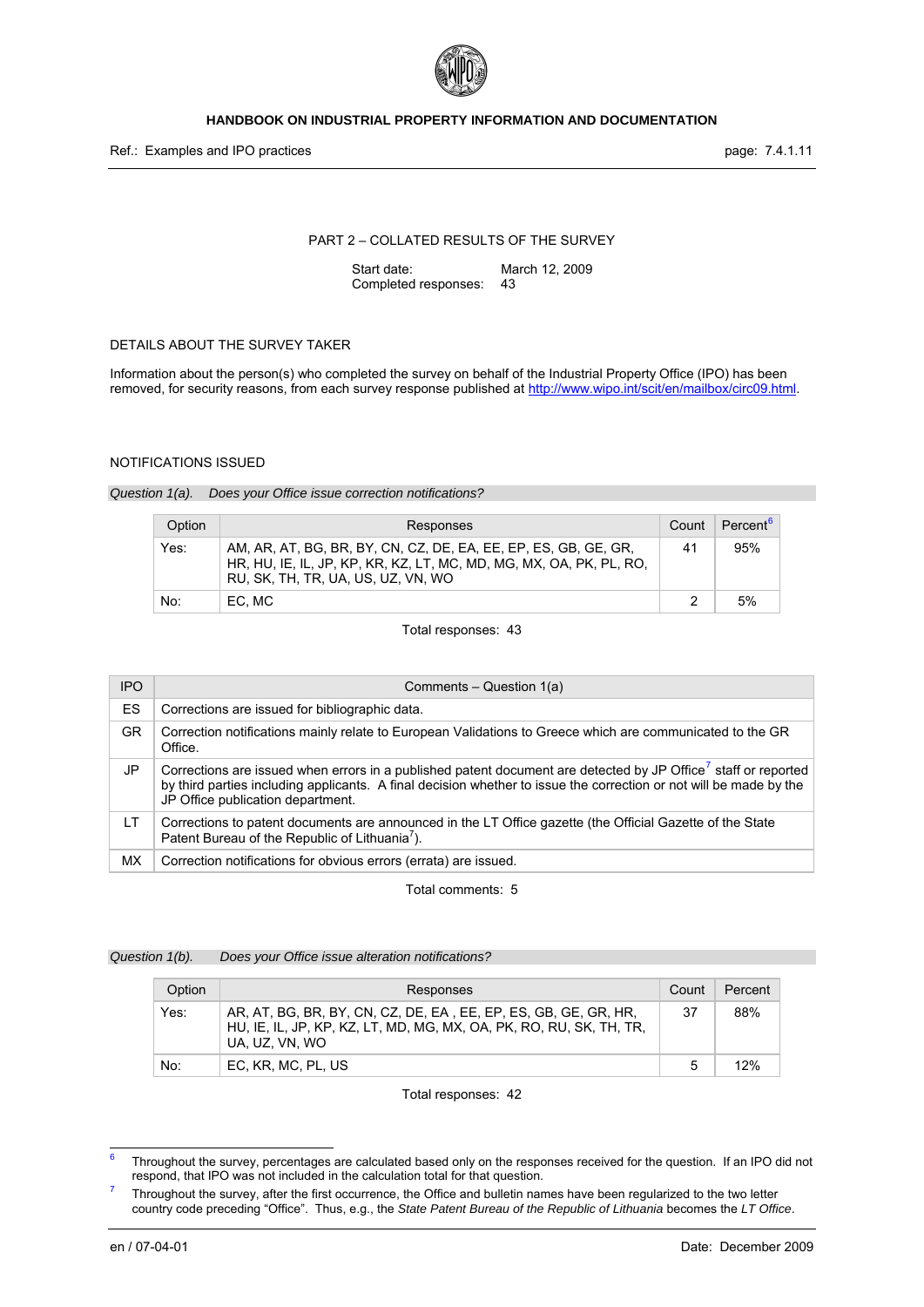

Ref.: Examples and IPO practices **page: 7.4.1.12** 

| <b>IPO</b> | Comments – Question 1(b)                                                                                                                                                                                                                       |
|------------|------------------------------------------------------------------------------------------------------------------------------------------------------------------------------------------------------------------------------------------------|
| <b>ES</b>  | The ES Office issues change of ownership notifications.                                                                                                                                                                                        |
| JP         | Alterations are issued when a written amendment is filed for adding description, claim(s) or drawing(s), which<br>were not furnished at the time of publication of the unexamined patent application or which was late for the<br>publication. |
| МX         | The MX Office issues notifications of changes affecting the status of a patent application or registration.                                                                                                                                    |
| <b>WO</b>  | An alteration notification may be related to:                                                                                                                                                                                                  |
|            | a change of name(s) for applicant(s), inventor(s) or agent(s) (IB/306 under Rule 92bis);<br>$\overline{\phantom{a}}$                                                                                                                           |
|            | where the international application has been the subject of international preliminary examination: or<br>۰.                                                                                                                                    |
|            | various details, such as the IPC may have been updated.<br>$\overline{\phantom{a}}$                                                                                                                                                            |

Total comments: 4

*Question 1(c). Does your Office issue supplement notifications?* 

| Option | Responses                                                                                                 | Count | Percent <sup>8</sup> |
|--------|-----------------------------------------------------------------------------------------------------------|-------|----------------------|
| Yes    | AT, BR, EA, EP, ES, HU, MD, MG, OA, PK, RO, TH, TR, UZ, VN, WO                                            | 16    | 38%                  |
| No     | AR, BG, BY, CN, CZ, DE, EC, EE, GB, GE, GR, HR, IE, IL, JP, KP, KR,<br>KZ, LT, MC, MX, PL, RU, SK, UA, US | 26    | 62%                  |

Total responses: 42

| <b>IPO</b> | Comments – Question 1(c)                                                                                                                                                    |
|------------|-----------------------------------------------------------------------------------------------------------------------------------------------------------------------------|
| ES         | The ES Office issues search reports.                                                                                                                                        |
|            | No supplements are allowed (according to article 65) once the patent is issued. The article allows only<br>corrections or alterations which narrow the scope of the claims. |

Total comments: 2

*Question 1(d). Does your Office issue other similar notification details?* 

| <b>IPO</b> | Comments – Question 1(d)                                                                                |
|------------|---------------------------------------------------------------------------------------------------------|
|            | L Corrections of lapsus calami (typographical errors) are not published, but noted in the file wrapper. |

<span id="page-12-0"></span> 8 Throughout the survey percentages are calculated based only on the responses received for the question. If an IPO did not respond, that IPO was not included in the calculation total for that question.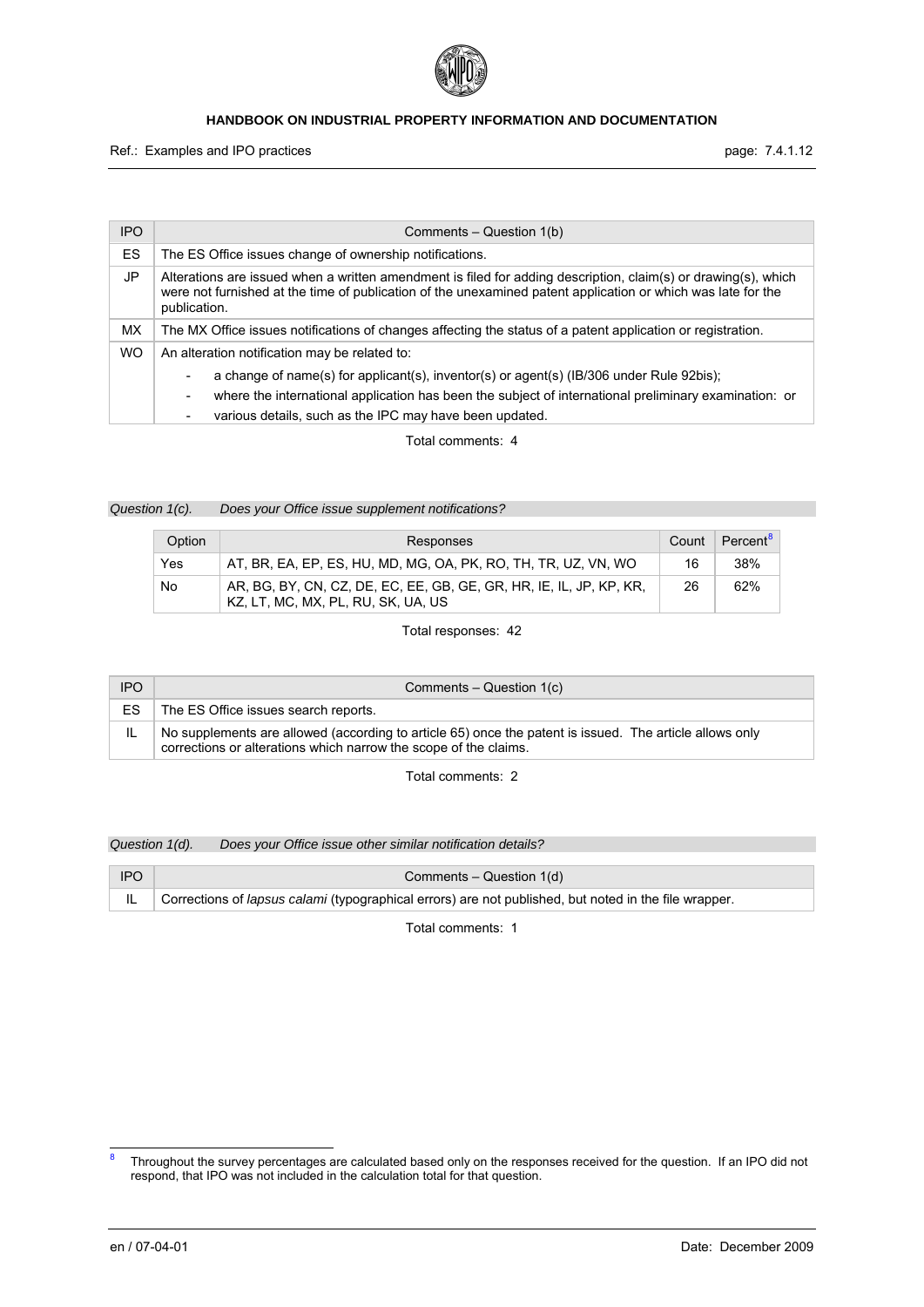

# COMPLIANCE WITH WIPO STANDARD ST.50

<span id="page-13-3"></span><span id="page-13-1"></span>*Question 2(a). Does your Office use the correction guidelines described in paragraphs 7 to 32 of WIPO Standard ST.50?* 

| Option  | Responses                                                                                                                                                      | Count | Percent |
|---------|----------------------------------------------------------------------------------------------------------------------------------------------------------------|-------|---------|
| All:    | DE, $EA^9$ , EP, MD, RO, RU, UZ, VN $^9$                                                                                                                       | 8     | 19%     |
| Partly: | AM <sup>10</sup> , AR, AT, BG, BY, CN, CZ, EE, ES <sup>10</sup> , GB, GR, HR, HU, IE, JP, KP, KR,<br>KZ, LT, MG, MX, OA, PL <sup>10</sup> , SK, TR, UA, US, WO | 28    | 65%     |
| No:     | BR, EC, GE, IL, MC, PK, TH                                                                                                                                     |       | 16%     |

Total responses: 43

# *Question 2(a)(i). If your answer was "PARTLY", which parts of WIPO Standard <i>ST.50* are used?

(Multiple item selection was allowed.)

| Option                                                                                                                                                         | Responses                                                             | Count | Percent |
|----------------------------------------------------------------------------------------------------------------------------------------------------------------|-----------------------------------------------------------------------|-------|---------|
| Kind-of-document codes according to<br>paragraph 10 of WIPO Standard ST.16, e.g.<br>A8. A9. etc.:                                                              | AT, BG, GB, HR, HU, JP, KZ, OA, SK,<br>tr. Us. Wo                     | 12    | 46%     |
| Data element "publication date" of the<br>correction (INID code (48)) according to<br>WIPO Standard ST.9.                                                      | AT, BG, EE, GB, GR, HR, HU, JP, KR,<br>KZ. LT. OA. SK. US. WO         | 15    | 58%     |
| Additional correction information, e.g.,<br>supplementary correction codes (example:<br>codes on EP CD-ROMs like W, Z, etc.),<br>together with INID code (15): | AT. HR. SK. WO                                                        | 4     | 15%     |
| Other – Please specify:                                                                                                                                        | AR, AT, BY, CN, CZ, EE, ES, GB, IE, KP,<br>LT. MG. PK. SK. UA. US. WO | 17    | 65%     |

Total responses: 26

| <b>IPO</b> | Comments – Question $2(a)(i)$                                                                                                                                                                                                                                                                                                                                                                            |
|------------|----------------------------------------------------------------------------------------------------------------------------------------------------------------------------------------------------------------------------------------------------------------------------------------------------------------------------------------------------------------------------------------------------------|
| AR         | When detecting an error (made by the applicant or AR Office staff) in the publication of the patent applications<br>bulletin the AR Office publication staff (National Administration of Patents or Department of Technological<br>Information) publishes the correction in a later edition under the title 'List of errors' (Fe de Erratas) as indicated<br>in paragraph 17 of the WIPO Standard ST.50. |
|            | Paragraph 20 of WIPO Standard ST.50 is also followed.                                                                                                                                                                                                                                                                                                                                                    |
| AT         | The AT Office does not publish data on machine-readable data carriers other than CD-ROMs; the related<br>quidelines of WIPO Standard ST.50 are therefore not used. Apart from this, the AT Office fully follows the<br>recommendations of ST.50 with the following exceptions:                                                                                                                           |
|            | An indication such as "correction" or the like under INID code (12) is not given (paragraph 12 of $ST.50$ ).<br>Publications of corrected versions of patent documents are not mentioned in the patent gazette<br>٠<br>(paragraph 17) up to now.<br>Supplementary correction codes are not used (paragraphs 30-32).<br>٠                                                                                 |
| BY         | Paragraphs 7, 17(a), (c), (d), 18, 20 to 22, 28, and 29 are followed.                                                                                                                                                                                                                                                                                                                                    |

<span id="page-13-0"></span><sup>。&</sup>lt;br>9 In the individual responses both "All" and "No" have been checked. For the purposes of the analysis, it is assumed that "All" is meant.

<span id="page-13-2"></span> $10$  In the individual responses both "Partly" and "No" have been checked. For the purposes of the analysis, it is assumed that "Partly" is meant.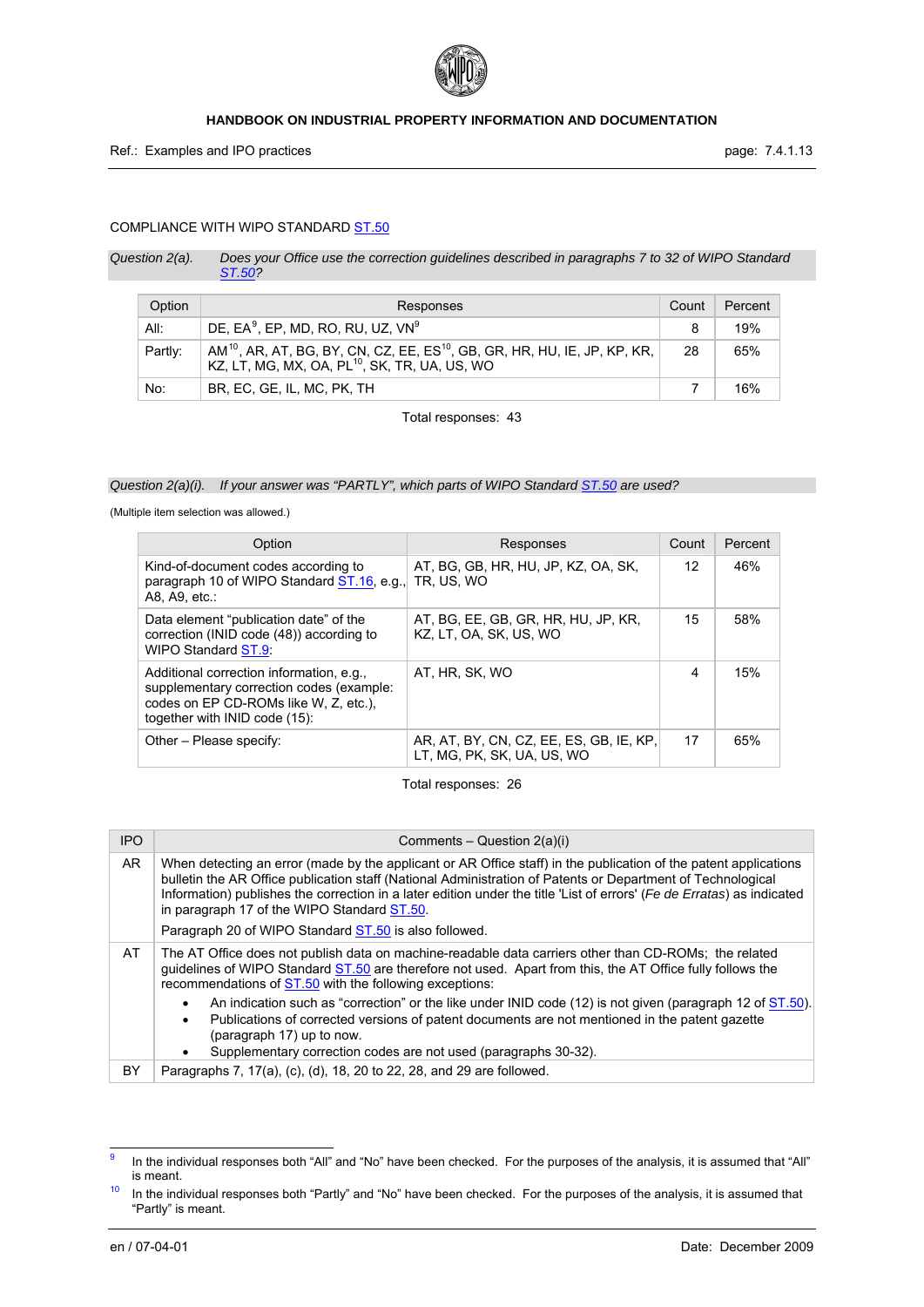

| <b>IPO</b> | Comments – Question $2(a)(i)$                                                                                                                                                                                                                                                                                                                                                                                                                                                                                        |
|------------|----------------------------------------------------------------------------------------------------------------------------------------------------------------------------------------------------------------------------------------------------------------------------------------------------------------------------------------------------------------------------------------------------------------------------------------------------------------------------------------------------------------------|
| <b>CN</b>  | Corrections to the bibliography, other than the abstract or the representative drawing, are published in patent<br>gazettes.                                                                                                                                                                                                                                                                                                                                                                                         |
|            | Corrections to the abstract or the representative drawing are published by issuing corrected versions of the first<br>page.                                                                                                                                                                                                                                                                                                                                                                                          |
|            | Corrections to any part of patent documents are published by issuing corrected versions of the complete patent<br>document (pamphlet).                                                                                                                                                                                                                                                                                                                                                                               |
|            | Corrections to patent gazettes are made in the relevant entry of a subsequent issue of the gazette itself.                                                                                                                                                                                                                                                                                                                                                                                                           |
| CZ         | Paragraphs 7, 10, and 13 are followed.                                                                                                                                                                                                                                                                                                                                                                                                                                                                               |
| EE.        | Paragraphs 7(b), 9, 11, 14, 17, and 20 to 22 are followed.                                                                                                                                                                                                                                                                                                                                                                                                                                                           |
| <b>ES</b>  | Paragraphs 13 to 16 and 20 to 22 are followed.                                                                                                                                                                                                                                                                                                                                                                                                                                                                       |
| GВ         | The GB Office publish a front page footnote containing the correction type and date of publication.                                                                                                                                                                                                                                                                                                                                                                                                                  |
| IE         | Paragraphs 7, 17(a), (c), (d), 18, and 20 to 23 are followed.                                                                                                                                                                                                                                                                                                                                                                                                                                                        |
| JP         | The JP Office publishes patent documents including corrections and alterations only in the form of DVD-ROM.<br>Utility model documents are published only via the Internet.                                                                                                                                                                                                                                                                                                                                          |
| KP         | Paragraphs 12, 14, 15, and 23(a) and (b) of WIPO Standard ST.50 are used.                                                                                                                                                                                                                                                                                                                                                                                                                                            |
|            | * Paragraph 7(b) is used, as corrections to information contained in patent documents lead to replacement<br>sheets in the fixed form, unless only several characters are corrected, inserted, or deleted. A brief note<br>explaining the reason, location, etc., of the correction is enclosed with the replacement sheets. The full text of<br>the corrected version is disclosed in the electronic form on the website.                                                                                           |
| LT.        | Corrections to patent documents together with INID code (15) are announced in Announcements in the LT<br>Official Gazette under headings according to WIPO Standard ST.17.                                                                                                                                                                                                                                                                                                                                           |
| MG         | The corrected version of the complete patent document is published.                                                                                                                                                                                                                                                                                                                                                                                                                                                  |
| <b>MX</b>  | WIPO Standards ST.2, ST.3, ST.10/D, and ST.22 are followed.                                                                                                                                                                                                                                                                                                                                                                                                                                                          |
| PK.        | The PK Office notifies corrections relating to patent documents in paper form in the PK Official gazette part V<br>(which is published weekly) under sub-section (4) of section 51 of the Patent Ordinance 2000 as amended in<br>2002 in the form as set out in Form P-21. The gazette is divided into different sections, where such corrections<br>are published under the heading of "Corrigendum". The notification provides all information regarding the date<br>of issue of the previously published version. |
| SK         | Relating to the publication of the original version of the patent document, the SK Office (IPO SR) uses (on the<br>first page of the corrected version of previously published patent document) the following data preceded by<br>INID codes according to the WIPO Standard ST.9:                                                                                                                                                                                                                                    |
|            | the date of publication of the patent application associated with the corresponding issue number of the<br>patent gazette preceded by INID code (40), and/or                                                                                                                                                                                                                                                                                                                                                         |
|            | the date of publication of the granted patent preceded by INID code (47),                                                                                                                                                                                                                                                                                                                                                                                                                                            |
|            | the date of the entry of the utility model into the Register and its publication preceded by<br>INID code (47),                                                                                                                                                                                                                                                                                                                                                                                                      |
|            | the date of announcement of the entry of the utility model into the Register which is associated with the<br>corresponding issue number of the patent gazette preceded by INID code (45).                                                                                                                                                                                                                                                                                                                            |
| <b>TR</b>  | The TR Office applies paragraph 11 of the WIPO Standards ST.16 guidelines:<br>Group 1 for patents: A - First publication level and B - Second publication level                                                                                                                                                                                                                                                                                                                                                      |
|            | Group 2 for utility models: U - First publication level and Y - Second publication level<br>$\qquad \qquad \blacksquare$                                                                                                                                                                                                                                                                                                                                                                                             |
| UA         | Paragraphs 7, 13-15, 18, 20, and 21 are applied completely. Paragraphs 17(a),(c), and (d), 22, 23(b), and<br>24(b) are partially applied.                                                                                                                                                                                                                                                                                                                                                                            |
|            | Paragraph 22 is followed partially as, unlike the recommendations given in paragraph 22, the defective entry is<br>not repeated (as shown in the example in square brackets "[]") and announcements of corrections in a patent<br>gazette contain only correct information (see examples 1, 2, and 3).                                                                                                                                                                                                               |
|            | The information concerning corrections is presented in the Notifications chapter of the UA Official Bulletin<br>"Promyslova Vlasnist" ("Industrial Property") and the corresponding data are entered into the Register.                                                                                                                                                                                                                                                                                              |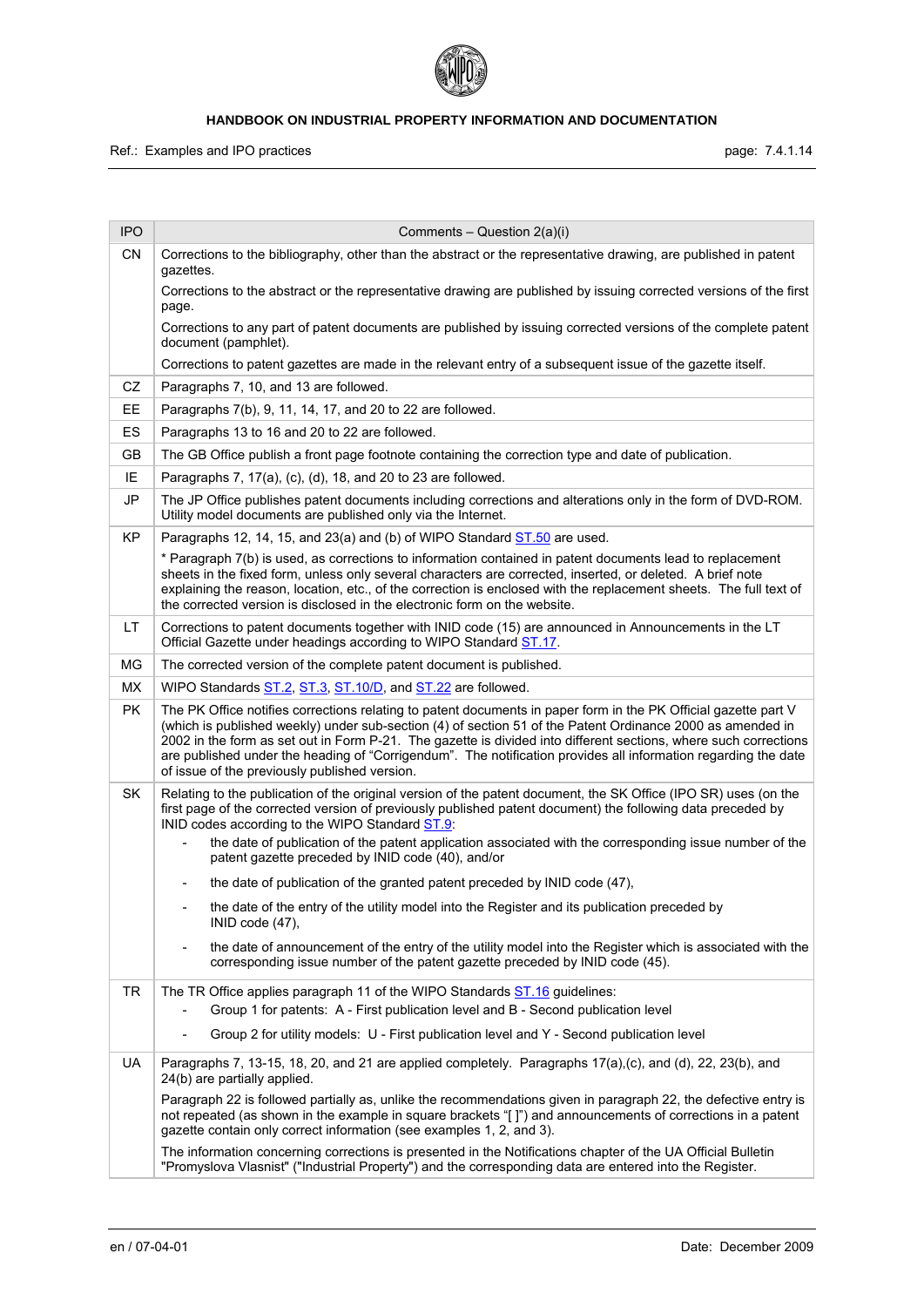

Ref.: Examples and IPO practices **page: 7.4.1.15** page: 7.4.1.15

| <b>IPO</b> | Comments – Question $2(a)(i)$                                                                                                                                                                                                                                                                                                                                                                                                                                                             |
|------------|-------------------------------------------------------------------------------------------------------------------------------------------------------------------------------------------------------------------------------------------------------------------------------------------------------------------------------------------------------------------------------------------------------------------------------------------------------------------------------------------|
| US.        | For patent application publications, the correction kind-of-document codes (A9, P9) and date of correction are<br>provided. The complete corrected patent application publication document is republished with a new<br>publication number to aid in uniquely identifying the document by its US publication number alone.                                                                                                                                                                |
|            | For patent grants, corrections are published using certificates of corrections. The correction information is<br>captured electronically in image format, but not in text format.                                                                                                                                                                                                                                                                                                         |
|            | Republications of patent application publications (A2, P4), reexamination certificates (C1, C2, etc.) and reissue<br>granted patent (E) documents are not considered "corrections" as defined by WIPO Standard ST.50.                                                                                                                                                                                                                                                                     |
| WO.        | The additional correction information codes do not appear in printed format, but are available in XML format<br>output - reasons for correction are available in normal text form as associated notices on WO Office website<br>patent search site called PatentScope.                                                                                                                                                                                                                    |
|            | Most of the differences from WIPO Standard ST.50 relate to the location of the relevant information (some is<br>arranged differently on the front page; reasons are usually given in associated notices rather than on the front<br>page of the republication itself). However, defective information is not repeated (paragraph 22) and the<br>"Gazette" is now an electronic publication which does not lend itself to structured corrections in the manner<br>implied by paragraph 21. |

Total comments: 20

### *Question 2(a)(ii). If your answer was "NO", is your Office planning to introduce the guidelines according to WIPO Standard ST.50? If so, when?*

| Option | Responses              | Count | Percent |
|--------|------------------------|-------|---------|
| Yes:   | BR, GE, MG             |       | 33%     |
| No:    | EC, GR, IL, KR, TH, US | R     | 67%     |

Total responses: 9

| <b>IPO</b> | Comments – Question $2(a)(ii)$ : If so, when?                                                                                          |
|------------|----------------------------------------------------------------------------------------------------------------------------------------|
| <b>BR</b>  | As soon as possible, probably in 2010.                                                                                                 |
| GE         | In 2010.                                                                                                                               |
| MG         | The MG Office can not yet specify a date, but is currently reviewing work methods in order to comply with<br>different WIPO Standards. |

Total comments: 3

### Comments relating to guidelines for corrections

| <b>IPO</b> | Comments – Question 2(a)                                                                                                                                                                                                                                                                                                                                                                                                                                                                                           |
|------------|--------------------------------------------------------------------------------------------------------------------------------------------------------------------------------------------------------------------------------------------------------------------------------------------------------------------------------------------------------------------------------------------------------------------------------------------------------------------------------------------------------------------|
| BY         | The BY Office is considering the possibility of publication of additional correction information relating to patent<br>documents. No specific timeline has been determined.                                                                                                                                                                                                                                                                                                                                        |
| CΝ         | Kind-of-document codes, INID code (48) and INID code (15) will be implemented in the near future.                                                                                                                                                                                                                                                                                                                                                                                                                  |
| KR.        | The KR Office just use and indicate in patent gazettes, the INID code (15), without any additional correction<br>information, e.g., (15) 정정정보: 발명자.                                                                                                                                                                                                                                                                                                                                                                |
| <b>PK</b>  | The PK Office notifies corrections relating to patent documents in paper form in the PK Official gazette part V<br>(which is published weekly) under sub-section (4) of section 51 of the Patent Ordinance 2000 as amended in<br>2002 in the form as set out in Form P-21. The gazette is divided into different sections, where such corrections<br>are published under the heading of "Corrigendum The notification provides all information regarding the date<br>of issue of the previously published version. |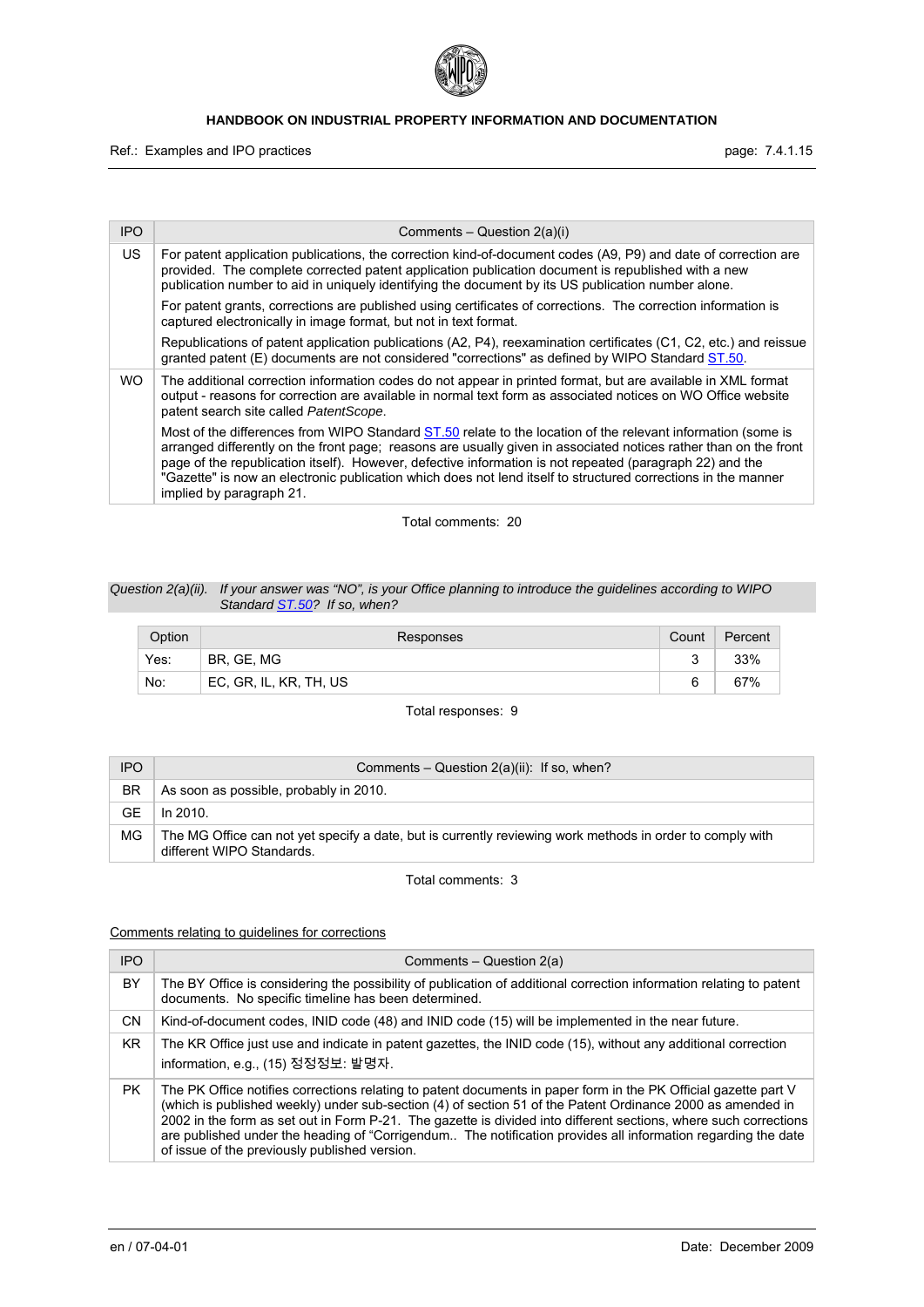

Ref.: Examples and IPO practices **page: 7.4.1.16** page: 7.4.1.16

| <b>IPO</b> | Comments - Question 2(a)                                                                                                                                                                                                                                                                                                                                                                                                                                                                     |
|------------|----------------------------------------------------------------------------------------------------------------------------------------------------------------------------------------------------------------------------------------------------------------------------------------------------------------------------------------------------------------------------------------------------------------------------------------------------------------------------------------------|
| <b>SK</b>  | The INID code (15), used only on the first page of the corrected version of patent document (not in Patent<br>Gazette, databases, etc.), indicates the sequence number of the version of the corrected document and the<br>page numbers where the correction was made.                                                                                                                                                                                                                       |
|            | The WIPO Standard ST.16 kind-of-document code is presented on the first page of the corrected version of the<br>patent document by using the INID code (13), e.g., B8, U9.                                                                                                                                                                                                                                                                                                                   |
|            | On the first page of the corrected version of the patent document and on each of the following pages of the<br>corrected document the ST.16 kind-of-document code is published as a part of the ST.1 unique identifier, i.e.,<br>ST.3/ST.6/ST.16 code, which is presented according to ST.10/B.                                                                                                                                                                                              |
|            | The SK Office announces corrections to patent information previously published in patent documents and<br>Patent Gazettes under the separate parts headings of announcements contained in the Patent Gazette, and<br>taking into consideration the kind of original document and category of correction. Headings of announcements<br>of corrections, coded according to ST.17, are associated with a respective Slovak language designation. The<br>announcement of a correction indicates: |
|            | the publication number of the previously published patent document by using INID code (11) and/or the<br>publication number of the patent application by using INID code (21);                                                                                                                                                                                                                                                                                                               |
|            | the corrected version of information provided by using the respective INID code;                                                                                                                                                                                                                                                                                                                                                                                                             |
|            | the number and the year of issue of the Patent Gazette, in which the publication of the original version<br>of the document had been announced, and the location of the previously published (erroneous)<br>information by using the respective <b>ST.17</b> heading code.                                                                                                                                                                                                                   |
| US.        | The US Office is considering publication of corrected patent grants. No specific timetable has been<br>determined.                                                                                                                                                                                                                                                                                                                                                                           |
| <b>WO</b>  | See PCT Newsletter 12/2008 for modification of kind codes as from January 1, 2009. A8 or A9 are used<br>instead of either A1, A2, or A3 for corrections.                                                                                                                                                                                                                                                                                                                                     |

Total comments: 7

### *Question 2(b). Does your Office use the alteration guidelines described in paragraphs 33 to 36 of WIPO Standard ST.50?*

| Option  | Responses                                                                             | Count | Percent |
|---------|---------------------------------------------------------------------------------------|-------|---------|
| All:    | BG, EA, EP, GB, HU, LT, MD, RO, RU, UZ, VN, WO                                        | 12    | -28     |
| Partly: | AR, AT, BY, CN, CZ, DE, EE, ES, HR, IE, JP, KP, KZ, MG, MX, OA, PK, PL,<br>SK. TR. UA | 21    | 49      |
| No:     | BR, EC, GE, GR, IL, JP, MC, KR, TH, US                                                | 10    | -23     |

Total responses: 43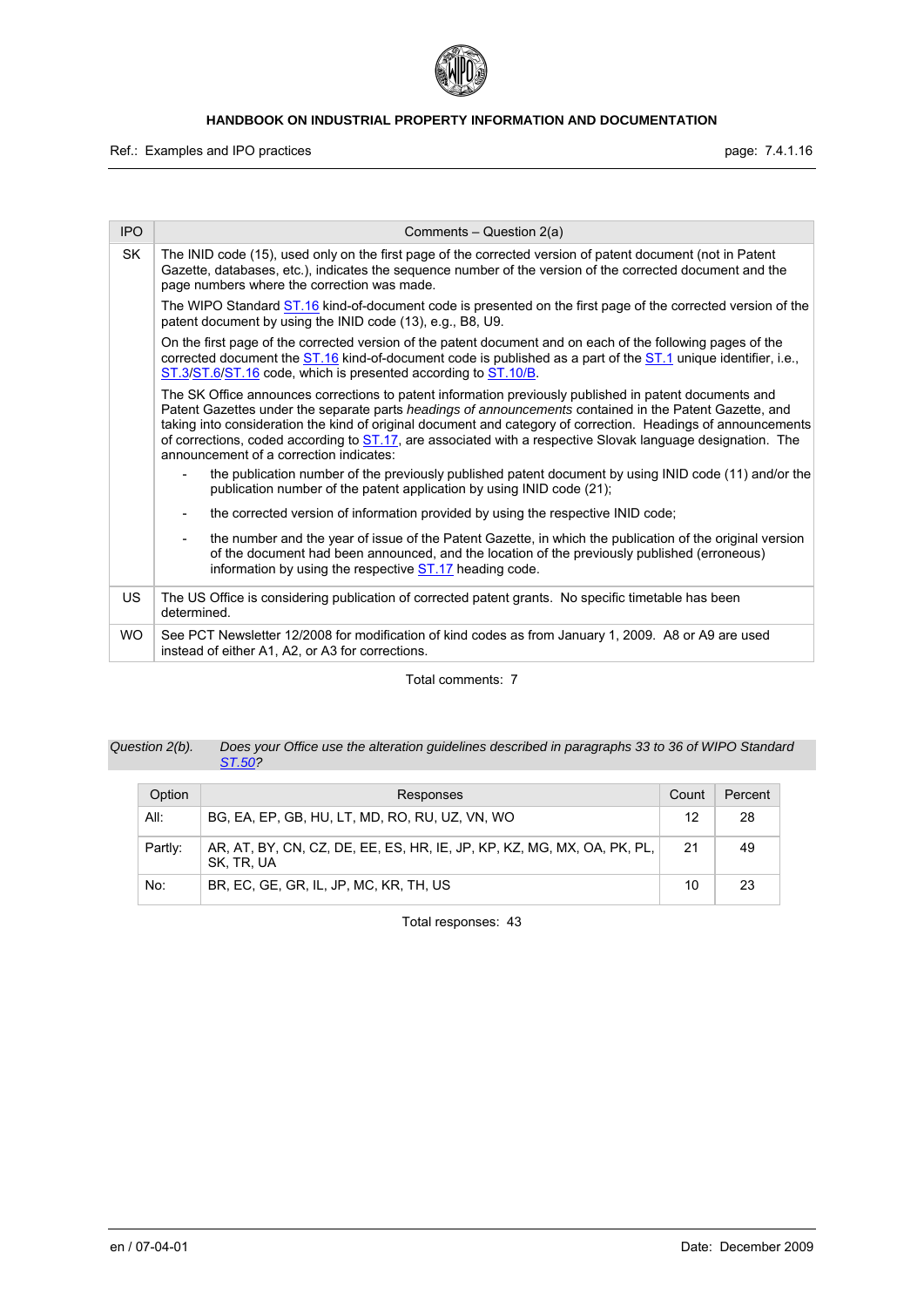

Ref.: Examples and IPO practices **page: 7.4.1.17** page: 7.4.1.17

*Question 2(b)(i). If your answer was "PARTLY", please specify the practice of your Office?* 

| <b>IPO</b> | Comments - Question 2(b)(i)                                                                                                                                                                                                                                                                                                                                                                                                                                                                                                                                                                                                                                                                                                                                                                                                  |
|------------|------------------------------------------------------------------------------------------------------------------------------------------------------------------------------------------------------------------------------------------------------------------------------------------------------------------------------------------------------------------------------------------------------------------------------------------------------------------------------------------------------------------------------------------------------------------------------------------------------------------------------------------------------------------------------------------------------------------------------------------------------------------------------------------------------------------------------|
| AR.        | Paragraphs 33 and 34 are applied in full.                                                                                                                                                                                                                                                                                                                                                                                                                                                                                                                                                                                                                                                                                                                                                                                    |
| AT         | The AT Office does not publish data on machine-readable data carriers other than CD-ROMs; the related<br>guidelines of ST.50 are therefore not used. Apart from this, the AT Office fully follows the recommendations of<br>ST.50 with the following exception relating to paragraph 33:<br>Where alterations, such as changes in ownership, or the like, relate more to the intellectual property<br>right than to published documents, and where notifications of such alterations are related to the<br>property right itself (register number of the concerned patent or utility model), these alterations do not<br>lead to republications of documents. The register numbers equal the publication numbers.<br>The only possible legally allowed case of an alteration of a previously published document itself would |
|            | be a republication in amended form after an opposition procedure (kind code B2), which would be<br>notified in the gazette. Notification of partial or full declaration of nullity is provided only in the register.                                                                                                                                                                                                                                                                                                                                                                                                                                                                                                                                                                                                         |
| BY         | Paragraphs 33(a), (c) to (e), 34, and 36 are followed.                                                                                                                                                                                                                                                                                                                                                                                                                                                                                                                                                                                                                                                                                                                                                                       |
| <b>CN</b>  | Alterations relating to the transfer of ownership and change of the name or address of the applicant are<br>announced in the patent gazette and patent register.                                                                                                                                                                                                                                                                                                                                                                                                                                                                                                                                                                                                                                                             |
| CZ         | Paragraph 34 is followed.                                                                                                                                                                                                                                                                                                                                                                                                                                                                                                                                                                                                                                                                                                                                                                                                    |
| DE         | If necessary (legally, procedurally), alterations will be published in the Patent Gazette. The DE Office follows<br>paragraphs 33(a) to (c), and (e), and paragraph 34.                                                                                                                                                                                                                                                                                                                                                                                                                                                                                                                                                                                                                                                      |
|            | With respect to paragraph 36, alterations are published on a machine-readable carrier, but a user must read the<br>complete set of data.                                                                                                                                                                                                                                                                                                                                                                                                                                                                                                                                                                                                                                                                                     |
| EE.        | With regard to paragraph 36 the EE Office does not use a machine-readable carrier (CD-ROM)                                                                                                                                                                                                                                                                                                                                                                                                                                                                                                                                                                                                                                                                                                                                   |
| ES         | The data relating to the new owner of the patent, identified by the application number, are published under the<br>heading "Transmissions" (transfer) of the Official Gazette.                                                                                                                                                                                                                                                                                                                                                                                                                                                                                                                                                                                                                                               |
| HR.        | Alterations are only published in the gazette and are entered into the Register, but not as a new document.                                                                                                                                                                                                                                                                                                                                                                                                                                                                                                                                                                                                                                                                                                                  |
| ΙE         | Paragraphs 33(a),(c),(d), and 34 to 36 are followed.                                                                                                                                                                                                                                                                                                                                                                                                                                                                                                                                                                                                                                                                                                                                                                         |
| JP         | The JP Office publishes patent documents including corrections and alterations only in the form of DVD-ROM.<br>Utility model documents are published only via the Internet.                                                                                                                                                                                                                                                                                                                                                                                                                                                                                                                                                                                                                                                  |
| KP         | Paragraphs 33(a) and (c) and 34 are used.                                                                                                                                                                                                                                                                                                                                                                                                                                                                                                                                                                                                                                                                                                                                                                                    |
|            | In the KP Office, alterations relating to information previously published in the patent documents are announced<br>in the patent gazette disclosing patent registrations and grants. When the exclusive right is transferred,<br>information about the patent right holder alteration is also announced in the patent gazette as quickly as<br>possible.                                                                                                                                                                                                                                                                                                                                                                                                                                                                    |
| KZ         | Alterations to titles of protection are published in the Gazette of Industrial Property where the number (of the<br>title of protection), page, column, line, as well as the correct and wrong spellings are shown. The corrected<br>version is submitted to the IT Service for correcting PDF documents and written to CD-ROM.                                                                                                                                                                                                                                                                                                                                                                                                                                                                                              |
| ΜG         | The changes listed below are included in the patent register and published in the MG Official Gazette of<br>Industrial Property:<br>change of name or address of the applicant or holder,<br>$\overline{\phantom{0}}$                                                                                                                                                                                                                                                                                                                                                                                                                                                                                                                                                                                                        |
|            | change of firm name of the applicant or holder,<br>$\overline{\phantom{0}}$<br>withdrawal of the application,<br>$\overline{\phantom{0}}$                                                                                                                                                                                                                                                                                                                                                                                                                                                                                                                                                                                                                                                                                    |
|            | abandonment of the application,<br>-                                                                                                                                                                                                                                                                                                                                                                                                                                                                                                                                                                                                                                                                                                                                                                                         |
|            | transaction in respect of industrial property protection,<br>-<br>cancellation of industrial property protection,<br>$\overline{a}$                                                                                                                                                                                                                                                                                                                                                                                                                                                                                                                                                                                                                                                                                          |
|            | removal from the industrial property register.<br>$\overline{\phantom{0}}$                                                                                                                                                                                                                                                                                                                                                                                                                                                                                                                                                                                                                                                                                                                                                   |
| <b>MX</b>  | Corrections are published according to the guidelines of WIPO Standards ST.2, ST.3, ST.9, and ST.10/D.                                                                                                                                                                                                                                                                                                                                                                                                                                                                                                                                                                                                                                                                                                                       |
| <b>PK</b>  | The PK Office notifies alterations relating to patent documents in the PK Official gazette part V in the form of<br>announcement under sub-section (1) of section 54 of the Patent Ordinance 2000 as amended in 2002 in the<br>form as set out in Form P-23 which indicates the publication date and patent number of the previously<br>published information in the Official Gazette part V and the information being altered and the alteration itself.<br>An alteration, or at least the fact that an alteration was made, is recorded by PK Office in its patent register.                                                                                                                                                                                                                                               |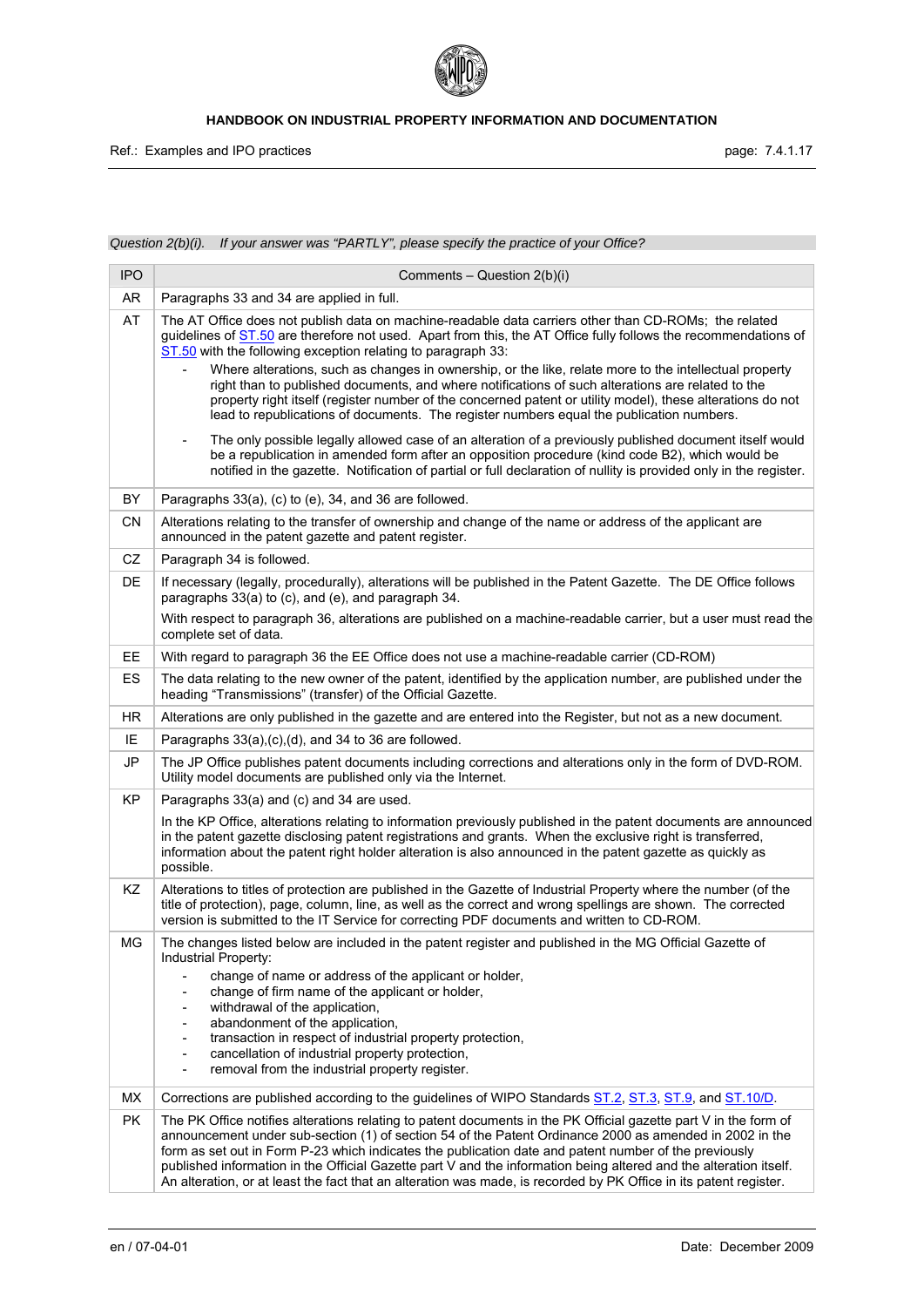

Ref.: Examples and IPO practices **page: 7.4.1.18** page: 7.4.1.18

| <b>IPO</b> | Comments – Question $2(b)(i)$                                                                                                                                                                                                                                                                                                                                                                                                                                                                                                                                                                                                                                                                                                                                                                                                                          |
|------------|--------------------------------------------------------------------------------------------------------------------------------------------------------------------------------------------------------------------------------------------------------------------------------------------------------------------------------------------------------------------------------------------------------------------------------------------------------------------------------------------------------------------------------------------------------------------------------------------------------------------------------------------------------------------------------------------------------------------------------------------------------------------------------------------------------------------------------------------------------|
| PL         | An alteration is recorded in the register when data already in the register are altered. There is no information<br>on alteration of the description, claims, or drawings recorded in the register.                                                                                                                                                                                                                                                                                                                                                                                                                                                                                                                                                                                                                                                    |
| SK.        | The SK Office announces alterations relating to patent information previously published in patent documents<br>and Patent Gazettes under the separate parts headings of announcements contained in the Patent Gazette.<br>while considering the kind of original document and category of alteration. Headings of announcements of<br>alterations are given according to the WIPO Standard ST.17 and are associated with a respective Slovak<br>language designation. The announcement of an alteration indicates:<br>the publication number of the previously published patent document by using INID code (11) and/or the<br>publication number of the patent application by using INID code (21),<br>the replaced information using the respective INID code,<br>the date of the entry of the alteration of original information into the Register. |
| TR.        | Paragraphs 33 to 35 of WIPO Standard ST.50 are applied. The TR Office does not yet apply paragraph 36.                                                                                                                                                                                                                                                                                                                                                                                                                                                                                                                                                                                                                                                                                                                                                 |
| UA.        | Paragraph 34 is followed completely. Paragraphs 33(a), (c), (e), and 36 are partially followed.                                                                                                                                                                                                                                                                                                                                                                                                                                                                                                                                                                                                                                                                                                                                                        |
|            | Alterations which refer to information previously issued on CD-ROMs, are not communicated in such a way so<br>as to allow automatic updating of databases. Such updating requires a user to refer to a special Notifications<br>section of the Official Bulletin "Promyslova Vlasnist" ("Industrial Property") and the corresponding data entered<br>into the Register.                                                                                                                                                                                                                                                                                                                                                                                                                                                                                |

Total comments: 20

#### *Question 2(b)(ii). If your answer was "NO", is your Office planning to introduce the guidelines according to WIPO Standard ST.50? If so, when?*

| Option | Responses              | Count | Percent |
|--------|------------------------|-------|---------|
| Yes:   | BR, GE                 |       | 25%     |
| No:    | EC, GR, IL, KR, TH, US |       | 75%     |

Total responses: 8

| <b>IPO</b> | Comments – Question $2(b)(ii)$ : If so, when?                        |
|------------|----------------------------------------------------------------------|
| <b>BR</b>  | Guidelines will be introduced as soon as possible, probably in 2010. |
| GЕ         | Guidelines will be introduced in 2010.                               |

Total comments: 2

# Comments relating to guidelines for alterations

| <b>IPO</b> | Comments – Question 2(b)                                                                                                                                                                                                                                                                                                      |
|------------|-------------------------------------------------------------------------------------------------------------------------------------------------------------------------------------------------------------------------------------------------------------------------------------------------------------------------------|
| CΝ         | Alterations, relating to information previously published in any part of the patent document, are not announced.                                                                                                                                                                                                              |
| GR         | The GR Office is not planning to introduce the quidelines at present.                                                                                                                                                                                                                                                         |
| LT.        | The Official Gazette of the LT Office in PDF format (exact replica of the paper version) contains alterations<br>announced under headings according to WIPO Standard ST.17. The paper version will be discontinued from<br>July 1, 2009.                                                                                      |
| WO.        | As from January 1, 2009, the A4 code (see WIPO Standard ST.16) is used for later publication of amended<br>claims and/or statement (PCT Article 19) with revised front page. See PCT Newsletter 12/2008 for modification<br>of kind codes as from January 1, 2009. A8 instead of either A1, A2 or A3 is used for alterations. |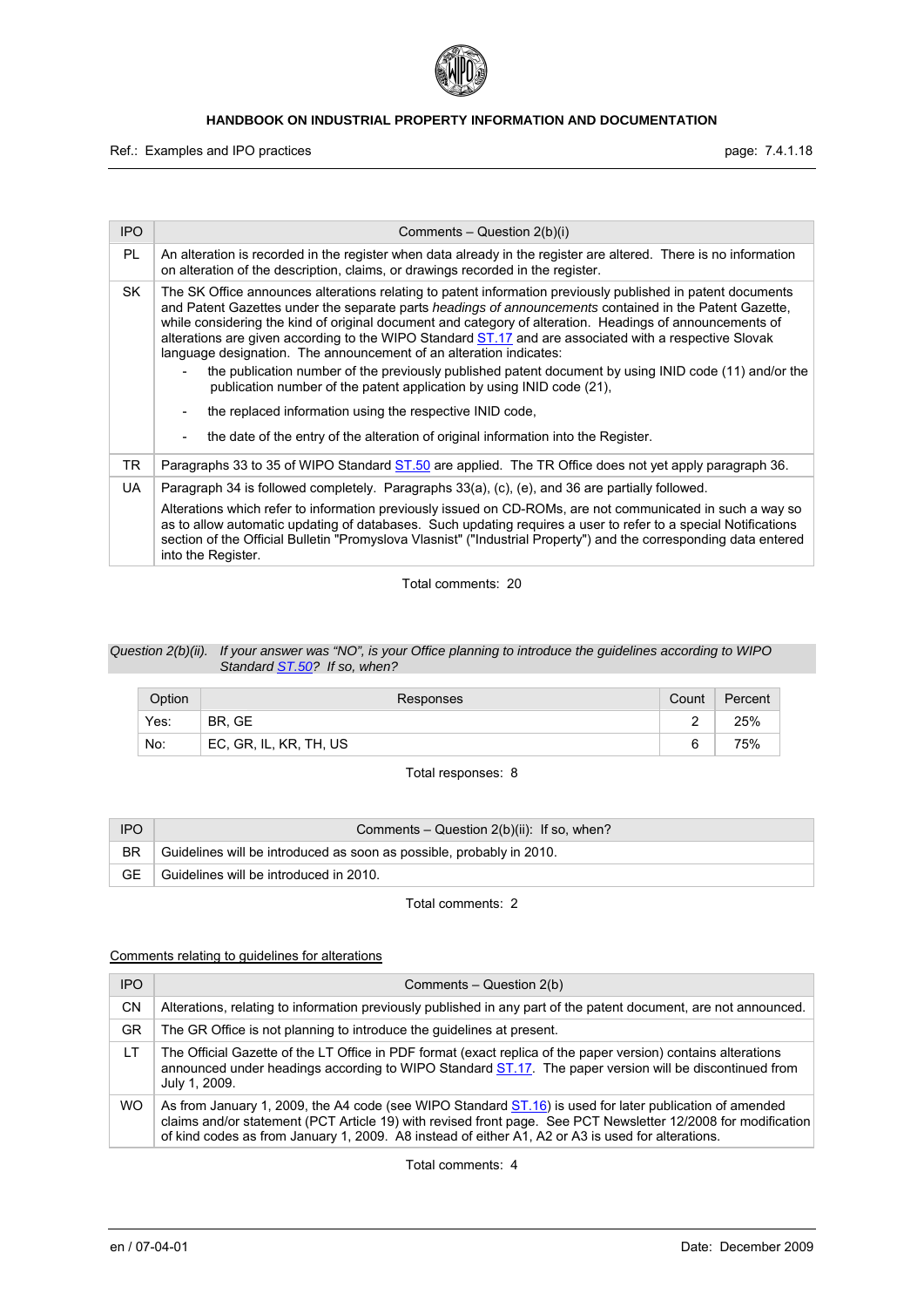

#### *Question 2(c). Does your Office use the guidelines relating to supplements described in paragraphs 37 to 44 of WIPO Standard ST.50?*

| Option  | Responses                                                                                                             | Count | Percent    |
|---------|-----------------------------------------------------------------------------------------------------------------------|-------|------------|
| All:    | EA. EP. HU. MD. RO. UZ. VN. WO                                                                                        | 8     | <b>20%</b> |
| Partly: | AT. ES. TR. PK                                                                                                        | 4     | 10%        |
| No:     | AR, BG, BR, BY, CN, CZ, DE, EC, EE, GB, GE, GR, HR, IE, IL, JP, KP, KR,<br>KZ, LT, MC, MG, MX, PL, RU, SK, TH, UA, US | 29    | 71%        |

Total responses: 41

*Question 2(c)(i). If your answer was "PARTLY", please specify the practice of your Office?* 

| <b>IPO</b> | Comments – Question $2(c)(i)$                                                                                                                                                                                                                                                                                                |
|------------|------------------------------------------------------------------------------------------------------------------------------------------------------------------------------------------------------------------------------------------------------------------------------------------------------------------------------|
| AT         | The AT Office does not publish data on machine-readable data carriers other than CD-ROMs; the related<br>quidelines of ST.50 are therefore not used. Apart from this the AT Office fully follows the recommendations of<br>ST.50 with the following exception:                                                               |
|            | - The only supplements provided are search reports after initial publications of patent applications or<br>registered utility models without search report (kind codes A2, U2). These search reports are published<br>as A3, A5, or U3 documents. Indications such as "Supplement" or the like are not given (paragraph 37). |
| <b>ES</b>  | All the quidelines are met, except for the designation of the supplement.                                                                                                                                                                                                                                                    |
| <b>OA</b>  | Before grant, supplements are taken into account.                                                                                                                                                                                                                                                                            |
| <b>PK</b>  | The PK Office publishes supplements in the PK Official gazette part V under sub-section (3) of section 42 of the<br>Patent Ordinance 2000 as amended in 2002 in the form as set out in Form P-16.                                                                                                                            |
| TR.        | Paragraphs 37 to 39 of WIPO Standard ST.50 are applied. Published CD-ROMS are the same as the paper<br>form.                                                                                                                                                                                                                 |

Total comments: 5

#### *Question 2(c)(ii). If your answer was "NO", is your Office planning to introduce the guidelines according to WIPO Standard ST.50?*

| Option | Responses                                                                                 | Count | Percent |
|--------|-------------------------------------------------------------------------------------------|-------|---------|
| Yes:   | BR. GE. KZ. MG                                                                            |       | 15%     |
| No:    | AR, BG, CZ, DE, EC, EE, GB, GR, HR, IE, IL, JP, KR, LT, MC, MX, PL, RU,<br>SK, TH, UA, US | 22    | 85%     |

Total responses: 26

| <b>IPO</b> | Comments – Question $2(c)(ii)$ : If so, when?                            |
|------------|--------------------------------------------------------------------------|
| <b>BR</b>  | The quidelines will be introduced as soon as possible, probably in 2010. |
| GЕ         | The guidelines will be introduced in 2010.                               |
| KZ         | The quidelines will be introduced in 2010 or 2011.                       |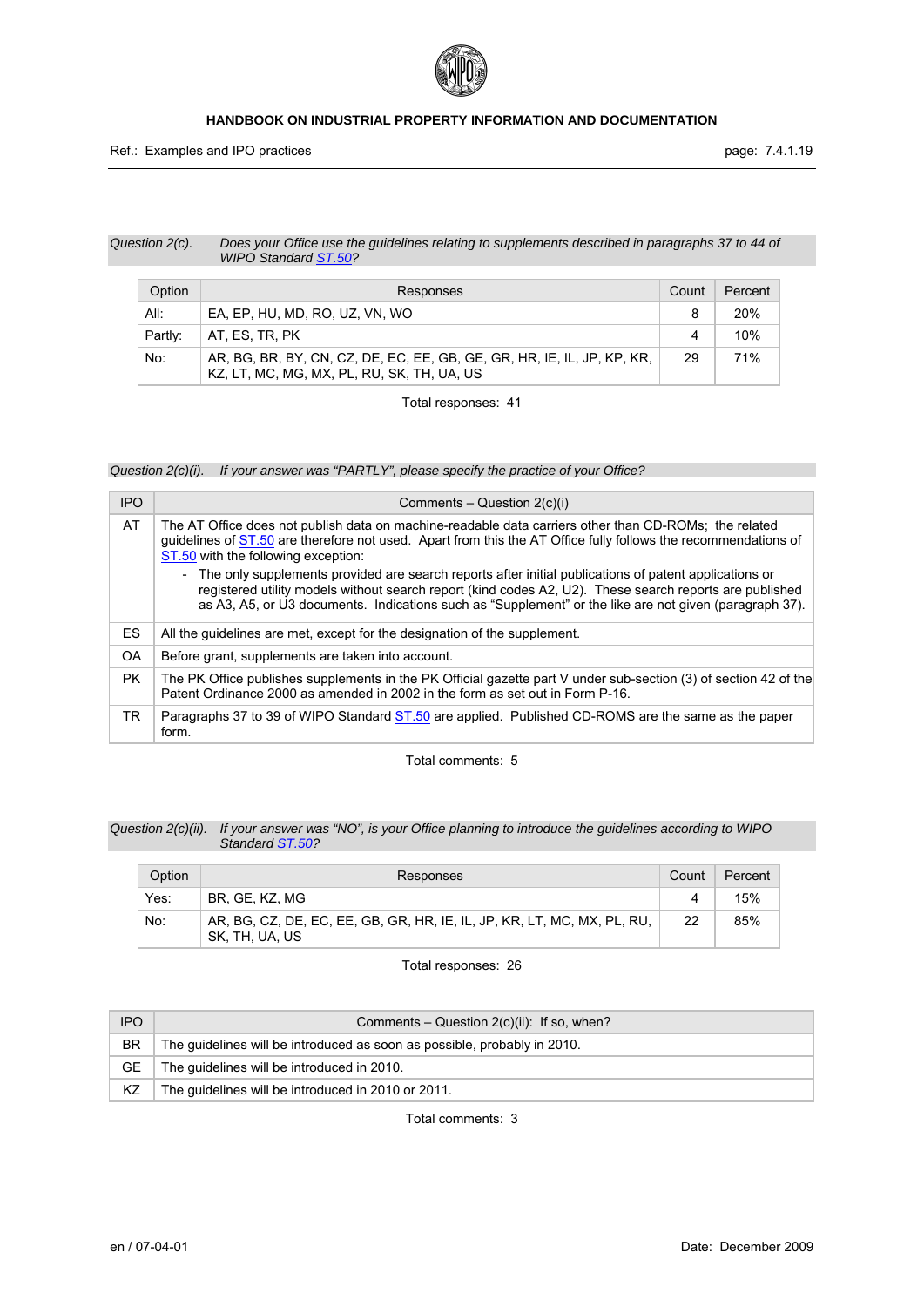

Ref.: Examples and IPO practices **page: 7.4.1.20** page: 7.4.1.20

Comments relating to guidelines for supplements:

| <b>IPO</b> | Comments $-$ Question $2(c)$                                                                                                                                                                |
|------------|---------------------------------------------------------------------------------------------------------------------------------------------------------------------------------------------|
| BY         | The BY Office does not issue supplements and does not intend to do so in the future.                                                                                                        |
| <b>CN</b>  | Search reports or their revised versions are not published due to legal and procedural reasons.                                                                                             |
| <b>EE</b>  | Supplemental information is published as corrections or alterations.                                                                                                                        |
| EP         | The EP Office publishes A3 documents as supplements.                                                                                                                                        |
| ΙE         | The IE Office does not publish supplements.                                                                                                                                                 |
| <b>KP</b>  | The KP Office does not use guidelines for supplements because it does not issue a Search Report or a<br>Supplementary Search Report.                                                        |
| KR.        | The KR Office neither allows alterations nor supplements in patent documents as defined in the WIPO<br>Standard ST.50. Thus the KR Office has no guidelines for alterations or supplements. |
| LT.        | In accordance with Patent Law of the Republic of Lithuania, supplements are not issued.                                                                                                     |
| МX         | The MX Office has not considered the publication of supplements.                                                                                                                            |
| RU         | The RU Office doesn't publish supplementary information, since the Search reports are not published.                                                                                        |
| <b>SK</b>  | The SK Office does not publish additional information after initial publication of the patent document, in the form<br>of the supplement.                                                   |
| <b>WO</b>  | See PCT Newsletter 12/2008 for the modification of kind codes as from January 1, 2009. A9 is used instead of<br>either A1, A2 or A3 for supplements.                                        |

Total comments: 12

# MEDIA ON WHICH CORRECTIONS, ALTERATIONS, AND SUPPLEMENTS ARE PUBLISHED

#### *Question 3. On which types of media are corrections, alterations, and/or supplements issued according to the guidelines of WIPO Standard ST.50?*

(Multiple item selection was allowed.)

| Option                                      | Responses                                                                                                                            | Count | Percent |
|---------------------------------------------|--------------------------------------------------------------------------------------------------------------------------------------|-------|---------|
| (a) Paper:                                  | AM, AR, AT, BG, BY, CN, CZ, EA, EE, ES, GB, GE,<br>GR, HR, HU, IE, KP, KZ, LT, MD, MG, OA, PL, RO,<br>RU. SK. TH. TR. UA. US. UZ. VN | 32    | 76%     |
| (i) patent documents:                       | AT, BG, BY, CN, CZ, EE, ES, GB, HR, HU, IE, KZ, LT,<br>MD. MG. PL. RO. RU. SK. TR. UA. US                                            | 22    | 52%     |
| (ii) patent gazettes:                       | AR, AT, BG, BY, CN, EA, EE, GR, HR, HU, IE, KZ,<br>MD. MG. PL. RO. RU. UA. US                                                        | 19    | 45%     |
| (b) Optical discs, $e.g.,$<br>CD-ROMS/DVDs: | AR, AT, CN, DE, EA, EP, ES, GE, GR, IE, JP, KR, KZ,<br>MX. OA. RO. RU. SK. TR. UA. US. UZ. VN. WO                                    | 24    | 57%     |
| (i) patent documents:                       | AT, DE, EA, EP, ES, IE, JP, KZ, RO, RU, TR, US                                                                                       | 12    | 29%     |
| (ii) patent gazettes:                       | AR, CN, DE, EA, EP, GR, JP, KR, MX, RO, RU, SK,<br>UA, US                                                                            | 14    | 33%     |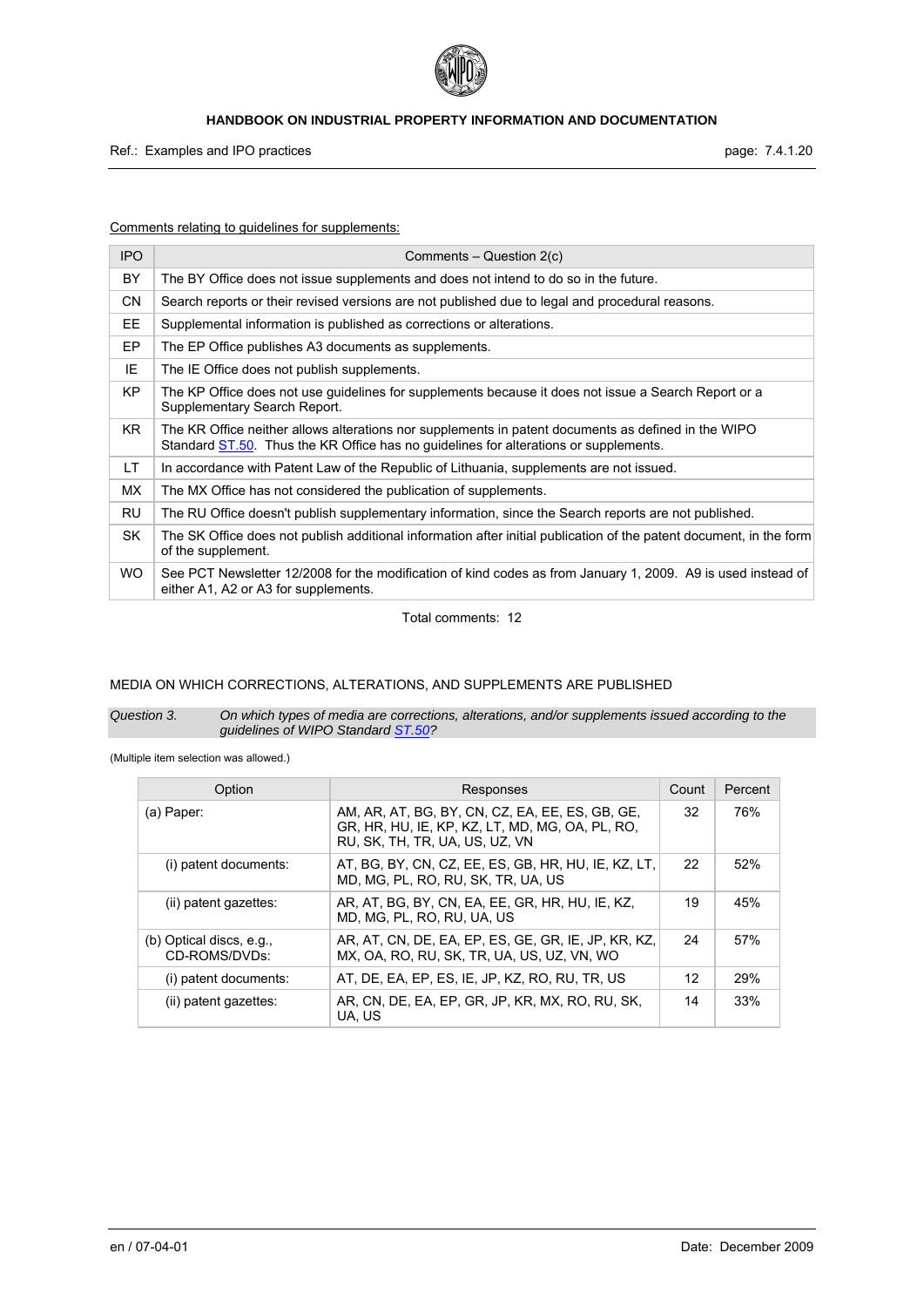

Ref.: Examples and IPO practices **page: 7.4.1.21** page: 7.4.1.21

| Option                                                                                                     | Responses                                                                                                                                        | Count          | Percent |
|------------------------------------------------------------------------------------------------------------|--------------------------------------------------------------------------------------------------------------------------------------------------|----------------|---------|
| (c) Patent documents on<br>machine-readable carriers<br>other than optical discs,<br>e.g., magnetic tapes: | DE. US                                                                                                                                           | $\mathfrak{p}$ | 5%      |
| (d) Online Internet publication:                                                                           | AR, AT, BR, BY, CN, CZ, DE, EA, EE, EP, ES, GB,<br>GE, GR, HR, HU, IE, IL, JP, KR, LT, MD, MX, PK, PL,<br>RO. RU. SK. TH. TR. UA. US. UZ. VN. WO | 35             | 83%     |
| (i) patent documents:                                                                                      | AT, BR, BY, CZ, DE, EP, ES, GB, HU, JP, MD, MX,<br>PL. RO. RU. US                                                                                | 16             | 38%     |
| (ii) patent gazettes:                                                                                      | AR, AT, BR, CN, CZ, DE, EA, EE, EP, GB, GR, HU,<br>IE. IL. JP. KR. MD. MX. PK. PL. RO. RU. SK. UA. US                                            | 25             | 60%     |
| $(iii)$ other $(e.g., web)$<br>services):                                                                  | AT, BY, CZ, DE, ES, HU, IL, LT, TR, UA                                                                                                           | 10             | 24%     |

Total responses: 42

| <b>IPO</b> | Comments - Question 3                                                                                                                                                                                                                                                                                                                             |
|------------|---------------------------------------------------------------------------------------------------------------------------------------------------------------------------------------------------------------------------------------------------------------------------------------------------------------------------------------------------|
| AT         | Patent documents on paper and the Internet:<br>No paper version of published patent applications (kind codes A) are available, therefore<br>corrections / alterations / supplements of patent documents $(B, U, T)$ are published on paper;<br>corrections / alterations / supplements of patent documents (A,B,U) are published on the Internet. |
|            | Patent gazettes on paper and the Internet:<br>Alterations/supplements are notified in the patent gazette.                                                                                                                                                                                                                                         |
|            | Patent documents on optical disc:<br>MIMOSA CD-ROMs are produced including all corrections/alterations/supplements of documents<br>$(A,B,U)$ .                                                                                                                                                                                                    |
|            | Other Internet publications (e.g., web services):<br>The AT Office (APO) offers register inspection via the Internet.                                                                                                                                                                                                                             |
| <b>AR</b>  | Patent gazettes (paper, optical disc, and the Internet):<br>Paragraph 17 is followed.                                                                                                                                                                                                                                                             |
| <b>BG</b>  | Paper patent documents and gazettes:<br>The BG Office uses the kind-of-document code; INID code (15) for patent correction information<br>including the location of the error, etc.; and includes the publication date (INID code (48)).                                                                                                          |
| <b>BR</b>  | Patent documents on the Internet:<br>The BR Office has a special agreement with the European Patent Office. The BR Office sends<br>the digitized patent collection (first publication) to the EP Office, so the collection is available to<br>the public.                                                                                         |
| <b>BY</b>  | Paper patent documents:<br>Paragraphs 7, 17 (a), (c), (d), 18, 33 (a), (c) to (e), and 34 are followed.                                                                                                                                                                                                                                           |
|            | Paper patent gazettes:<br>Paragraphs 20 to 22, 33(a), (c) to (e), and 34 are followed.                                                                                                                                                                                                                                                            |
|            | Patent documents on the Internet:<br>Paragraphs 28 and 29 (for the PDF format) are followed.                                                                                                                                                                                                                                                      |
|            | Other Internet publications (e.g., web services):<br>Paragraphs 28 and 36 (for online databases) are followed.                                                                                                                                                                                                                                    |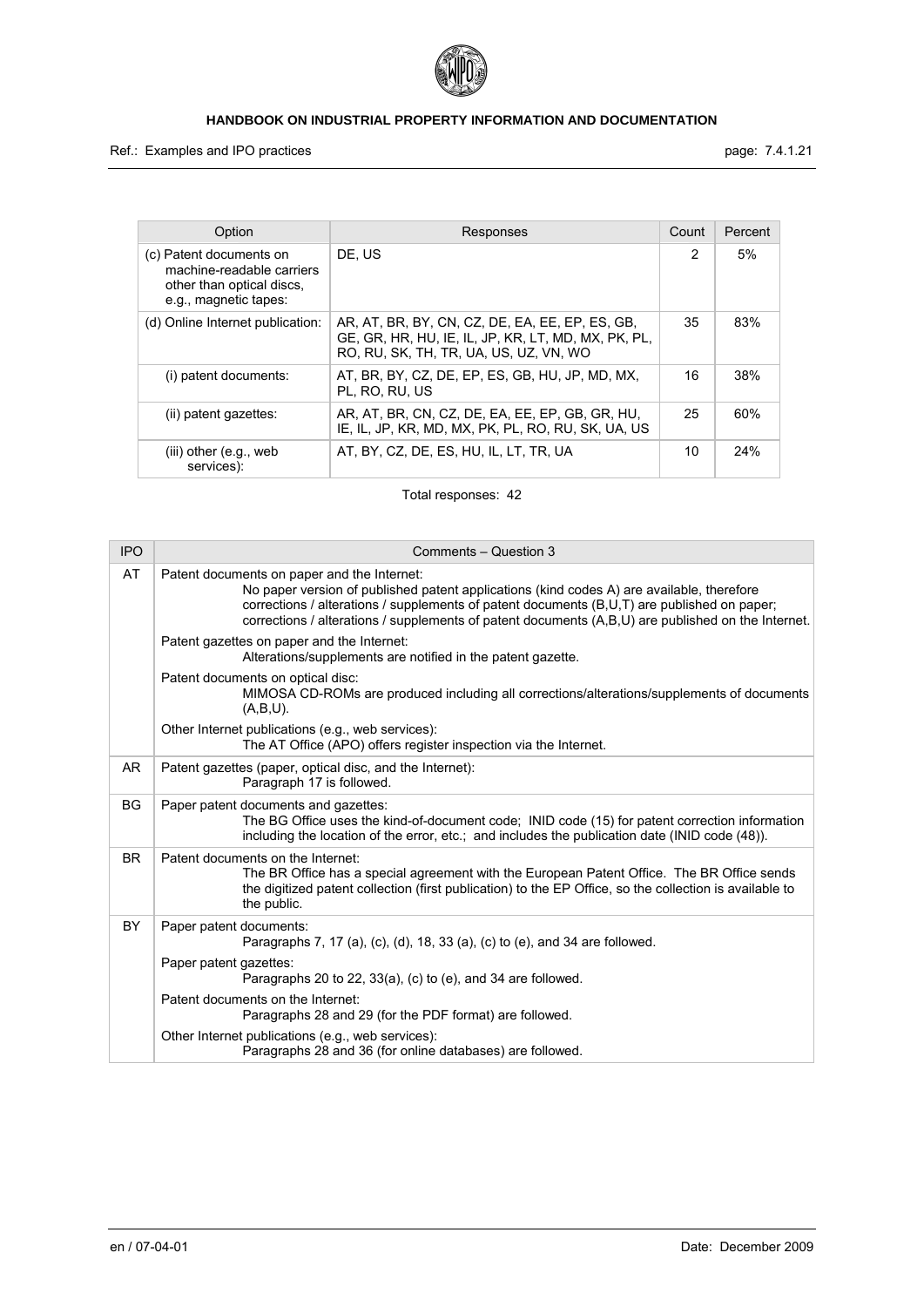

| <b>IPO</b> | Comments - Question 3                                                                                                                                                                                                         |
|------------|-------------------------------------------------------------------------------------------------------------------------------------------------------------------------------------------------------------------------------|
| CN         | Paper, optical discs, and online Internet publications:<br>Corrections and alterations are published on these media.                                                                                                          |
|            | Patent documents and patent gazettes (paper and optical disc):<br>Corrections to the bibliography, other than the abstract or the representative drawing, are<br>published in patent gazettes.                                |
|            | Corrections to the abstract or representative drawing are published by issuing corrected versions<br>of the first page.                                                                                                       |
|            | Corrections to any part of patent documents are published by issuing corrected versions of the<br>complete patent document (pamphlet).                                                                                        |
|            | Corrections to patent gazettes are made in the relevant entry of a subsequent issue of the gazette<br>itself.                                                                                                                 |
|            | Patent gazettes (paper, optical disc, and the Internet):<br>Alterations relating to the transfer of ownership and changes of the name or address of the<br>applicant are announced in the patent gazette and patent register. |
| CZ         | Paper patent documents:<br>Paragraphs 7, 10, 13, and 34 are followed.                                                                                                                                                         |
|            | Patent documents and gazettes published on the Internet:<br>Paragraphs 10 and 34 are followed.                                                                                                                                |
| DE         | Patent documents on optical disc are contained on DEPAROM.                                                                                                                                                                    |
|            | Patent gazettes on optical disc are contained on Patentblatt-CD.                                                                                                                                                              |
|            | Machine-readable carriers other than optical discs:<br>http://www.dpma.de/english/service/e-services/dpmadatenabgabe/index.html is the relevant<br>Internet address.                                                          |
|            | Patent documents and the patent gazette published on the Internet:<br>http://publikationen.dpma.de is the relevant Internet address.                                                                                          |
|            | Other Internet publications (e.g., web services):<br>http://depatisnet.dpma.de is the relevant Internet address.                                                                                                              |
| EA         | Paper patent gazettes:<br>Paragraphs 17, 18, 20, 21, 33 (a), (b), (d), (e), 34, and 39 of WIPO Standard $ST.50$ are followed.                                                                                                 |
|            | Full description patent documents on optical disc:<br>Paragraphs 23, 37, 38, 41, and 42 of ST.50 are followed.                                                                                                                |
|            | Patent gazettes on optical disc and the Internet:<br>Paragraphs 17, 18, 20, 21, 33 (a), (b), (d), (e), 34, and 39 of <b>ST.50</b> are followed.                                                                               |
| EE         | Patent documents on paper:<br>Paragraphs 7(b), 9, 11, and 14 are followed.                                                                                                                                                    |
|            | Patent gazettes (paper and the Internet):<br>Paragraphs 17, 20 to 22, 33 to 35 are followed                                                                                                                                   |
| EP         | Patent documents on optical disc<br>are contained on ESPACE EPAB                                                                                                                                                              |
|            | Patent gazettes on optical disc<br>are contained on ESPACE BULLETIN                                                                                                                                                           |
|            | Patent documents published on the Internet:<br>http://www.epo.org/patents/patent-information/european-patent-documents/publication-<br>server.html is the relevant Internet address.                                          |
|            | Patent gazettes on the Internet:<br>http://www.epo.org/patents/patent-information/european-patent-documents/european-patent-<br>bulletin.html is the relevant Internet address.                                               |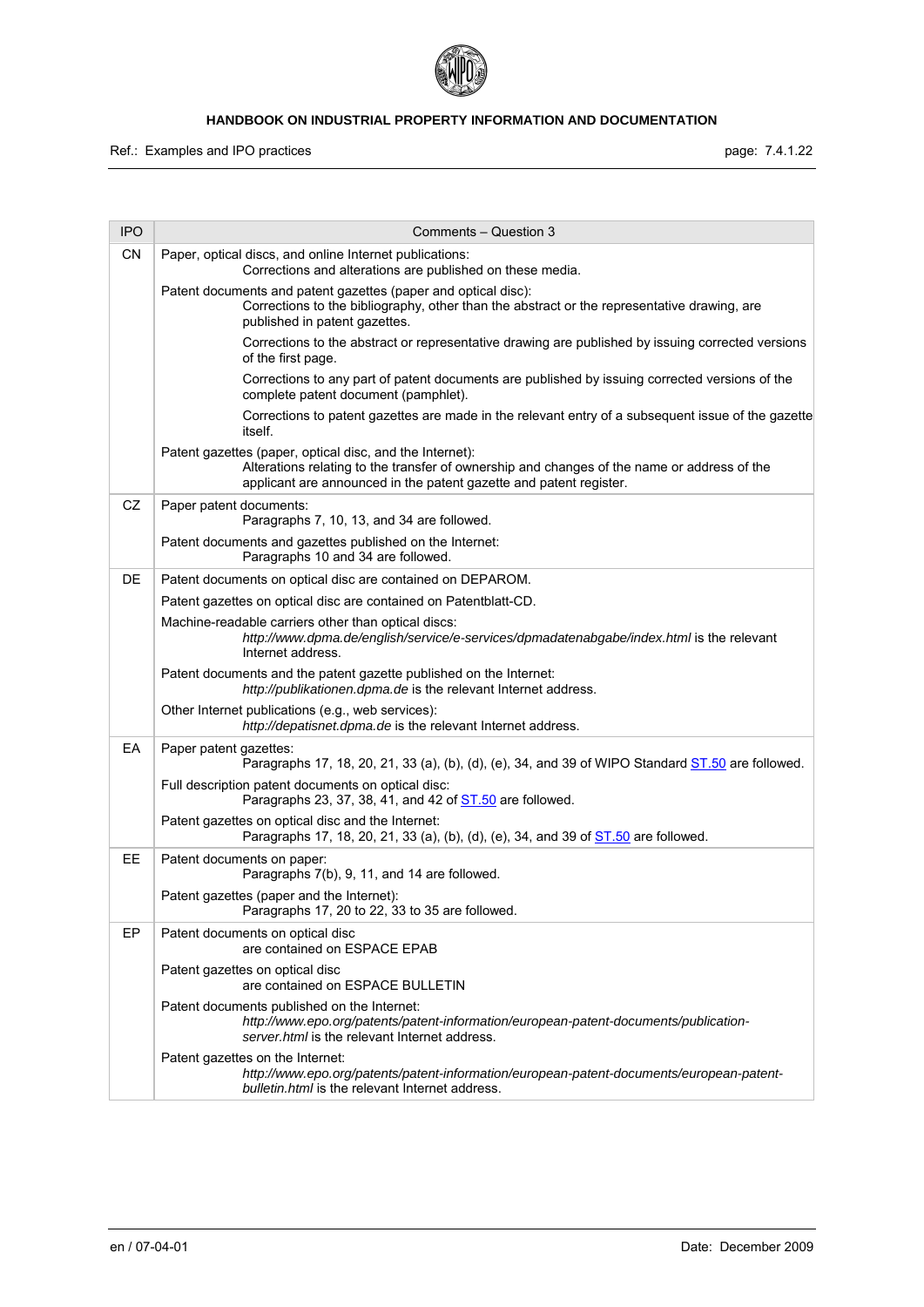

| <b>IPO</b> | Comments - Question 3                                                                                                                                                                                                                                                                                                                                                  |
|------------|------------------------------------------------------------------------------------------------------------------------------------------------------------------------------------------------------------------------------------------------------------------------------------------------------------------------------------------------------------------------|
| GB         | Paper patent documents:<br>The GB Office physically republishes corrected patent documents for forwarding to applicants.                                                                                                                                                                                                                                               |
|            | Patent documents published on the Internet:<br>The publication server is at the Internet address http://www.ipo.gov.uk/types/patent/p-os/p-find/p-<br>find-publication.htm                                                                                                                                                                                             |
|            | Patent gazettes on the Internet:<br>The On-Line Patents journal is at the Internet address http://www.ipo.gov.uk/types/patent/p-os/p-<br>journal/p-pi                                                                                                                                                                                                                  |
| <b>GR</b>  | Patent gazettes on paper, optical disc and the Internet:<br>Paragraphs 9 and 10 (partially) are followed.                                                                                                                                                                                                                                                              |
| <b>HR</b>  | Paper patent documents:<br>Paragraphs 7 to 19 are followed.                                                                                                                                                                                                                                                                                                            |
|            | Paper patent gazettes:<br>Paragraphs 33 and 34 are followed.                                                                                                                                                                                                                                                                                                           |
| HU         | Patent documents published on paper and the Internet:<br>WIPO Standards ST.1, ST.3, and ST.9, and paragraphs 7 to 9 of WIPO Standard ST.50 are<br>followed. Printed documents are issued, only for the inventors, after granting. Patent documents<br>are accessible via the HU Office online database (PIPACS) on the Internet.                                       |
|            | Patent gazettes published on paper and on the Internet:<br>WIPO Standards ST.1, ST.3, ST.9, and ST.60, and paragraphs 17 and 20 of WIPO Standard<br>ST.50 are followed. Paper Gazettes are printed only on demand (order or subscription).<br>Gazettes are accessible free of charge on the homepage of the HU Office in authentic PDF<br>format (since January 2006). |
|            | Other Internet publications (e.g., web services):<br>The HU Office online database; and E-registers.                                                                                                                                                                                                                                                                   |
| IE         | Paper patent documents:<br>Paragraphs 7, 17(a), (c), (d), 18, 33(a), (c) to (e), and 34 to 36.                                                                                                                                                                                                                                                                         |
|            | Paper patent gazettes:<br>Paragraphs 20 to 22, 33(a), (c) to (e), and 34 to 36 are followed.                                                                                                                                                                                                                                                                           |
|            | Patent documents on optical disc:<br>Paragraphs 23(a) and (b) are followed.                                                                                                                                                                                                                                                                                            |
|            | Patent gazettes on the Internet:<br>Paragraphs 20 to 22 are followed.                                                                                                                                                                                                                                                                                                  |
| IL.        | Other Internet publications (e.g., web services):<br>The IL Office patent database on the Internet is searchable by patent number.                                                                                                                                                                                                                                     |
| JP         | Patent documents and patent gazettes on optical disc:<br>Paragraphs 23 to 27 are followed.                                                                                                                                                                                                                                                                             |
|            | Patent documents and the patent gazette are published on the Internet:<br>Paragraphs 28, 29, and 36 are followed.                                                                                                                                                                                                                                                      |
| KR.        | Patent gazettes on optical disc:<br>DVD-ROMs: In addition to the online gazettes, the KR Office publishes gazettes on DVDs for<br>backup and, in some cases, for domestic/overseas distribution.                                                                                                                                                                       |
|            | Patent gazettes on the Internet:<br>http://www.kipo.go.kr is the relevant Internet address.                                                                                                                                                                                                                                                                            |
| ΚZ         | Paper patent documents:<br>Paragraphs $3(a)$ to (e), $7(a)$ , $7(b)$ , $15$ , and $17(a)$ to (c) are followed.                                                                                                                                                                                                                                                         |
|            | Paper patent gazettes:<br>Paragraphs 20(a) to (c), and 22 are followed.                                                                                                                                                                                                                                                                                                |
|            | Patent documents on optical disc<br>are contained on CD-ROMs. Paragraphs 23(a) and (b) are followed.                                                                                                                                                                                                                                                                   |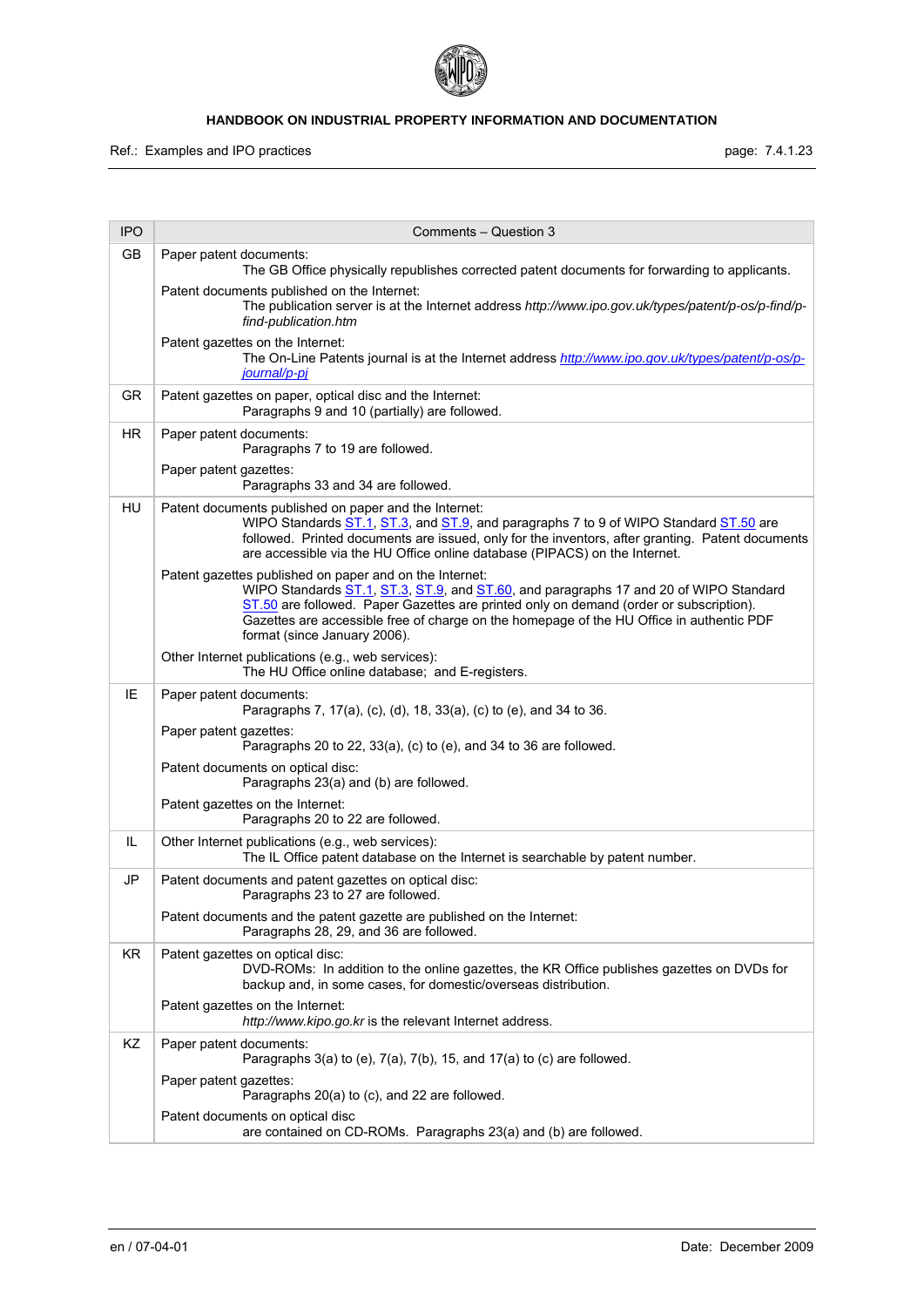

| <b>IPO</b> | Comments - Question 3                                                                                                                                                                                                                                                                                |
|------------|------------------------------------------------------------------------------------------------------------------------------------------------------------------------------------------------------------------------------------------------------------------------------------------------------|
| LT         | Paper patent documents:<br>Corrections to patent documents are announced in the LT Official Gazette.                                                                                                                                                                                                 |
|            | Paper patent gazettes:<br>The paper version will be discontinued from July 1, 2009.                                                                                                                                                                                                                  |
|            | Patent gazettes on the Internet:<br>The Official Gazette of the LT Office in PDF format is published on the website<br>http://www.vpb.gov.lt.                                                                                                                                                        |
| MD         | Paper patent documents:<br>Paragraphs 7 to 13, 15, 33, and 37 to 39 are followed.                                                                                                                                                                                                                    |
|            | Paper patent gazettes:<br>Paragraphs 7 to 12, 15, 28 to 33, 36 to 39 are followed.                                                                                                                                                                                                                   |
|            | Patent documents published on the Internet:<br>Paragraphs 7 to 12, 15, 28 to 33, 36 to 39, 43, and 44 are followed.                                                                                                                                                                                  |
|            | Patent gazettes on the Internet:<br>Paragraphs 7 to 12, 15 to 22, 28, 29, 33, 36 to 39, 43, and 44 are followed.                                                                                                                                                                                     |
| MG         | Paper patent documents:<br>Publication of the corrected version of the complete patent document.                                                                                                                                                                                                     |
|            | Paper patent gazettes:<br>All amendments enumerated in item 2(b)(i) are published in the MG Official Gazette.                                                                                                                                                                                        |
| <b>PK</b>  | Patent gazettes on the Internet:<br>Corrections are published under sub-section (4) of section 51 of the Patent Ordinance 2000 as<br>amended in 2002 in the form as set out in Form P-21.                                                                                                            |
|            | Alterations are published under sub-section (1) of section 54 of the Patent Ordinance 2000 as<br>amended in 2002 in the form as set out in Form P-23.                                                                                                                                                |
|            | Supplements are published under sub-section (3) of section 42 of the Patent Ordinance 2000 as<br>amended in 2002 in the form as set out in Form P-16.                                                                                                                                                |
| RO         | Patent documents on optical disc<br>are contained on CD-ROM.                                                                                                                                                                                                                                         |
| <b>RU</b>  | Patent documents on paper, optical disc, and the Internet; patent gazettes on optical disc and the Internet:<br>All recommendations of WIPO Standard ST.50 are followed.                                                                                                                             |
|            | Paper patent gazettes:<br>Patent bulletins on paper do not contain patent descriptions, which is why the corrected versions<br>of documents are not provided in the official gazette, only corresponding notifications are<br>provided.                                                              |
| <b>SK</b>  | Paper patent documents and patent gazettes published on Optical disc and the Internet:<br>Guidelines for issuing corrections and alterations are used.                                                                                                                                               |
|            | Paper patent gazettes:<br>Issuing of the SK Office Gazette in paper form was terminated at the end of 2007.                                                                                                                                                                                          |
|            | Patent gazettes on optical disc:<br>Since the beginning of 2008, the SK Office Gazette has been published on CD-ROMs.                                                                                                                                                                                |
| <b>TR</b>  | Paper and Optical disc:<br>Paragraphs 10, 33 to 35, and 37 to 39 are followed.                                                                                                                                                                                                                       |
|            | Other Internet publications (e.g., web services):<br>The TR Office has an official patent bulletin (not a patent gazette) which is issued monthly on<br>paper and CD-ROM format. The Online Internet publication includes publication dates and kinds<br>of publication (e.g., application or grant) |
|            | Alterations can be tracked via online services.                                                                                                                                                                                                                                                      |
|            | Supplements are not issued online, but can be provided to a person who requests them.                                                                                                                                                                                                                |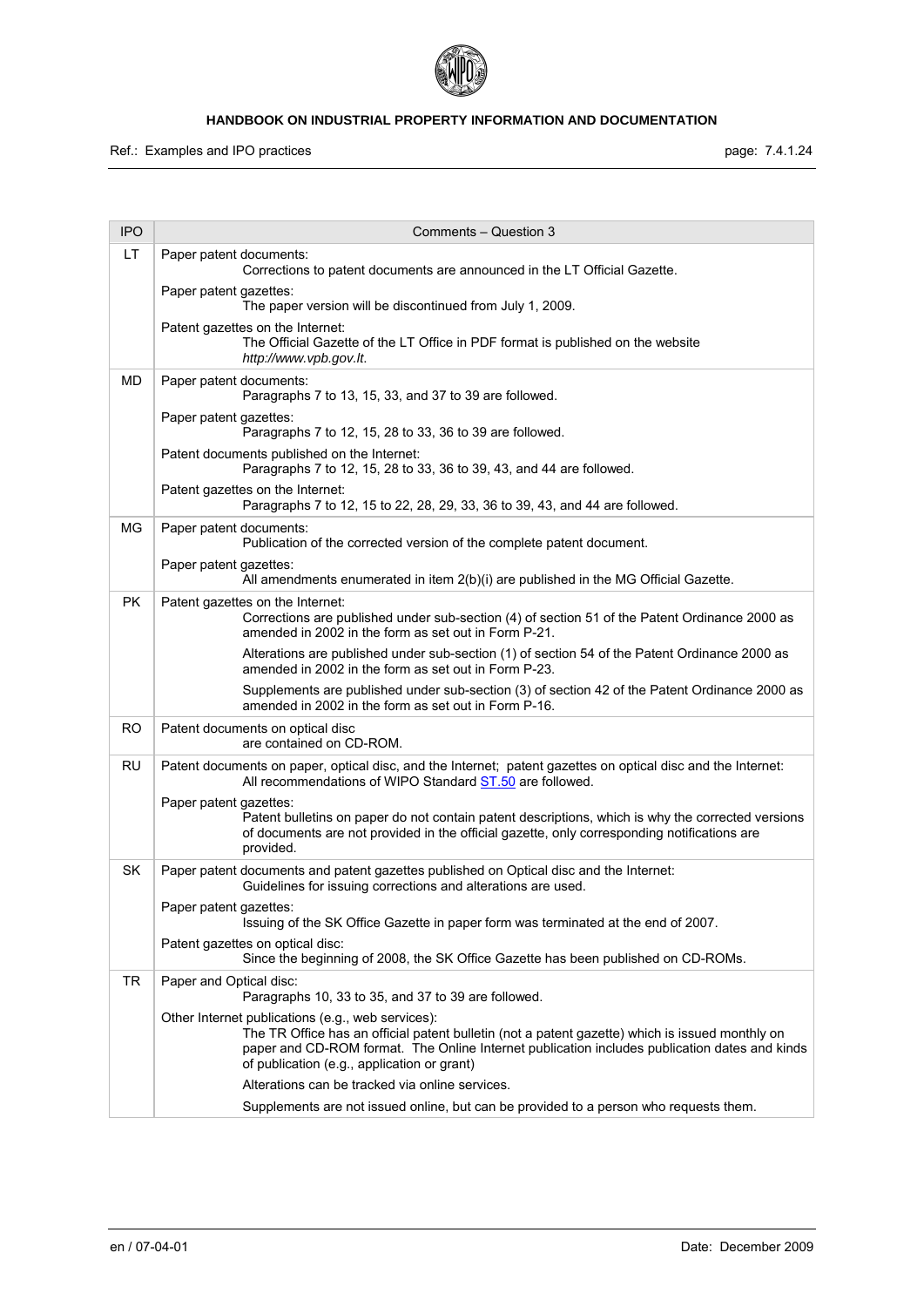

Ref.: Examples and IPO practices **page: 7.4.1.25** page: 7.4.1.25

| <b>IPO</b> | Comments - Question 3                                                                                                                                                                                                                                                                                                                                                                                                                                                    |
|------------|--------------------------------------------------------------------------------------------------------------------------------------------------------------------------------------------------------------------------------------------------------------------------------------------------------------------------------------------------------------------------------------------------------------------------------------------------------------------------|
| UA         | Patent gazettes on optical disc:<br>CD-ROMs are used.                                                                                                                                                                                                                                                                                                                                                                                                                    |
|            | Other Internet publications (e.g., web services):<br>Publication of patent documents is in structured form in the databases. Each issue contains<br>information about correction of erroneous information that appeared in the previous issue in the<br>notifications section of the Official Bulletin "Promyslova Vlasnist" ("Industrial Property"). Data in<br>the corresponding database is updated twice a month together with the Official Bulletin<br>publication. |
| <b>US</b>  | Paper patent documents:<br>Paragraph 15 is followed; only granted plant patents are published on paper.                                                                                                                                                                                                                                                                                                                                                                  |
|            | Patent gazettes on the Internet:<br>A list of Certificates of Corrections for patents is published and follows paragraph 15.<br>Patent gazettes are not published on paper.                                                                                                                                                                                                                                                                                              |
|            | Patent documents on optical disc:<br>For patent application publications, paragraphs 7(b), 5, and 23 are followed.<br>For granted patents: paragraphs 15 and 23 are followed.                                                                                                                                                                                                                                                                                            |
|            | Patent gazettes on optical disc:<br>Patent application publications are not published.<br>Patent grants: paragraphs 15 and 23 are followed.                                                                                                                                                                                                                                                                                                                              |
|            | Patent documents on machine-readable carriers other than optical discs:<br>Patent application publications: paragraphs 7(b), 15, 28, and 29 are followed.<br>Paragraphs 15 and 28-29 are followed for granted patents.                                                                                                                                                                                                                                                   |
|            | Patent documents published on the Internet:<br>Patent application publications and granted patents: paragraph 15 is followed.                                                                                                                                                                                                                                                                                                                                            |
| UZ         | Paper, optical disc, and the Internet publications<br>include the official bulletin.                                                                                                                                                                                                                                                                                                                                                                                     |

Total comments: 31

#### *Question 4. Does your Office use correction, alteration, and/or supplement issuing procedures other than provided in WIPO Standard ST.50?*

(Multiple item selection was allowed.)

| Option                                                           | Responses                                                     | Count | Percent |
|------------------------------------------------------------------|---------------------------------------------------------------|-------|---------|
| Paper Patent Documents:                                          | ES, GE, IE, KZ, LT, RU, SK, US, UZ                            | 9     | 41%     |
| Patent Documents on optical<br>discs, e.g., CD-ROMs/DVDs:        | EA, ES, GE, KZ, MX, US                                        | 6     | 27%     |
| <b>Patent Gazettes/Bulletins</b><br>(please specify media used): | AR, BR, EA, GE, GR, IE, KR, KZ, MD, SK                        | 10    | 45%     |
| Machine-readable carriers<br>other than optical discs:           | US                                                            | 1     | 5%      |
| Online Internet publication:                                     | EA, EE, ES, GB, GE, GR, IE, KR, MX, PK, PL, SK, TH,<br>UA, US | 15    | 68%     |

Total responses: 22

| <b>IPO</b> | Comments - Question 4                                                                                                  |
|------------|------------------------------------------------------------------------------------------------------------------------|
| AR         | <b>Patent Gazettes/Bulletins</b><br>on paper, CD-ROM, and the Internet use non WIPO Standard ST.50 issuing procedures. |
| <b>BR</b>  | <b>Patent Gazettes/Bulletins</b><br>on the Internet use non <b>ST.50</b> issuing procedures.                           |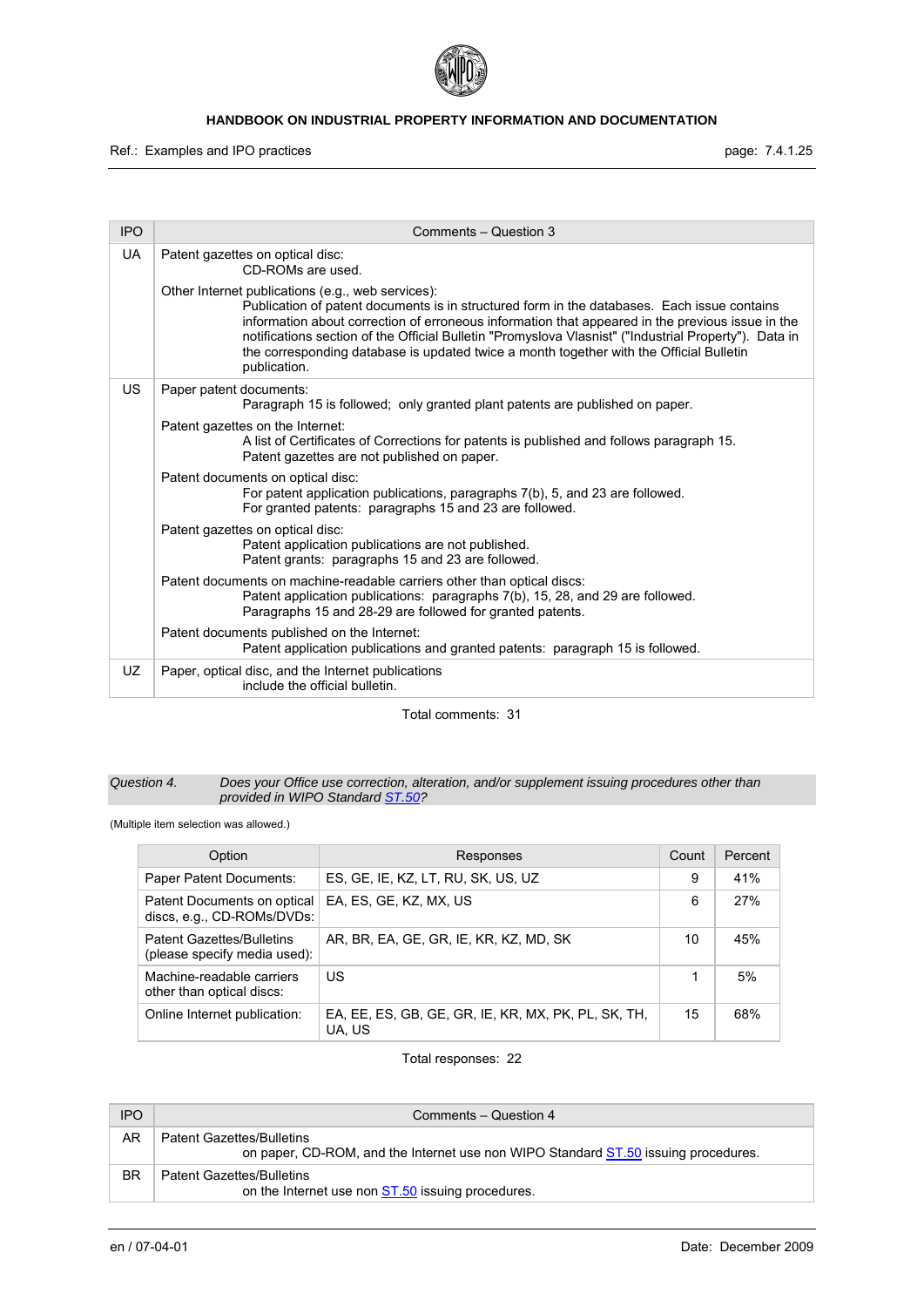

Ref.: Examples and IPO practices **page: 7.4.1.26** page: 7.4.1.26

| <b>IPO</b> | Comments - Question 4                                                                                                                                                                                                                                                                                                                                                                                                          |
|------------|--------------------------------------------------------------------------------------------------------------------------------------------------------------------------------------------------------------------------------------------------------------------------------------------------------------------------------------------------------------------------------------------------------------------------------|
| EA         | Patent Documents on optical discs<br>on CD-ROMs use non ST.50 issuing procedures.                                                                                                                                                                                                                                                                                                                                              |
| EE         | Online Internet publication:<br>Publication of the new bibliographic data in the public Database of the Estonian Patent<br>Applications and Patents, Database of the European Patents Validated in Estonia and Database<br>of Utility Models use non WIPO Standard ST.50 issuing procedures.                                                                                                                                   |
| ES         | Paper patent documents:<br>A section "Modifications" is added to the original document, but is not published in the Official<br>Gazette unless it concerns bibliographic data.                                                                                                                                                                                                                                                 |
|            | Patent Documents on optical discs and the Internet:<br>A section "Modifications" is added to the original document in PDF, but is not published in the<br>Official Gazette unless it concerns bibliographic data.                                                                                                                                                                                                              |
| GR         | <b>Patent Gazettes/Bulletins</b><br>on paper and optical disc use non <b>ST.50</b> issuing procedures.                                                                                                                                                                                                                                                                                                                         |
|            | Online Internet publication:<br>The GR Office Bulletin published at http://www.obi.gr uses non ST.50 issuing procedures.                                                                                                                                                                                                                                                                                                       |
| IE         | Paper patent documents:<br>For Patent Applications, corrections to specifications before grant are not published. Corrections<br>to bibliographic data are noted in the Office patent register, but not published.                                                                                                                                                                                                             |
|            | For Granted Patents, corrections after grant require the paper document to be republished with<br>amendments noted. Corrections to bibliographic data are noted in the Office patent register, but<br>not published.                                                                                                                                                                                                           |
|            | Patent Gazettes/Bulletins:<br>Corrections to a granted patent are published in the Patent Gazette using non ST.50 issuing<br>procedures.                                                                                                                                                                                                                                                                                       |
|            | Online Internet publication:<br>Patent Applications, Granted Patents, and Patent Gazettes published as PDF documents using<br>non ST.50 issuing procedures.                                                                                                                                                                                                                                                                    |
| <b>KR</b>  | <b>Patent Gazettes/Bulletins</b><br>on DVD use non <b>ST.50</b> issuing procedures.                                                                                                                                                                                                                                                                                                                                            |
|            | Online Internet publication:<br>When errors are found in already published patent gazettes, the KR Office announces the<br>corrections in subsequent editions of the patent gazettes, without necessarily providing an exact<br>distinction between the corrections and alterations as specified in WIPO Standard ST.50. Online<br>softcopy gazettes (in PDF format) are uploaded onto the KR Office website on a daily basis. |
| KZ         | Patent documents on optical disc<br>on CD-ROMs use non ST.50 issuing procedures.                                                                                                                                                                                                                                                                                                                                               |
|            | <b>Patent Gazettes/Bulletins</b><br>on paper use non ST.50 issuing procedures.                                                                                                                                                                                                                                                                                                                                                 |
| LT.        | Paper patent documents:<br>Corrections to patent documents are announced in the LT Official Gazette.                                                                                                                                                                                                                                                                                                                           |
| MD         | <b>Patent Gazettes/Bulletins</b><br>on paper and the online Internet publication use non <b>ST.50</b> issuing procedures.                                                                                                                                                                                                                                                                                                      |
| <b>MX</b>  | Patent documents on optical disc and the Internet:<br>The MX Office does not follow all the guidelines.                                                                                                                                                                                                                                                                                                                        |
| PL         | Online Internet publication:<br>Only the-up-to-date version of specification is available.                                                                                                                                                                                                                                                                                                                                     |
| <b>RU</b>  | Paper patent documents:<br>Patent bulletins on paper do not contain patent descriptions, which is why the corrected versions<br>of documents are not provided in the official gazette, only the corresponding notifications are<br>provided.                                                                                                                                                                                   |
|            | Online Internet publication:<br>With regard to all kinds of media (including online Internet publications), the RU Office<br>(Rospatent) uses only the issuing procedures provided by WIPO Standard ST.50.                                                                                                                                                                                                                     |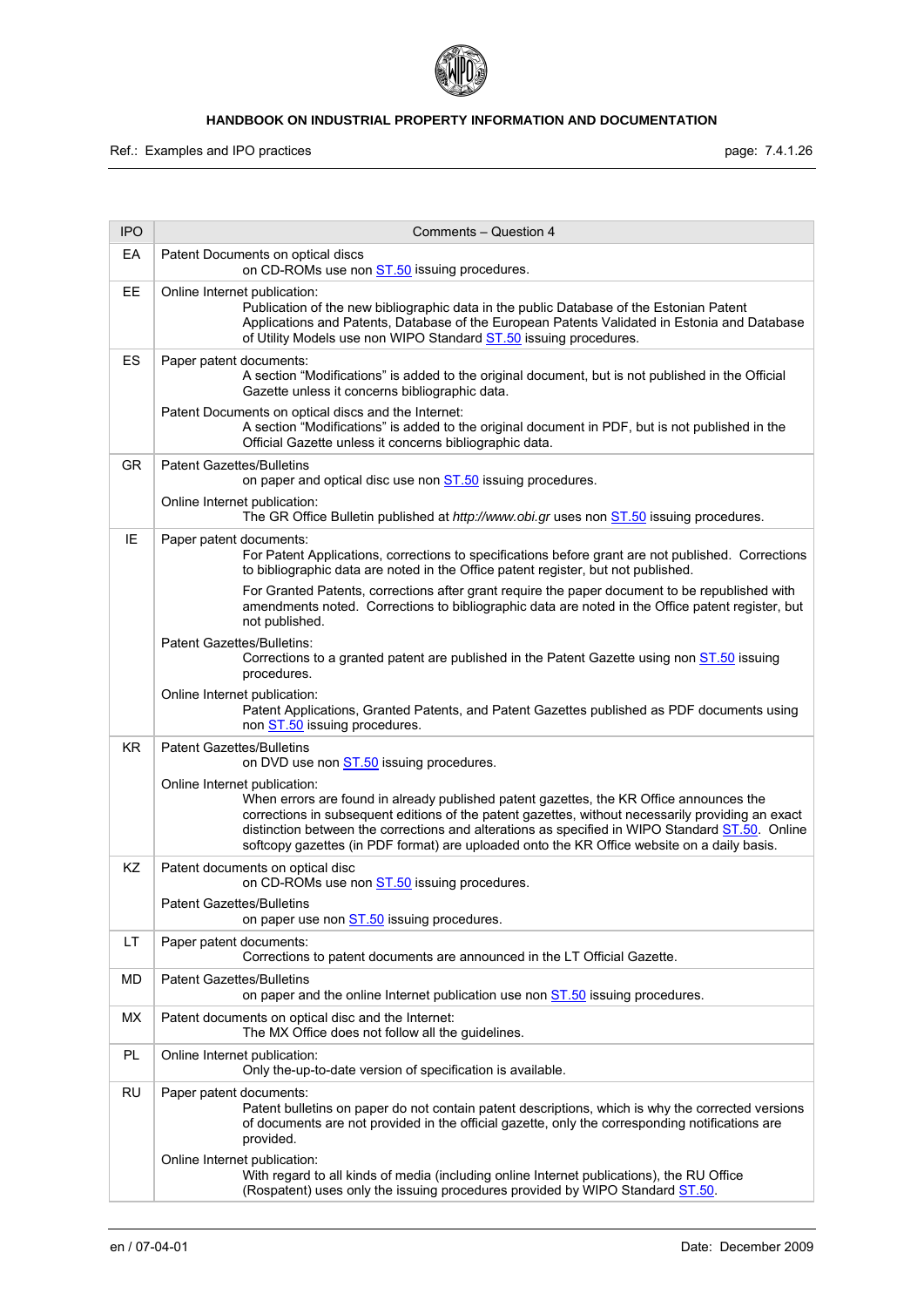

Ref.: Examples and IPO practices **page: 7.4.1.27** page: 7.4.1.27

| <b>IPO</b> | Comments - Question 4                                                                                                                                                                                                                                                                                                                                                                                                                                                                                                        |
|------------|------------------------------------------------------------------------------------------------------------------------------------------------------------------------------------------------------------------------------------------------------------------------------------------------------------------------------------------------------------------------------------------------------------------------------------------------------------------------------------------------------------------------------|
| <b>SK</b>  | Paper patent documents, Patent Documents on CD-ROM and the Internet:<br>Paragraphs 14, 17-19, 21, 23-31, and 37-44 are not used. Paragraph 10 is not followed with<br>respect of the use of supplementary codes or information relating to previously published versions<br>of corrections. The SK Office does not publish corrected patent documents either on CD-ROM or<br>on other machine-readable carriers. Corrected versions are published only on paper. Refer also<br>to the comments in response to Question 2(a). |
| <b>TH</b>  | The TH Office uses its own procedure.                                                                                                                                                                                                                                                                                                                                                                                                                                                                                        |
| <b>TR</b>  | Online Internet publication:<br>The TR Office issues the corrected page of the application in the patent bulletin, issued monthly.<br>No other standard (other than WIPO Standard ST.50) is used by the TR Office.                                                                                                                                                                                                                                                                                                           |
| <b>UA</b>  | Online Internet publication:<br>Online publications of the cumulative UA Official Bulletin are identical to the publications in paper<br>media. Patent documents (in structured form) are updated according to the corrections and<br>amendments. Procedures other than prescribed by WIPO Standard ST.50 deal with online<br>Internet publication only and concern only the updating of information (including corrections and<br>alterations), that is contained in the corresponding database.                            |
| US         | Paper patent documents:<br>For granted plant patents only, paper certificates of corrections are used.                                                                                                                                                                                                                                                                                                                                                                                                                       |
|            | Patent documents on optical disc:<br>For patent grants, certificates of corrections are provided but no kind-of-document code is<br>provided. The certificates of corrections are included with the pages of the granted patent<br>document image.                                                                                                                                                                                                                                                                           |
|            | Machine-readable carriers other than optical discs:<br>For patent grants, certificates of corrections are provided but no kind-of-document code is<br>provided. The certificates of corrections are included with the pages of the granted patent<br>document image.                                                                                                                                                                                                                                                         |
|            | Online Internet publication:<br>For patent grants, certificates of corrections are provided but no kind-of-document code is<br>provided. The certificates of corrections are included with the pages of the granted patent<br>document image.                                                                                                                                                                                                                                                                                |
| UZ         | Paper patent documents:<br>The publication of descriptions use non <b>ST.50</b> issuing procedures.                                                                                                                                                                                                                                                                                                                                                                                                                          |

Total comments: 20

| Question 5. | List the WIPO Standard ST.16 kind-of-document codes used for each kind of corrected patent   |
|-------------|----------------------------------------------------------------------------------------------|
|             | document. Please indicate if your Office does not change the ST.16 kind-of-document code for |
|             | corrected documents?                                                                         |

| Option                          | Responses                                                                                             | Count | Percent |
|---------------------------------|-------------------------------------------------------------------------------------------------------|-------|---------|
| Not used:                       | AR, CN, CZ, EC, ES, GE, IE, IL, KR, MG, PK, TH, UZ, VN                                                | 14    | 36%     |
| Used:                           | AM, AT, BG, BR, BY, DE, EA, EE, EP, GB, GR, HR, HU, JP,<br>KZ, MD, MX, PL, RO, RU, SK, TR, UA, US, WO | 25    | 64%     |
| Not changed:                    | AM, BR, BY, EA, EE, KZ, MX, PL, TR, UA                                                                | 10    | 26%     |
| Kind-document-<br>code changed: | AT, BG, DE, EP, GB, HR, HU, JP, MD, RO, RU, SK, US, WO                                                | 14    | 36%     |
| Not known if<br>changed:        | <b>GR</b>                                                                                             | 1     | 3%      |

Total responses: 39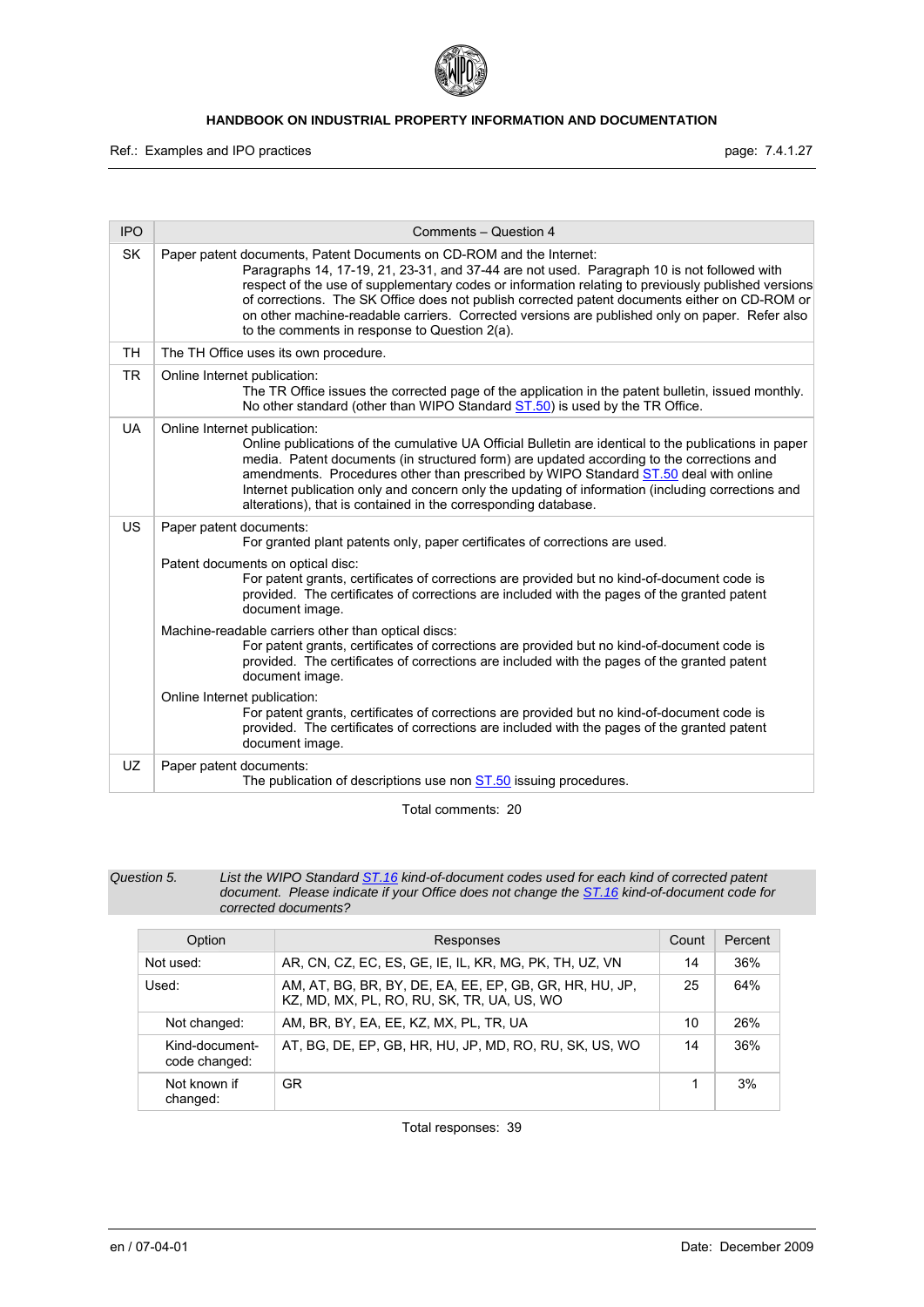

Ref.: Examples and IPO practices **page: 7.4.1.28** page: 7.4.1.28

| <b>IPO</b> | Substantive Comments - Question 5                                                                                                                                                                                                                                                                                                                                                                                                                                                                                                                                                                                                                                                                                                                                                                                                                                                                                                                                        |
|------------|--------------------------------------------------------------------------------------------------------------------------------------------------------------------------------------------------------------------------------------------------------------------------------------------------------------------------------------------------------------------------------------------------------------------------------------------------------------------------------------------------------------------------------------------------------------------------------------------------------------------------------------------------------------------------------------------------------------------------------------------------------------------------------------------------------------------------------------------------------------------------------------------------------------------------------------------------------------------------|
| AR         | The AR Office does not correct patent documents because the full document is not published.                                                                                                                                                                                                                                                                                                                                                                                                                                                                                                                                                                                                                                                                                                                                                                                                                                                                              |
| AT         | The following kind-of-document codes are used for corrected patent documents:<br>A8 - published patent application, correction of the first page<br>$\qquad \qquad \blacksquare$<br>A9 - published patent application, corrected republication of the whole document<br>B2 - granted patent, amended republication after opposition procedure<br>B8 - granted patent, correction of the first page<br>$\overline{\phantom{a}}$<br>B9 - granted patent, corrected republication of the whole document<br>$\overline{\phantom{a}}$<br>U8 - registered utility model, correction of the first page<br>$\overline{\phantom{a}}$<br>U9 - registered utility model, corrected republication of the whole document<br>$\blacksquare$<br>T8 - translation of the granted European patent, correction of the first page<br>$\overline{\phantom{a}}$<br>T9 - translation of granted European patent, corrected republication of the whole document<br>$\qquad \qquad \blacksquare$ |
| BG         | The BG Office applies at any publication level, and corresponding to the letter code of the original document,<br>digit 8 and digit 9 as it is recommended in paragraph 10 of WIPO Standard ST.16.                                                                                                                                                                                                                                                                                                                                                                                                                                                                                                                                                                                                                                                                                                                                                                       |
| BR         | The BR Office uses ST.16 kind-of-document codes, but not all of them. When a correction is made, the BR<br>Office does not change the kind-of document code. In addition, the BR Office is planning to publish the granted<br>patent application as it is granted. This plan may be implemented in 2009.                                                                                                                                                                                                                                                                                                                                                                                                                                                                                                                                                                                                                                                                 |
| CN.        | A8, A9, B8, B9, S9, U8, and U9 kind-of-document codes will be introduced in the near future.<br>A8, B8, and U8 announce a correction to the front page of patent unexamined publications, patent grant<br>publications, and utility model grant publications respectively.<br>A9, B9, U9, and S9 announce a correction to any part of the patent document of patent unexamined<br>publications, patent grant publications, utility model grant publications, and industrial design grant publications,<br>respectively.                                                                                                                                                                                                                                                                                                                                                                                                                                                  |
| DE         | Kind-of-document codes used are:<br>A8 and A9 for corrected applications<br>$\blacksquare$<br>B8, B9, C8, C9, T8, and T9 for corrected patents<br>۰<br>U8 and U9 for corrected utility models                                                                                                                                                                                                                                                                                                                                                                                                                                                                                                                                                                                                                                                                                                                                                                            |
| EA         | The Eurasian Patent Office does not use codes A8/A9 and B8/B9 for publication of corrected documents.<br>These corrected documents are published, when necessary, under the same kind codes as original versions<br>(e.g., A1, B1).                                                                                                                                                                                                                                                                                                                                                                                                                                                                                                                                                                                                                                                                                                                                      |
| EE         | The EE Office uses:<br>A1, A2 etc. for corrected patent applications<br>$\overline{\phantom{a}}$<br>B2, B3 etc. for granted patent publication documents<br>$\overline{\phantom{a}}$<br>U2, U3 etc. for corrected utility model publication documents<br>$\qquad \qquad \blacksquare$                                                                                                                                                                                                                                                                                                                                                                                                                                                                                                                                                                                                                                                                                    |
| EP         | The EP Office uses A8, A9, B8, and B9 kind-of-document codes.                                                                                                                                                                                                                                                                                                                                                                                                                                                                                                                                                                                                                                                                                                                                                                                                                                                                                                            |
| GВ         | The kind-of-document codes used are:<br>A8 - Corrected 'A' front page bibliographic data only<br>$\overline{\phantom{a}}$<br>A9 - Complete republished A specification<br>B8 - Corrected 'B' front page bibliographic data only<br>C - Complete republished B specification<br>C2 - Complete republished C specification<br>Etc.                                                                                                                                                                                                                                                                                                                                                                                                                                                                                                                                                                                                                                         |
| <b>GE</b>  | The GE Office plan to introduce in 2010, for each kind of corrected patent document, the codes according to<br>WIPO Standard ST.16.                                                                                                                                                                                                                                                                                                                                                                                                                                                                                                                                                                                                                                                                                                                                                                                                                                      |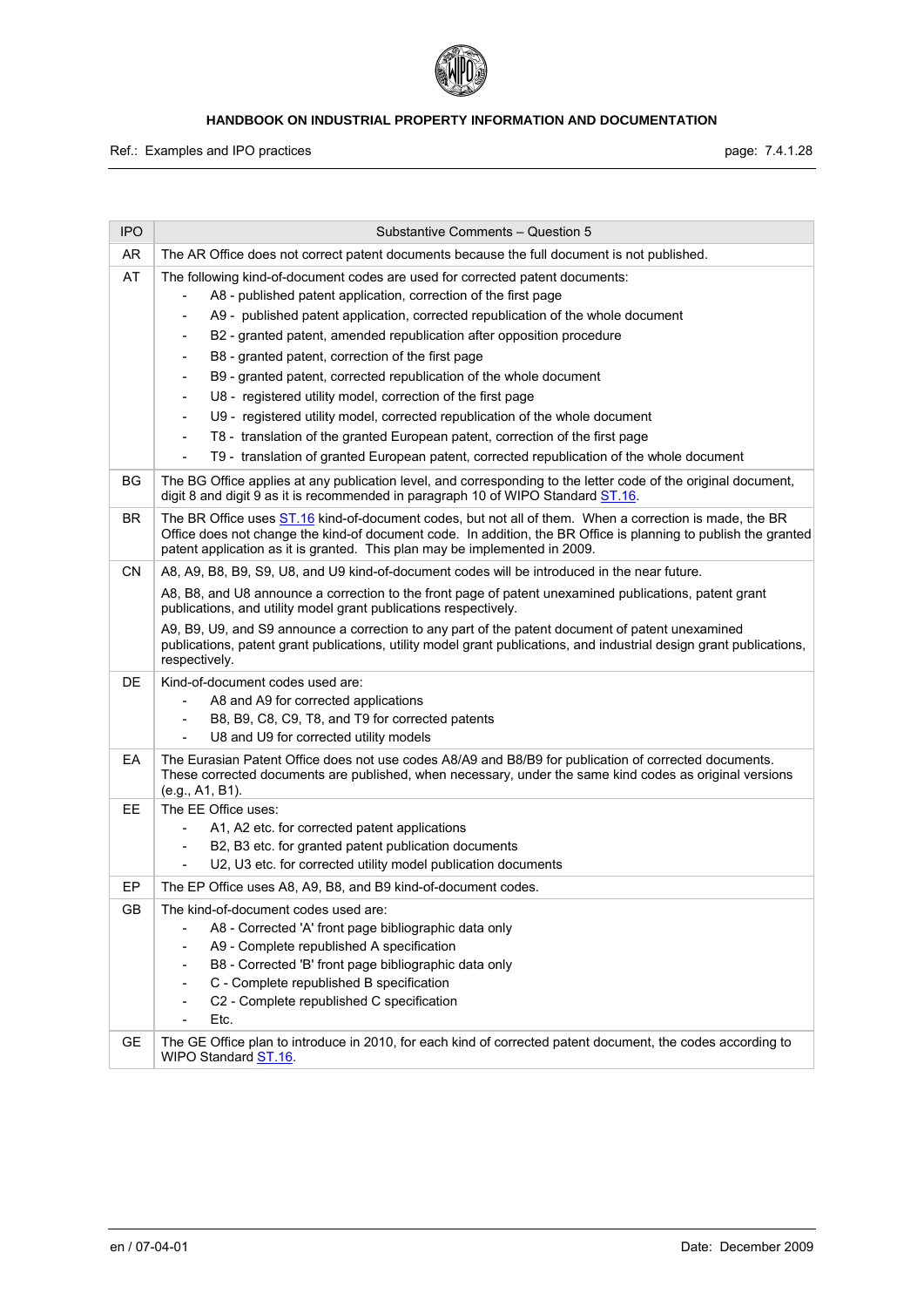

Ref.: Examples and IPO practices **page: 7.4.1.29** page: 7.4.1.29

| <b>IPO</b> | Substantive Comments - Question 5                                                                                                                                                                                                                                                                                                                                                                                                                                                                                                                                                                                                                                                                                                                                                            |
|------------|----------------------------------------------------------------------------------------------------------------------------------------------------------------------------------------------------------------------------------------------------------------------------------------------------------------------------------------------------------------------------------------------------------------------------------------------------------------------------------------------------------------------------------------------------------------------------------------------------------------------------------------------------------------------------------------------------------------------------------------------------------------------------------------------|
| GR         | WIPO Standard <b>ST.16</b> is partially used for describing the kind of Patent Documents.                                                                                                                                                                                                                                                                                                                                                                                                                                                                                                                                                                                                                                                                                                    |
| <b>HR</b>  | The kind-of-document codes used are:<br>A8 - corrected front page of an HR-A document<br>A9 - complete reprint of an HR-A document                                                                                                                                                                                                                                                                                                                                                                                                                                                                                                                                                                                                                                                           |
|            | B4 - corrected front page of a consensual <sup>11</sup> patent<br>$\overline{a}$<br>B5 - complete reprint of a consensual patent<br>$\overline{a}$<br>B8 - corrected front page of an HR-B document<br>-<br>B9 - complete reprint of an HR-B document<br>-<br>C8 - corrected front page of an HR-C document (converted consensual patent)<br>$\overline{\phantom{a}}$                                                                                                                                                                                                                                                                                                                                                                                                                        |
|            | C9 - complete reprint of an HR-C document<br>۰<br>T5 - corrected translation of an EP patent into the Croatian language<br>$\overline{\phantom{0}}$<br>T8 - corrected front page of an HR-T document<br>-                                                                                                                                                                                                                                                                                                                                                                                                                                                                                                                                                                                    |
| HU         | The types of publication (pursuant to WIPO Standard $ST.16$ ) relating to corrections <sup>12</sup> are:<br>A3 - Additional information on the novelty search carried out after the publication of the patent<br>-<br>application filed after January 1, 1996<br>B8 - Correction of bibliographical data in patent descriptions<br>-<br>B9 - Correction of patent descriptions<br>-                                                                                                                                                                                                                                                                                                                                                                                                          |
|            | T3 - Publication of correction of translations concerning claims of European (EP) patent applications<br>$\overline{\phantom{a}}$<br>T4 - Publication of correction of translations of EP patents<br>$\overline{\phantom{0}}$<br>T5 - Publication of the submission of translations of EP patents maintained in amended forms in the<br>opposition proceedings under the European Patent Convention<br>T6 - Publication of the submission of translations of EP patents maintained in amended forms in the<br>$\overline{\phantom{0}}$                                                                                                                                                                                                                                                       |
|            | limitation proceedings under the European Patent Convention<br>T7 - Limited EP patent<br>$\overline{\phantom{0}}$<br>T8 - Correction of bibliographical data in translations of texts in EP patents<br>-<br>T9 - Correction of translations of texts in EP patents<br>$\overline{\phantom{0}}$                                                                                                                                                                                                                                                                                                                                                                                                                                                                                               |
| JP         | The kind-of-document codes used are:<br>A6 - Correction of a published unexamined patent application<br>A6 - Correction of a published unexamined patent application based on an international application<br>-<br>B6 - Correction of a granted patent application<br>-<br>B6 - Correction of an examined patent application<br>$\overline{a}$<br>U6 - Correction of a published unexamined utility model application<br>$\overline{a}$<br>U6 - Correction of a registered utility model specification<br>U6 - Correction of an unexamined utility model application based on international application<br>U7 - Correction of a registered utility model specification<br>Y6 - Correction of a granted utility model application<br>Y6 - Correction of an examined utility model application |
| KZ         | The WIPO Standard ST.16 kind-of-document codes used are:<br>A - preliminary patent for invention<br>A4 - innovation patent for invention<br>B - patent for invention<br>U - patent for utility model                                                                                                                                                                                                                                                                                                                                                                                                                                                                                                                                                                                         |
| <b>MD</b>  | The kind-of-document codes used are: A8, A9, C8, C9, U8, U9, Y8, and Y9.                                                                                                                                                                                                                                                                                                                                                                                                                                                                                                                                                                                                                                                                                                                     |
| <b>MX</b>  | A first level of publication is used. There are no WIPO Standard <b>ST.16</b> kind-of-document code changes for the<br>corrected documents.                                                                                                                                                                                                                                                                                                                                                                                                                                                                                                                                                                                                                                                  |

<span id="page-29-1"></span><span id="page-29-0"></span> $\overline{11}$ 

<sup>&</sup>lt;sup>11</sup> A consensual patent is granted without a substantive examination procedure being carried out.<br><sup>12</sup> Kind-of-document codes provided by the HU Office, not specifically relating to correction procedures, can be seen on individual response published at http://www.wipo.int/ scit/en/mailbox/circular/circ2663/hu.pdf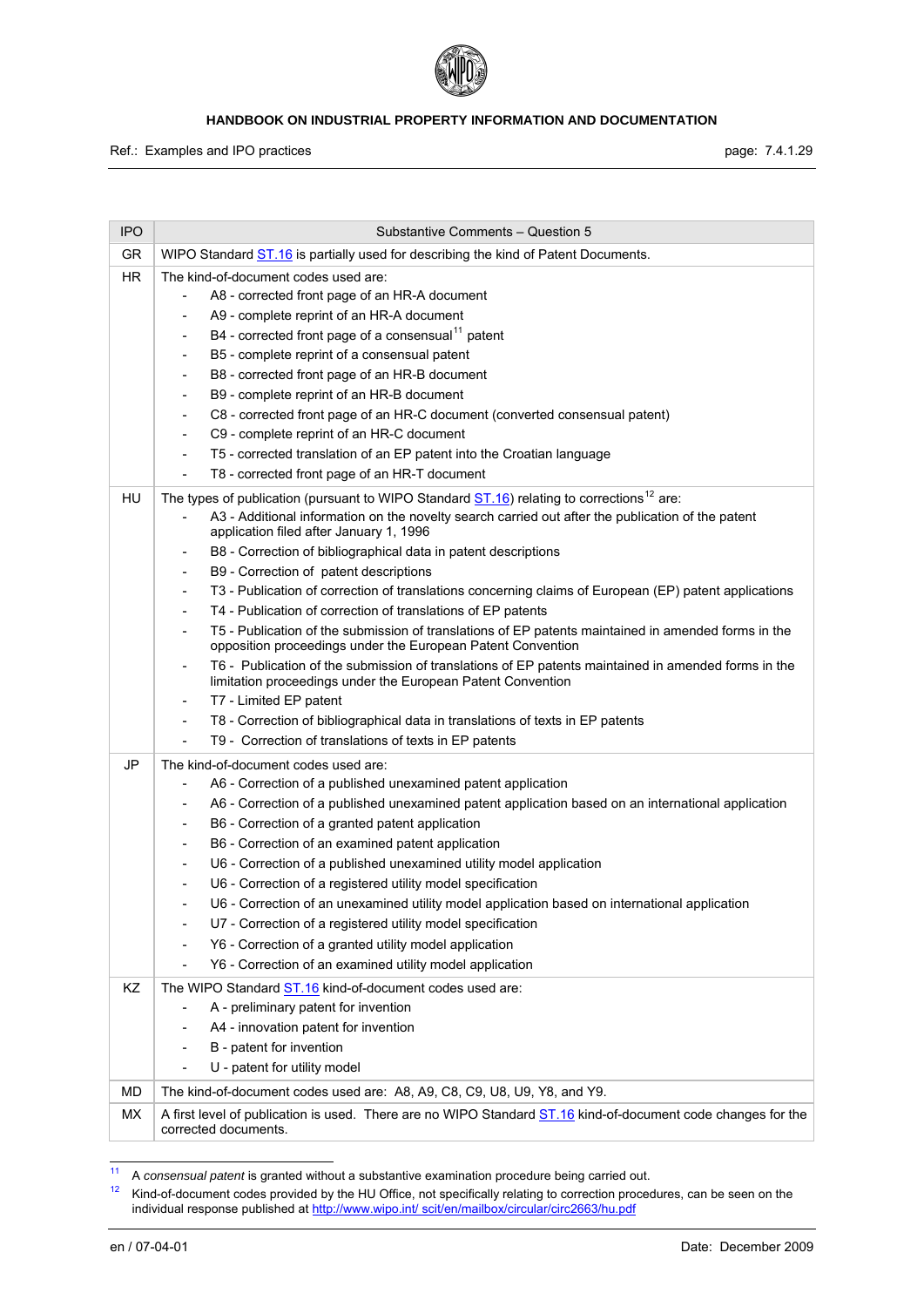

Ref.: Examples and IPO practices **page: 7.4.1.30** page: 7.4.1.30

| <b>IPO</b> | Substantive Comments - Question 5                                                                                                                                                                                                                                                                                                                                                                                                                                                                                                                                                                                                                                                                                                                                                                                                                                                                                                                                                                                                                                                                                                                                                                                                                                                                                                                                                                                                                                                                                                                                          |
|------------|----------------------------------------------------------------------------------------------------------------------------------------------------------------------------------------------------------------------------------------------------------------------------------------------------------------------------------------------------------------------------------------------------------------------------------------------------------------------------------------------------------------------------------------------------------------------------------------------------------------------------------------------------------------------------------------------------------------------------------------------------------------------------------------------------------------------------------------------------------------------------------------------------------------------------------------------------------------------------------------------------------------------------------------------------------------------------------------------------------------------------------------------------------------------------------------------------------------------------------------------------------------------------------------------------------------------------------------------------------------------------------------------------------------------------------------------------------------------------------------------------------------------------------------------------------------------------|
| 0A         | The OA Office follows WIPO Standards <b>ST.3</b> and <b>ST.9</b> .                                                                                                                                                                                                                                                                                                                                                                                                                                                                                                                                                                                                                                                                                                                                                                                                                                                                                                                                                                                                                                                                                                                                                                                                                                                                                                                                                                                                                                                                                                         |
| <b>RO</b>  | The kind-of-document codes used are: A8, B8, B9, C8, and C9.                                                                                                                                                                                                                                                                                                                                                                                                                                                                                                                                                                                                                                                                                                                                                                                                                                                                                                                                                                                                                                                                                                                                                                                                                                                                                                                                                                                                                                                                                                               |
| <b>RU</b>  | The RU Office changes the kind code of a document only in case of republication. In this case the RU Office<br>uses the following codes: C8, C9, U8, and A8.                                                                                                                                                                                                                                                                                                                                                                                                                                                                                                                                                                                                                                                                                                                                                                                                                                                                                                                                                                                                                                                                                                                                                                                                                                                                                                                                                                                                               |
| SK         | The SK Office uses the following ST.16 kind-of-document codes for corrected documents:<br>A8 - Corrected Patent Application - according to the Act No. 435/2001<br>A9 - Corrected Patent Application - according to the Act No. 435/2001<br>$\overline{\phantom{a}}$<br>B8 - Corrected Patent Specification - according to the Act No. 435/2001<br>$\overline{\phantom{a}}$<br>B9 - Corrected Patent Specification - according to the Act No. 435/2001<br>$\overline{\phantom{a}}$<br>U8 - Corrected Utility Model - according to the Act No. 478/1992 - published by the end of the 2007<br>$\blacksquare$<br>U9 - Corrected Utility Model - according to the Act No. 478/1992 - published by the end of the 2007<br>$\blacksquare$<br>U8 - Corrected Utility Model Application - according to the new Act No. 517/2007 - published from the<br>January 1, 2008<br>U9 - Corrected Utility Model Application - according to the new Act No. 517/2007 -published from the<br>January 1, 2008<br>Y8 - Corrected Utility Model - according to the new Act No. 517/2007 - first published on August 21,<br>$\overline{\phantom{a}}$<br>2008 (as from the Utility Model No.5014)<br>Y9 - Corrected Utility Model - according to the new Act No. 517/2007- first published on August 21,<br>$\blacksquare$<br>2008 (as from the Utility Model No.5014)<br>T8 - Corrected version of the Translation of European Patent Specification - according to the Act<br>No. 435/2001<br>T9 - Corrected version of the Translation of European Patent Specification - according to the Act |
| TR.        | No. 435/2001.<br>The TR Office uses A1, A2, A3, U, U1, T1, T2, T3, T4, Y, and B as kind-of-document codes for publications.                                                                                                                                                                                                                                                                                                                                                                                                                                                                                                                                                                                                                                                                                                                                                                                                                                                                                                                                                                                                                                                                                                                                                                                                                                                                                                                                                                                                                                                |
|            | The kind-of-document code is not changed for corrected documents.                                                                                                                                                                                                                                                                                                                                                                                                                                                                                                                                                                                                                                                                                                                                                                                                                                                                                                                                                                                                                                                                                                                                                                                                                                                                                                                                                                                                                                                                                                          |
| US.        | The kind-of-document codes used are:<br>A9 - Correction of a patent application publication document<br>P9 - Correction of a plant patent application publication document<br>$\blacksquare$<br>For patent grants, certificates of correction are provided but no kind-of-document code is provided. The<br>certificate pages are included with the pages of patent grant document images.                                                                                                                                                                                                                                                                                                                                                                                                                                                                                                                                                                                                                                                                                                                                                                                                                                                                                                                                                                                                                                                                                                                                                                                 |
| WO.        | International application republished with corrections to front page bibliographic data are published with an<br>A8 kind-of-document code.<br>International application or ISR republished with corrections, alterations or supplements are published with an<br>A9 kind-of-document code.                                                                                                                                                                                                                                                                                                                                                                                                                                                                                                                                                                                                                                                                                                                                                                                                                                                                                                                                                                                                                                                                                                                                                                                                                                                                                 |

Total comments: 25

*Question 6. In terms of what type of media the notification types (corrections, alterations, and supplements) are issued on, does your Office treat one of the notification types differently from the others? If so, please specify how the different notification types are treated.* 

| Option               | Responses                                                                                         | Count | Percent |
|----------------------|---------------------------------------------------------------------------------------------------|-------|---------|
| Treated the same:    | AR, BG, BY, CZ, EE, ES, GB, GR, HU, IE, IL, JP, KR, KZ, LT,<br>ML, MX, OA, PK, RO, RU, TH, UA, US | 24    | 75%     |
| Treated differently: | AT. CN. EA. TR                                                                                    | 4     | 13%     |
| Not Applicable:      | BR. EC. GE. KP                                                                                    | 4     | 13%     |

Total responses: 32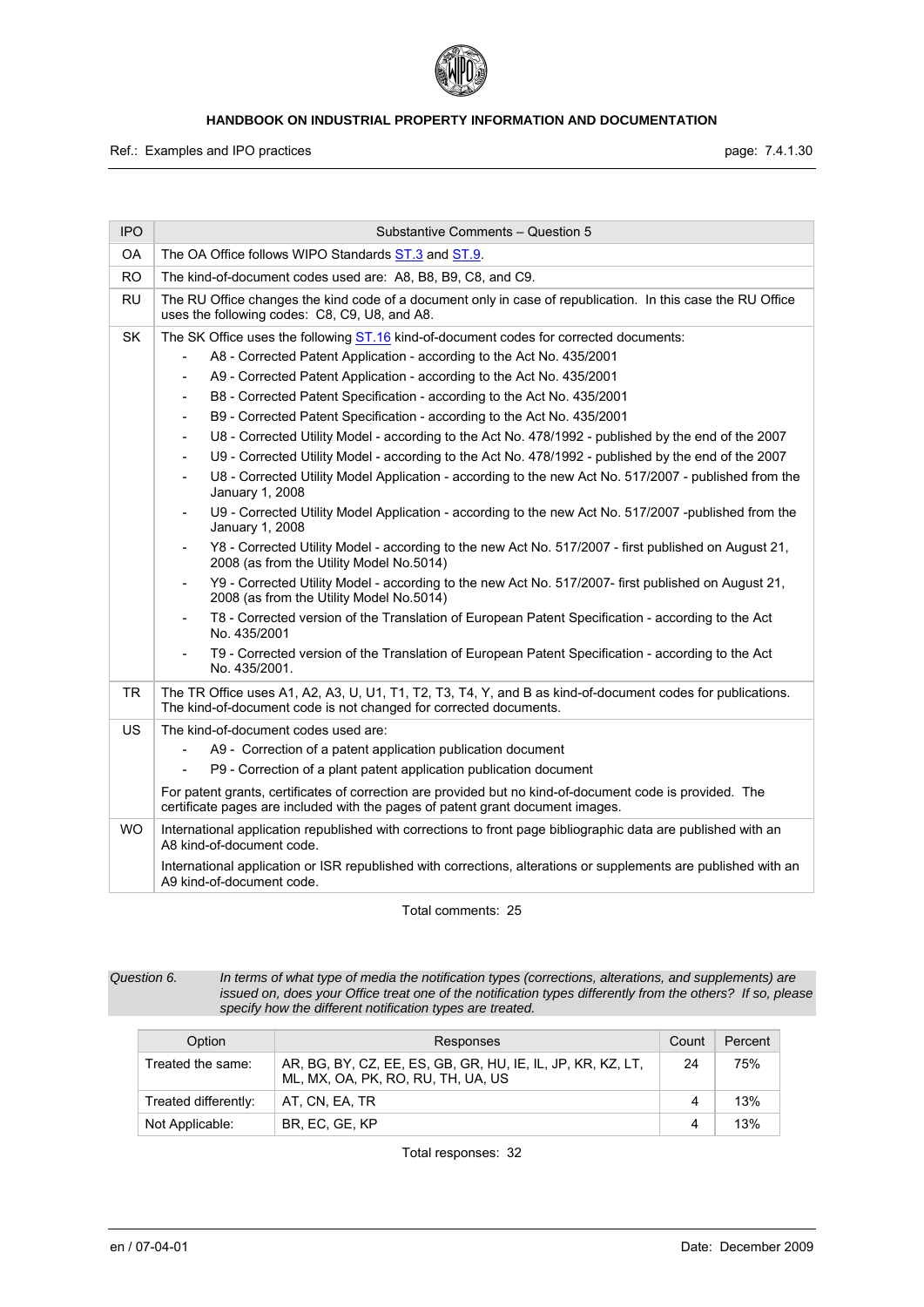

Ref.: Examples and IPO practices **page: 7.4.1.31** page: 7.4.1.31

| <b>IPO</b> | Substantive Comments - Question 6                                                                                                                                                                                                                                                                                                                                                                                                                                                                                                                                                                                              |
|------------|--------------------------------------------------------------------------------------------------------------------------------------------------------------------------------------------------------------------------------------------------------------------------------------------------------------------------------------------------------------------------------------------------------------------------------------------------------------------------------------------------------------------------------------------------------------------------------------------------------------------------------|
| AT         | As specified in the answer to Question 3, the online internet publications are with exception of the<br>A-publications in essence electronic forms of the paper publications. Therefore the AT Office does not, apart<br>from the stated exception, treat these publication forms differently. CD-ROMs are produced according to the<br>MIMOSA-standard. The data in the online register includes the currently valid data regarding the individual<br>intellectual property right and information about deleted entries. Details about erroneous information, corrected<br>by republications of documents, are not available. |
| BR         | The BR Office uses only one type of media, that is, the BR Office gazette.                                                                                                                                                                                                                                                                                                                                                                                                                                                                                                                                                     |
| CN         | Corrections to the abstract, the representative drawing, and any part of the patent document are only issued on<br>paper. This type of correction will be expanded to the optical discs and online Internet publication in the near<br>future.                                                                                                                                                                                                                                                                                                                                                                                 |
| EA         | All three notification types are published in the paper, optical disc, and online Internet versions of the Gazette in<br>the same manner. There can be only a slight difference in the layout of the announcements: table form or list<br>form.<br>Optical disc products with full descriptions:<br>do not contain information on alterations.<br>contain announcements on corrections only for erroneous information that was previously published on<br>$\overline{a}$                                                                                                                                                       |
|            | the same optical disc product;<br>in addition to the announcement, the full description optical disc also contains the PDF of the document                                                                                                                                                                                                                                                                                                                                                                                                                                                                                     |
|            | body in the following cases:                                                                                                                                                                                                                                                                                                                                                                                                                                                                                                                                                                                                   |
|            | (a) corrections in the description of a patent,                                                                                                                                                                                                                                                                                                                                                                                                                                                                                                                                                                                |
|            | (b) separate publication of a search report (an A3 kind-of-document).                                                                                                                                                                                                                                                                                                                                                                                                                                                                                                                                                          |
| <b>GE</b>  | The GE Office has only one type of notification about corrections, which is issued in the GE Official Bulletin.                                                                                                                                                                                                                                                                                                                                                                                                                                                                                                                |
| <b>GR</b>  | The GR Office (Industrial Property Organization (OBI)) is not producing patent documents in paper form<br>(pamphlets). Instead the GR Office makes patents available to the public upon publication according to WIPO<br>ST.50, paragraph 3(c). Corrections and alterations are kept within the respected paper folders and announced<br>to the public through Bulletins (in paper form, on optical disc, and through the Internet).                                                                                                                                                                                           |
| HU         | The HU Office does not treat the notification types differently. Some alterations cannot be seen on the first<br>page of the patent document (e.g., succession in title, or change of name). The information of these changes<br>are accessible via online databases (E-register and PIPACS) as part of the bibliographic data. The patent<br>documents are accessible via these online databases.                                                                                                                                                                                                                             |
| IE         | Corrections on all media follow the initial correction of the paper document and publication in the paper gazette.<br>Publications on CD-ROM/DVD and Online Internet publication show a PDF version of the paper document.                                                                                                                                                                                                                                                                                                                                                                                                     |
| KP         | The KP Office issues the notification (corrections and alterations) only on paper form.                                                                                                                                                                                                                                                                                                                                                                                                                                                                                                                                        |
| LT.        | The LT Official Gazette in PDF format (exact replica of the paper version) contains corrections and alterations<br>announced under headings according to WIPO Standard ST.17.                                                                                                                                                                                                                                                                                                                                                                                                                                                  |
| <b>PK</b>  | No, the notification (corrections, alterations, and supplements) are issued on the same media and advertised by<br>publication of the application (including the nature of the notification) in the PK Official Gazette.                                                                                                                                                                                                                                                                                                                                                                                                       |
| TR         | Corrections, alterations, and supplements are issued in paper publications and in electronic form on CD-ROM<br>and are available from the Internet via online services. Notification of the availability of a search report and<br>license offers are also issued in the monthly patent bulletin.                                                                                                                                                                                                                                                                                                                              |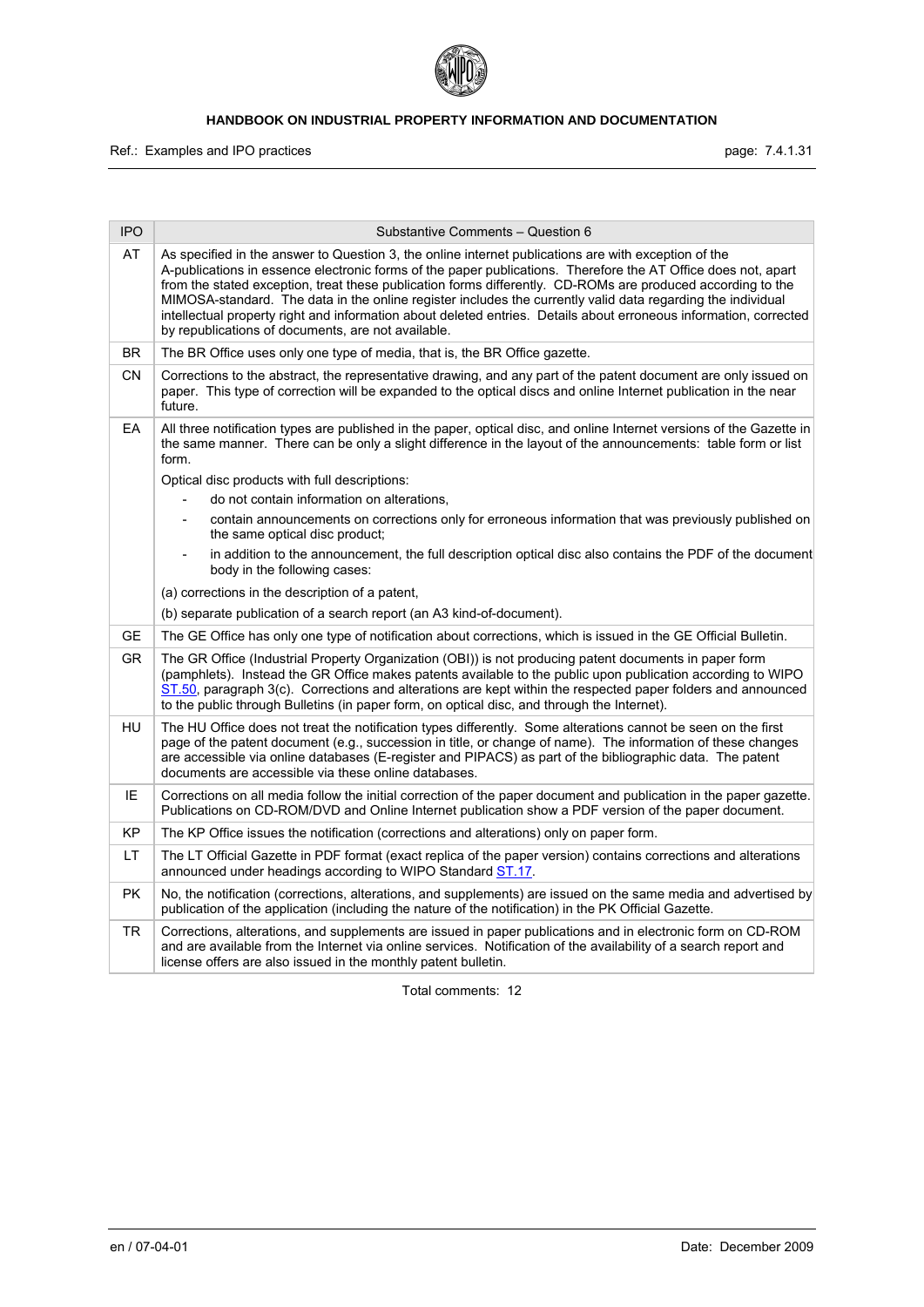

Ref.: Examples and IPO practices **page: 7.4.1.32** 

#### *Question 7. In the case that your Office issues corrections, alterations, and supplements on more than one type of media, and in the case that one or more types are more important/dominant/authentic than the other(s), please specify which type(s) of media are the most important.*

(Multiple item selection was allowed.)

| Option                                                 | Responses                                                                                         | Count | Percent |
|--------------------------------------------------------|---------------------------------------------------------------------------------------------------|-------|---------|
| Paper:                                                 | AM, AR, AT, BY, CN, CZ, EE, GB, GE, GR, HR, IE, KZ,<br>LT, MD, OA, PK, PL, RO, SK, TR, UA, US, UZ | 24    | 69%     |
| Optical disc:                                          | AM, AR, CN, EA, EP, GE, RU, SK, TR, UZ, VN                                                        | 12    | 34%     |
| Machine-readable carriers<br>other than optical discs: | DE.                                                                                               |       | 3%      |
| Online Internet publication:                           | AR, AT, BR, CN, CZ, DE, EA, EP, GB, GE, HU, KR, MX,<br>PK, PL, RU, TH, TR, UZ, VN                 | 21    | 60%     |

#### Total responses: 35

| <b>IPO</b> |        | Substantive Comments - Question 7                                                                                                                                                                                                            |
|------------|--------|----------------------------------------------------------------------------------------------------------------------------------------------------------------------------------------------------------------------------------------------|
| AT         | Paper  | is the authentic medium for all but A-documents.                                                                                                                                                                                             |
|            |        | The Internet is the dominant medium and is authentic for A-documents.                                                                                                                                                                        |
| <b>BR</b>  |        | Online Internet publication<br>is the dominant medium but only for the official gazette.                                                                                                                                                     |
| BY         | Paper  | is the dominant medium for patent documents and patent gazettes.                                                                                                                                                                             |
| DE         |        | Machine-readable carriers and the Internet<br>at http://www.dpma.de/english/service/e-services/dpmadatenabgabe/index.html and<br>http://publikationen.dpma.de, and http://depatisnet.dpma.de, respectively, are the most important<br>media. |
| <b>GB</b>  | Paper  | is more dominant as it is currently the GB Official publication means.                                                                                                                                                                       |
|            |        | Online Internet publication<br>is the most important medium to the GB office.                                                                                                                                                                |
| HU         |        | Online Internet publication<br>is the authentic version of the HU Office Gazette. The industrial property databases and the<br>patent documents are also accessible as online Internet publications.                                         |
| LT         | Paper: | The LT Official Gazette authentic medium currently is the paper version. But this will be replaced<br>by the Official Gazette in PDF format (exact replica of the paper version) as from July 1, 2009.                                       |
| <b>MX</b>  |        | Online Internet publication<br>is considered more important because of worldwide access.                                                                                                                                                     |
| <b>RU</b>  |        | Online Internet publication<br>dominates because of the higher number of users.                                                                                                                                                              |
| SK         | Paper  | is the most authentic medium for publishing corrections and alterations.                                                                                                                                                                     |
|            |        | Optical discs are a more authentic medium for publishing corrections and alterations than is the online Internet<br>publication.                                                                                                             |
| <b>TH</b>  |        | Online Internet publication:<br>The applicant has to check if the optical disc or the paper media are corrected via the TH Office<br>(DIP) online Database.                                                                                  |
| US         | Paper  | is the more dominant medium for plant patent grant documents only.                                                                                                                                                                           |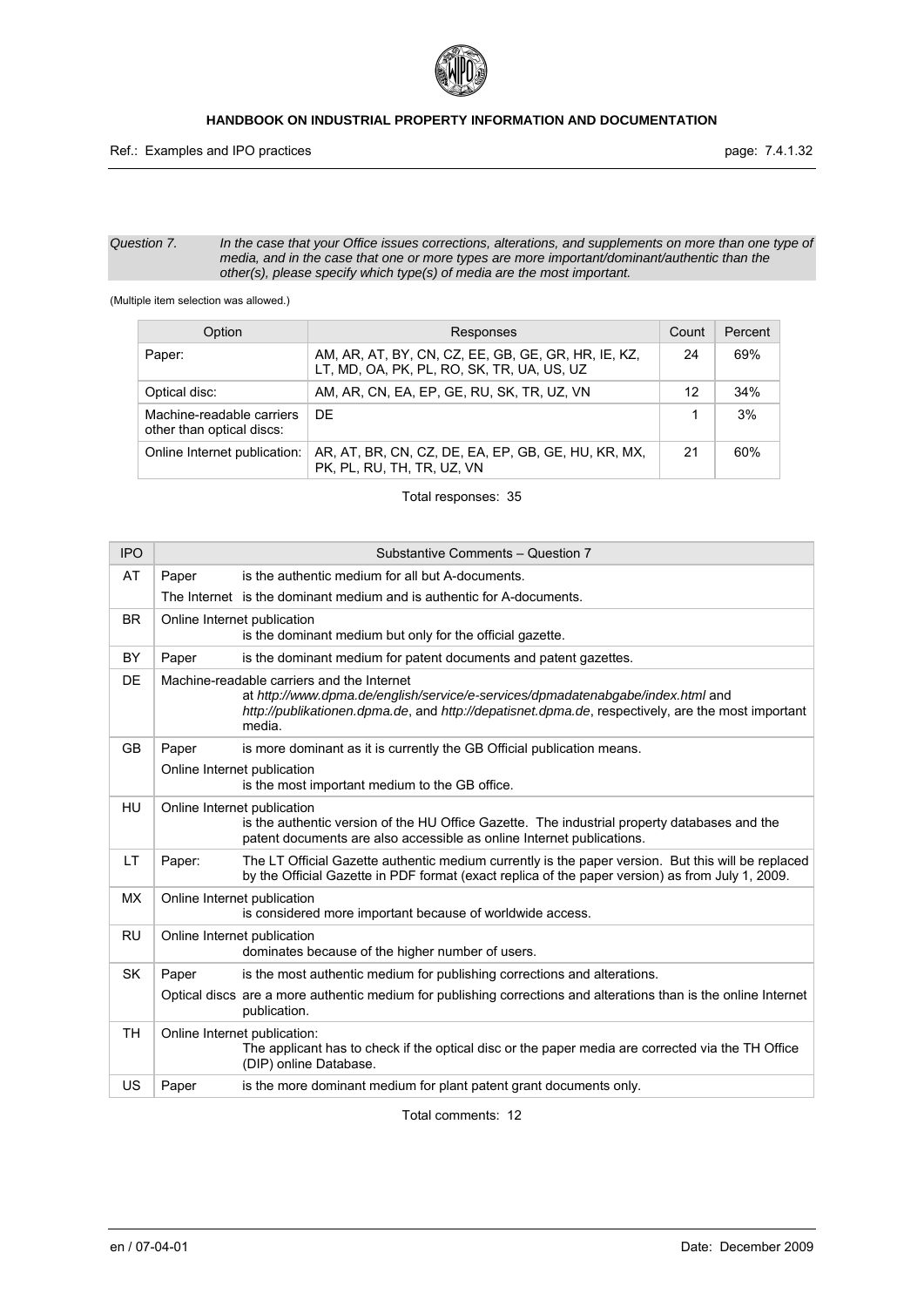

*Question 8. In the case that your Office issues corrections, alterations, and supplements on machine-readable media (including online Internet publications):* 

*Question 8(a). Are corrections, alterations, and supplements to image data (e.g., WIPO Standard ST.33 data) handled differently from corrections to full text versions of the same data (e.g., WIPO Standard ST.32 or ST.36 data)?* 

| Option<br>Responses  |                                                            | Count | Percent |
|----------------------|------------------------------------------------------------|-------|---------|
| Treated the same:    | AM, AR, AT, BY, CN, DE, EE, ES, HU, IE, JP, KR, MX, TH, WO | 15    | 58%     |
| Treated differently: | ∣CZ. US                                                    |       | 8%      |
| Not Applicable:      | EC, EP, GB, RU, TR, UZ, VN                                 |       | 27%     |
| Other                | GR, UA                                                     |       | 8%      |

Total responses: 26

| <b>IPO</b> | Substantive Comments - Question 8(a)                                                                                                                                                                                                                                                                                                                                                                                                        |
|------------|---------------------------------------------------------------------------------------------------------------------------------------------------------------------------------------------------------------------------------------------------------------------------------------------------------------------------------------------------------------------------------------------------------------------------------------------|
| <b>CN</b>  | Full text versions will be published in the near future. Corrections, alterations, and supplements of full text<br>versions will be handled in the same way as image data is.                                                                                                                                                                                                                                                               |
| CZ         | Image data are replaced as a whole.                                                                                                                                                                                                                                                                                                                                                                                                         |
| EP         | Today, only ST.36 is applied.                                                                                                                                                                                                                                                                                                                                                                                                               |
| <b>ES</b>  | Corrections are published in both image data (PDF published on the Internet) and the full text versions<br>published on the Internet (XML version of the full text).                                                                                                                                                                                                                                                                        |
| <b>GB</b>  | ST.33 only is used for all publications including corrections.                                                                                                                                                                                                                                                                                                                                                                              |
| <b>GR</b>  | Bulletins are also available through the Internet (see http://www.obi.gr).                                                                                                                                                                                                                                                                                                                                                                  |
| IE         | Corrections on all media follow the initial correction of the paper document and publication in the paper gazette.<br>Publications on CD-ROM/DVD and Online Internet publication show a PDF version of the paper document.                                                                                                                                                                                                                  |
| <b>JP</b>  | The XML data is the source of the image (PDF).                                                                                                                                                                                                                                                                                                                                                                                              |
| KR.        | Generally, the KR Office publishes patent gazettes on DVD-ROMs and on the Internet according to WIPO<br>Standard ST.36. Therefore, corrections to image data are handled in the same way as corrections to full text<br>versions.                                                                                                                                                                                                           |
| <b>RU</b>  | The RU Office doesn't publish patent documents as image data according to ST.33.                                                                                                                                                                                                                                                                                                                                                            |
| <b>TR</b>  | No, the TR Office does not use such a standard.                                                                                                                                                                                                                                                                                                                                                                                             |
| <b>UA</b>  | The WIPO Standard ST.36 (MIMOSA) is used.                                                                                                                                                                                                                                                                                                                                                                                                   |
| <b>US</b>  | Where the defect is technical (not related to the content), in both image (Yellow Book based on WIPO Standard<br>ST.33) and text (Red Book based on WIPO Standard ST.36) situations, a new document is disseminated to<br>replace the defective document.                                                                                                                                                                                   |
|            | If the defect is in the content which must be corrected, then for Yellow Book, a replacement image file is<br>disseminated with appended images pages of certificates of correction. At present, the content of the<br>certificates of correction is not distributed in Red Book text format. On occasion, a complete replacement for a<br>Grant Red Book file is disseminated, but with no change to the document number or the kind code. |
| <b>VN</b>  | The VN Office only makes notifications of corrections, alterations or supplements relating to the name, address,<br>and author. The VN Office does not make modification in image data/full text.                                                                                                                                                                                                                                           |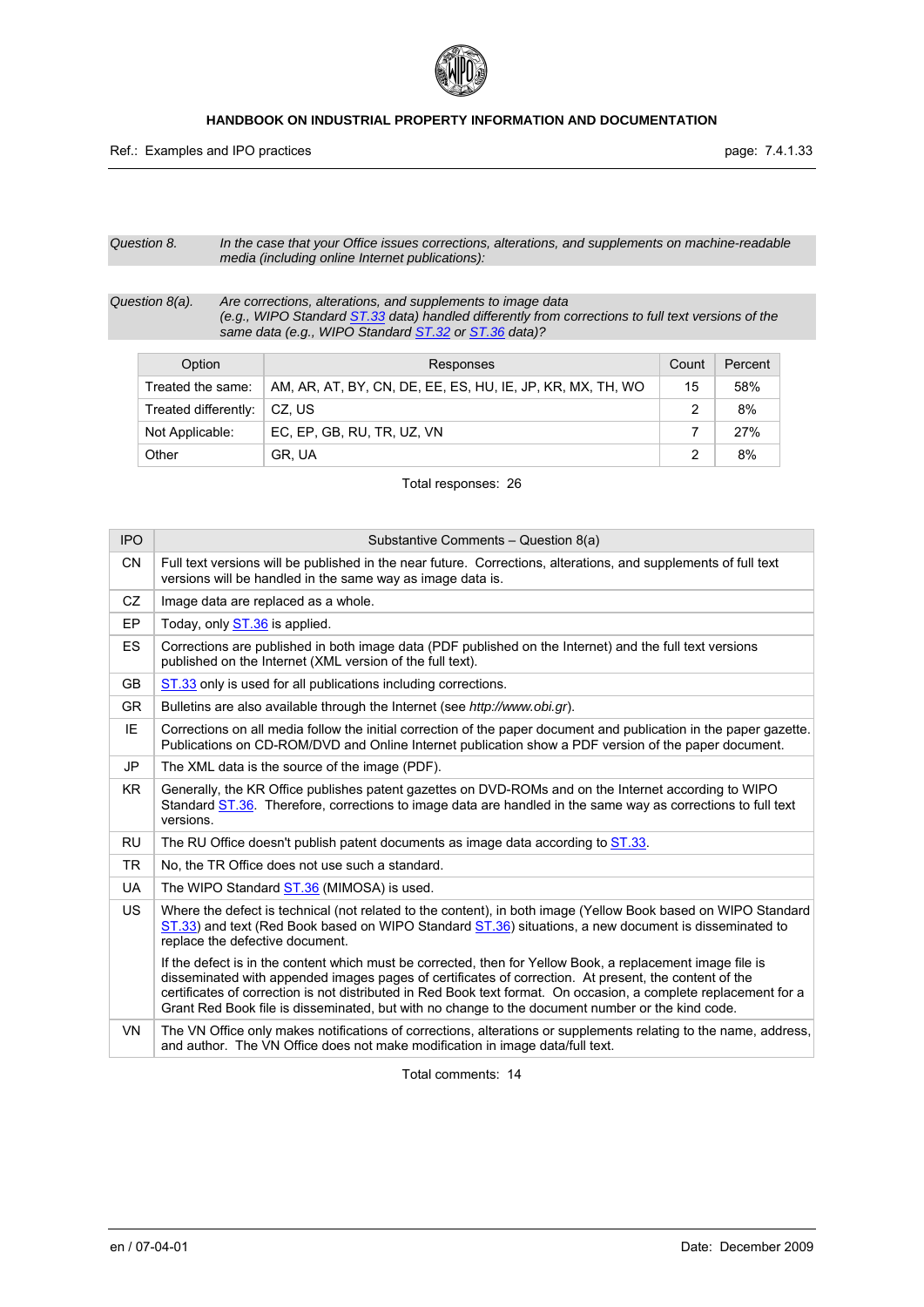

### *Question 8(b). Are corrections, alterations, and supplements handled differently on different media (e.g., differently on paper, optical disc, magnetic tape, on-line, etc.)?*

| Option                                | Count<br>Responses                                                                    |    | Percent |
|---------------------------------------|---------------------------------------------------------------------------------------|----|---------|
| Treated the same:                     | AR, BY, CZ, EE, ES, GB, GR, HU, IE, IL, JP, KR, KZ, LT, MX, PK,<br>RU. TH. US. VN. WO | 21 | 78%     |
| Treated differently:   AT, CN, DE, UA |                                                                                       | 4  | 15%     |
| Not Applicable:                       | EC, UZ                                                                                |    | 7%      |

Total responses: 27

| <b>IPO</b> | Substantive Comments - Question 8(b)                                                                                                                                                                                                                                                                                                                                                                                                                                                                                                                                                       |
|------------|--------------------------------------------------------------------------------------------------------------------------------------------------------------------------------------------------------------------------------------------------------------------------------------------------------------------------------------------------------------------------------------------------------------------------------------------------------------------------------------------------------------------------------------------------------------------------------------------|
| AT         | The online internet publications are, with exception of the A-publications, in essence electronic forms of the<br>paper publications. Therefore the AT Offices does not, apart from the stated exception, treat these publication<br>forms differently. CD-ROMs are produced according to the MIMOSA-standard. The data in the online register<br>includes the currently valid data regarding to the individual intellectual property right and information about<br>deleted entries. Details about erroneous information, corrected by republications of documents, are not<br>available. |
| <b>CN</b>  | Corrections to the abstract, the representative drawing, and any part of the patent document are only issued on<br>paper. These types of corrections will be expanded to the optical discs and online Internet publication, in the<br>near future.                                                                                                                                                                                                                                                                                                                                         |
| DE.        | Yes, these are handled differently as there are different publication procedures regarding the Patent Gazette<br>and patent documents.                                                                                                                                                                                                                                                                                                                                                                                                                                                     |
| <b>EE</b>  | Corrections on all media follow the initial correction of the paper document and publication in the patent<br>qazette.                                                                                                                                                                                                                                                                                                                                                                                                                                                                     |
| IE         | Corrections on all media follow the initial correction of the paper document and publication in the paper gazette.<br>Publications on CD-ROM/DVD and Online Internet publication show a PDF version of the paper document.                                                                                                                                                                                                                                                                                                                                                                 |
| KZ         | Corrections and alterations are made in the titles of protection. Amendments are published in the Gazette<br>Industrial Property and converted into PDF format and downloaded onto disc.                                                                                                                                                                                                                                                                                                                                                                                                   |
| <b>PK</b>  | Handling of all such notifications are same for both media, i.e., paper and online Internet publication. The<br>handling comprises the publication of the notifications (correction, alteration and supplements) in the form of<br>paragraphs. Neither the first page nor the whole patent document is published by the PK Office. To see the<br>whole patent document one has to file a form P-26 and pay a fee of PKR 750 for each patent document.                                                                                                                                      |
| <b>RU</b>  | The notifications are processed in a similar way for all media types                                                                                                                                                                                                                                                                                                                                                                                                                                                                                                                       |
| TН         | The correction is made on an online database first, and secondly on paper. The users of CD-ROMs need to<br>check for corrections on the online database.                                                                                                                                                                                                                                                                                                                                                                                                                                   |
| <b>US</b>  | The process is essentially the same for all electronic media, but there may be some slight variations for online<br>products.                                                                                                                                                                                                                                                                                                                                                                                                                                                              |
| <b>VN</b>  | All notifications on paper, optical disc, and on-line Internet have the same content and information.                                                                                                                                                                                                                                                                                                                                                                                                                                                                                      |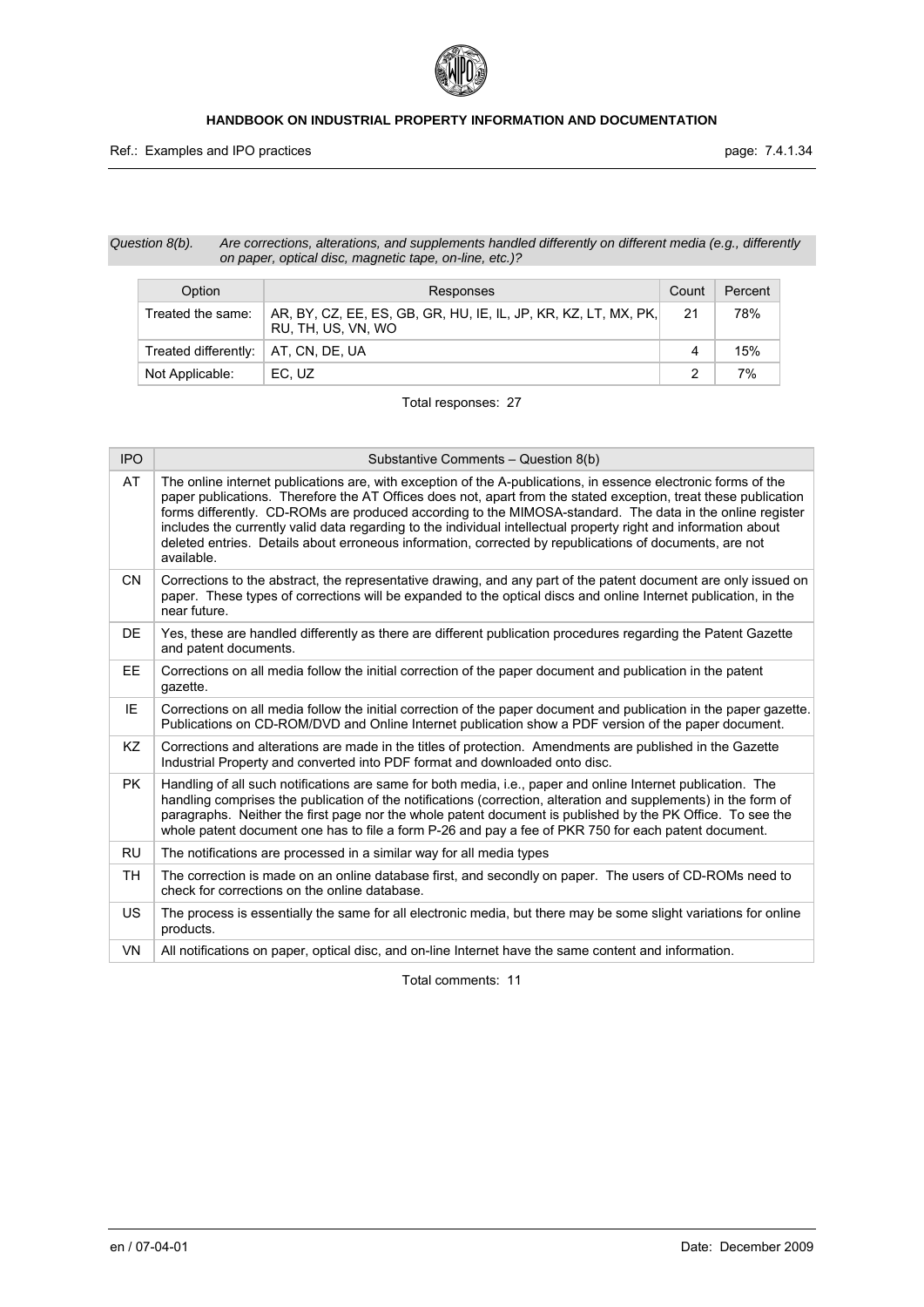

# PROBLEM AREAS

| Question 9. | If you use correction, alteration, and supplement procedures that are not fully in accordance with<br>WIPO Standard ST.50 and do not plan to be fully in line with this Standard in the future, please<br>explain why. In particular, please indicate any concerns (e.g., procedural, technical, cost) you have<br>with WIPO Standard ST.50 that cause problems with its implementation.                                                                                            |
|-------------|-------------------------------------------------------------------------------------------------------------------------------------------------------------------------------------------------------------------------------------------------------------------------------------------------------------------------------------------------------------------------------------------------------------------------------------------------------------------------------------|
| <b>IPO</b>  | Substantive Comments - Question 9                                                                                                                                                                                                                                                                                                                                                                                                                                                   |
| AT          | The AT Office does not plan to use supplementary correction codes (paragraphs 30 to 32), due to technical<br>concerns. It is also not felt suitable to relate to any published patent documents in cases where alterations<br>concern the intellectual property right itself rather than an individual published document (paragraph 33, see<br>also the answer to Question 2(b)) or mark search reports as supplements (paragraph 37, see also the answer<br>to Question $2(c)$ ). |
| BG          | On-line publications and machine readable carriers are a concern.                                                                                                                                                                                                                                                                                                                                                                                                                   |
| BR.         | The BR Office is planning to do be fully in line with WIPO Standard ST.50 in the future, however the dates have<br>not been finalized.                                                                                                                                                                                                                                                                                                                                              |
| BY          | Further compliance with WIPO Standard ST.50 will be implemented along with the revision of the BY Office<br>(NCIP) publication system, which is time-consuming and costly.                                                                                                                                                                                                                                                                                                          |
| CN          | The supplement notification procedures, such as for search reports or their revised versions, are not adopted<br>due to legal and procedural reasons.                                                                                                                                                                                                                                                                                                                               |
| CZ          | The WIPO Standard <b>ST.50</b> is too complex for the CZ Office needs; it is also not too compatible with the<br>procedures provided by the CZ Office internal electronic system.                                                                                                                                                                                                                                                                                                   |
| DE          | Probably caused by the historical development of the Patent Gazette (published on paper since 1877) in<br>combination with modern technical procedures, there will always be small deviations from ST.50, especially as,<br>reasonably, our publications try to satisfy all individual requirements of the German patent law.                                                                                                                                                       |
| EC          | Not applicable                                                                                                                                                                                                                                                                                                                                                                                                                                                                      |
| EE          | The EE Office is in favor of the developing the ST.50 in regard to Internet technologies                                                                                                                                                                                                                                                                                                                                                                                            |
| GB          | Not applicable                                                                                                                                                                                                                                                                                                                                                                                                                                                                      |
| <b>GE</b>   | Due to a number of different reasons, WIPO Standard ST.50 has not been used in the GE Office. The office<br>has become aware of the necessity of the use of ST.50 and it is planned to implement it in 2010.                                                                                                                                                                                                                                                                        |
| <b>GR</b>   | WIPO Standard ST.50 is rather complex and strict. The GR Office has only a small number of corrections and<br>alterations every month.                                                                                                                                                                                                                                                                                                                                              |
| IE          | Several of the WIPO Standard ST.50 Guidelines are in everyday use at the Irish Patent Office. The IE Office<br>hopes to fully implement correction procedures in compliance with ST.50 in the future.                                                                                                                                                                                                                                                                               |
| IL          | The implementation of the WIPO Standards ST.50 has not yet being considered from its different aspects<br>(legislation, IT, etc).                                                                                                                                                                                                                                                                                                                                                   |
| KR.         | To fully observe ST.50, the KR Office would need to establish more complicated procedures and settle the<br>technical and financial issues that will arise therefrom. For this reason, the KR Office intends to keep the<br>current procedures relation making corrections to patent gazettes.                                                                                                                                                                                      |
| LT          | Implementation of WIPO Standard ST.50 requires procedural and technical changes to the internal systems of<br>the LT Office which changes are time-consuming and costly.                                                                                                                                                                                                                                                                                                            |
| MG          | To conform to WIPO Standard ST.50 the MG Office would need to revise its procedure.                                                                                                                                                                                                                                                                                                                                                                                                 |
| МX          | Administratively speaking, the MX Office would be required to modify its procedures so examiners send, in<br>due course, corrections, modifications and supplements to the publication department. In addition, the MX<br>Office would also need to adapt the electronic publication system technically so that publications be made<br>periodically according to the guidelines set out in WIPO Standard ST.50.                                                                    |
| OA          | To implement WIPO Standard ST.50: staff training, acquisition of software and equipment are required.                                                                                                                                                                                                                                                                                                                                                                               |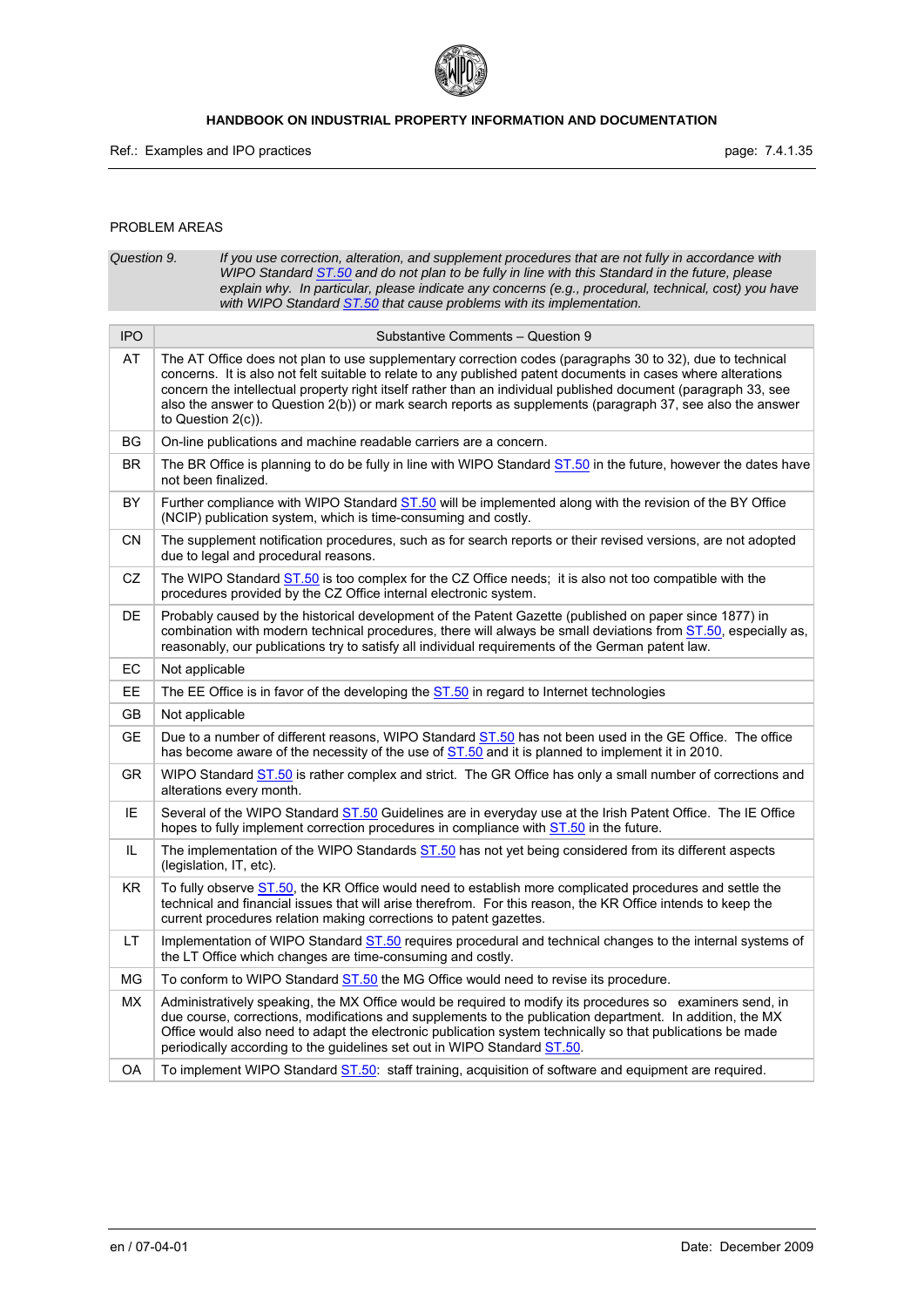

Ref.: Examples and IPO practices **page: 7.4.1.36** page: 7.4.1.36

| <b>IPO</b> | Substantive Comments - Question 9                                                                                                                                                                                                                                                                                                                                                                                                                                                                                                                                                                                                                                                                                                                                                                                                                                                                                                  |
|------------|------------------------------------------------------------------------------------------------------------------------------------------------------------------------------------------------------------------------------------------------------------------------------------------------------------------------------------------------------------------------------------------------------------------------------------------------------------------------------------------------------------------------------------------------------------------------------------------------------------------------------------------------------------------------------------------------------------------------------------------------------------------------------------------------------------------------------------------------------------------------------------------------------------------------------------|
| <b>PK</b>  | The PK Office uses correction, alteration and supplement procedures which may not be fully in accordance with<br>WIPO Standard ST.50 but the basics of publishing of notifications in the Gazette of Pakistan Part V are similar.<br>The differences between the PK Office procedure and ST.50 are:                                                                                                                                                                                                                                                                                                                                                                                                                                                                                                                                                                                                                                |
|            | in the publishing standards,<br>$\overline{\phantom{0}}$                                                                                                                                                                                                                                                                                                                                                                                                                                                                                                                                                                                                                                                                                                                                                                                                                                                                           |
|            | that the PK Office does not use kind-of-document codes (paragraph 11 of WIPO Standard ST.16), and                                                                                                                                                                                                                                                                                                                                                                                                                                                                                                                                                                                                                                                                                                                                                                                                                                  |
|            | the PK Office does not use INID codes.<br>$\frac{1}{2}$                                                                                                                                                                                                                                                                                                                                                                                                                                                                                                                                                                                                                                                                                                                                                                                                                                                                            |
|            | The major concern for not being compliant with ST.50, is the cost involved for the publication of either the first<br>page of the application or the complete patent document.                                                                                                                                                                                                                                                                                                                                                                                                                                                                                                                                                                                                                                                                                                                                                     |
| <b>RU</b>  | The RU Office does not use non-WIPO Standard ST.50 procedures.                                                                                                                                                                                                                                                                                                                                                                                                                                                                                                                                                                                                                                                                                                                                                                                                                                                                     |
| <b>SK</b>  | The SK Office will harmonize its correction procedures according to the WIPO Standard ST.50 in the near<br>future.                                                                                                                                                                                                                                                                                                                                                                                                                                                                                                                                                                                                                                                                                                                                                                                                                 |
| <b>TH</b>  | The WIPO Standard ST.50 remains interesting. However, the TH Office (the Department of Intellectual<br>Property of Thailand) has it owns procedures and applications which are in the Thai language. All staff,<br>applicants, and the public understand Thai much better than English.                                                                                                                                                                                                                                                                                                                                                                                                                                                                                                                                                                                                                                            |
| <b>TR</b>  | Implementation would require approval by the TR Office management. The TR Office would find the assistance<br>of WIPO helpful to understand, manage, and apply WIPO Standard ST.50 (and other standards) within the<br>technical procedures at the TR Office.                                                                                                                                                                                                                                                                                                                                                                                                                                                                                                                                                                                                                                                                      |
| UA         | Correction procedures according to the WIPO Standard ST.50 are carried out partially.<br>The use of this Standard in its full scope requires certain organizational, technical, and technological measures,<br>which entail considerable financial expenditure.<br>Due to above-mentioned reasons, the use of the Standard, in the near future, is not planned.                                                                                                                                                                                                                                                                                                                                                                                                                                                                                                                                                                    |
| <b>US</b>  | The US Office (USPTO) is working towards this Standard, when possible, for patent documents. Obstructions<br>in the past were the legacy computer storage and software systems. The US Office will continue to publish<br>patent application publication corrections with a different number from the original publication to help users<br>uniquely identify documents by the US publication number alone. Optical disc products follow industry<br>standards. These products reflect the content of the document at a particular point in time. When corrections<br>are necessary, the document is corrected and provided on the next appropriate publication of the product. The<br>cumulative index is updated accordingly. WIPO Standard ST.16 kind-of-document codes and publication date<br>are not currently needed in the cumulative index since publication and patent numbers uniquely identify US<br>patent documents. |
| UZ.        | The UZ Office fully complies with WIPO Standard ST.50.                                                                                                                                                                                                                                                                                                                                                                                                                                                                                                                                                                                                                                                                                                                                                                                                                                                                             |
| <b>WO</b>  | The cost of revision of systems is too great and programmer time is too limited to consider any changes unless<br>a clear immediate benefit can be perceived.                                                                                                                                                                                                                                                                                                                                                                                                                                                                                                                                                                                                                                                                                                                                                                      |

Total comments: 28

*Question 10. In the case that your Office issues corrections, alterations, and/or supplements via online Internet publication: Does WIPO Standard ST.50 require amendment to cover your procedures? If YES, what are the problem areas and possible solution(s) to amend WIPO Standard ST.50?* 

| Option | Responses                                                                                                                 | Count | Percent |
|--------|---------------------------------------------------------------------------------------------------------------------------|-------|---------|
| Yes:   | CN, GB, IL, JP, RU, UA                                                                                                    |       | 17%     |
| No:    | AM, AR, AT, BR, BY, CZ, DE, EA, EE, EP, ES, GE, GR, HR, HU, IE, KR, KZ,<br>LT, MD, MX, PK, PL, SK, TH, TR, US, UZ, VN, WO | 30    | 83%     |

Total responses: 36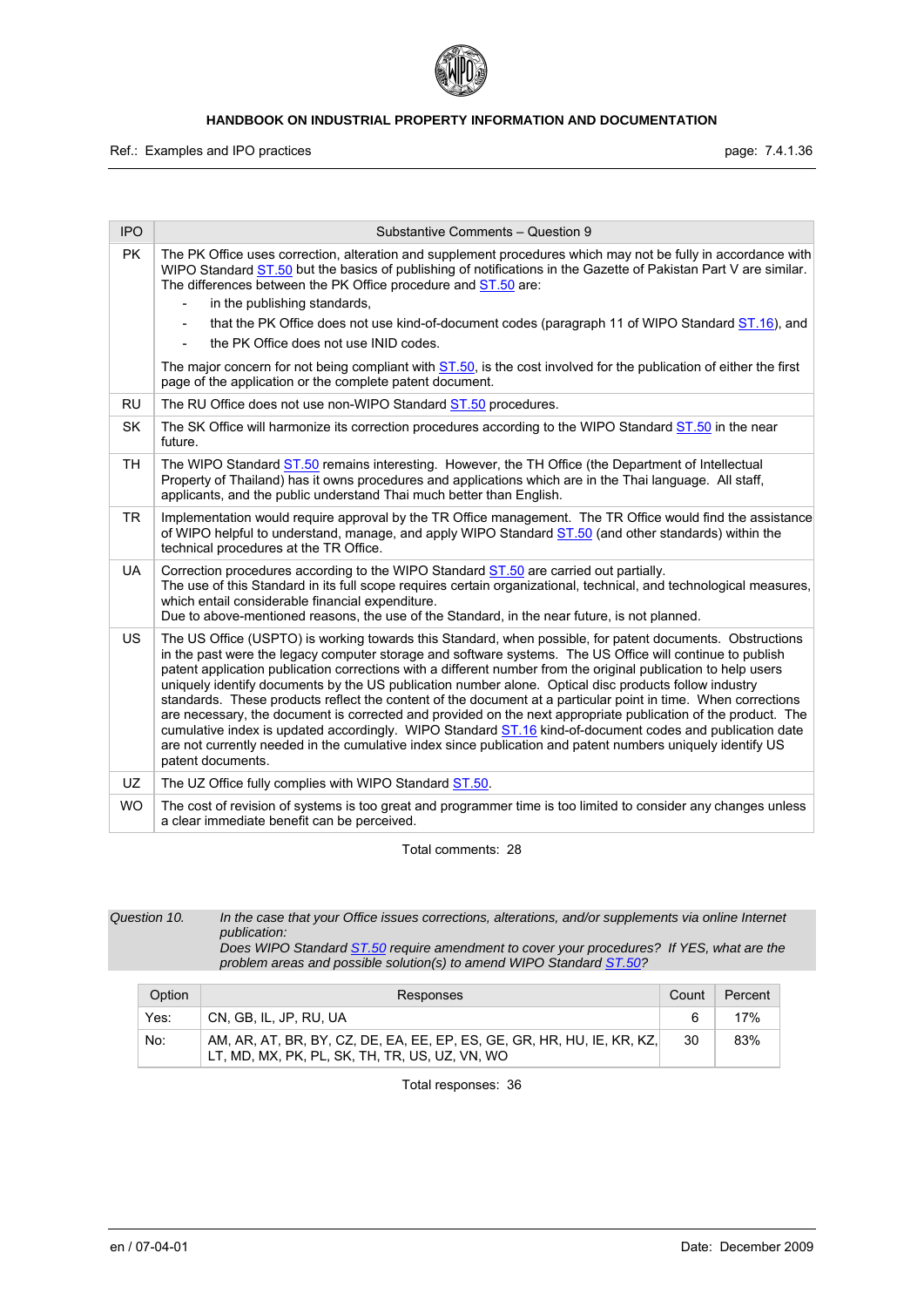

Ref.: Examples and IPO practices **page: 7.4.1.37** 

| <b>IPO</b> | Comments - Question 10                                                                                                                                                                                                                                                                                                                                                                                          |
|------------|-----------------------------------------------------------------------------------------------------------------------------------------------------------------------------------------------------------------------------------------------------------------------------------------------------------------------------------------------------------------------------------------------------------------|
| CN         | The CN Office is working to upgrade procedures and examination tools to be partly in line with ST.50.                                                                                                                                                                                                                                                                                                           |
| <b>GB</b>  | In terms of on-Line publication systems/processes (e.g., Publication Server: used to publish GB Office<br>corrections; On-Line Patents Journal: used to publish our alterations), ST.50 could be updated to<br>cover/acknowledge on-line publication processes as well as paper documents. ST.50 could be updated<br>generally to reflect that many Offices publish on-line.                                    |
| IL         | Section 20 of ST.50 is not fully implemented in Israel.<br>The correction codes are not used.                                                                                                                                                                                                                                                                                                                   |
| JP         | It is not clear whether "Machine-readable carriers other than CD-ROM" of ST.50 encompass online Internet<br>publication.                                                                                                                                                                                                                                                                                        |
|            | The possible solution would be, in line with the new era of highly-advanced and rapidly-developing information<br>technology, to add specific paragraphs for "On-line Internet Publication" or to modify relevant paragraphs in the<br>Standard, e.g., "Machine-readable carriers other than CD-ROM" so that clear quidelines for "On-line Internet<br>publication" can be provided as well as for older media. |
| <b>RU</b>  | The RU Office would find it useful to include detailed recommendations on specifics and potential of on-line<br>publications (for instance links from notifications to corresponding (correct) version of a corrected document.)                                                                                                                                                                                |
| UA.        | No recommendations concerning corrections and amendments to online publications are available in the<br>Standard.                                                                                                                                                                                                                                                                                               |
|            | To include recommendations concerning the updating procedure of the published documentation in databases.                                                                                                                                                                                                                                                                                                       |
| US.        | It would be helpful to publish the corrections, alterations and/or supplements practices of the Offices to better<br>understand how the other Offices handle corrections.                                                                                                                                                                                                                                       |

Total comments: 7

#### *Question 11. With regard to problem area(s) other than in relation to online Internet publication, do you see a need to update or amend WIPO Standard ST.50 in any area(s) other than in relation to online Internet publication?*

(If YES, respondents were asked to provide details about the problem areas and possible solutions to amend WIPO Standard ST.50.)

| Option | Responses                                                                                                                                 | Count | Percent |
|--------|-------------------------------------------------------------------------------------------------------------------------------------------|-------|---------|
| Yes:   | GR. JP                                                                                                                                    |       | 6%      |
| No:    | AM, AR, AT, BG, BY, CN, CZ, DE, EA, EE, EP, ES, GB, GE, HR, HU, IE, IL,<br>KR, KZ, LT, MD, MX, PK, PL, RO, RU, SK, TH, TR, UA, US, UZ, VN | 34    | 94%     |

Total responses: 36

| <b>IPO</b> | Comments - Question 11                                                                                                                                                                                                                       |
|------------|----------------------------------------------------------------------------------------------------------------------------------------------------------------------------------------------------------------------------------------------|
| GR         | The GR Office would like the Standard made simpler.                                                                                                                                                                                          |
| JP.        | WIPO Standard ST.50 is not designed to provide quidelines for publication of patent documents/patent gazettes<br>on DVD-ROM.                                                                                                                 |
|            | The possible solution would be either to add specific paragraphs for publication in DVD-ROM or to replace the<br>wordings of "CD-ROM" relevant to this question with "optical discs" so that both "CD-ROM" and "DVD-ROM"<br>can be covered". |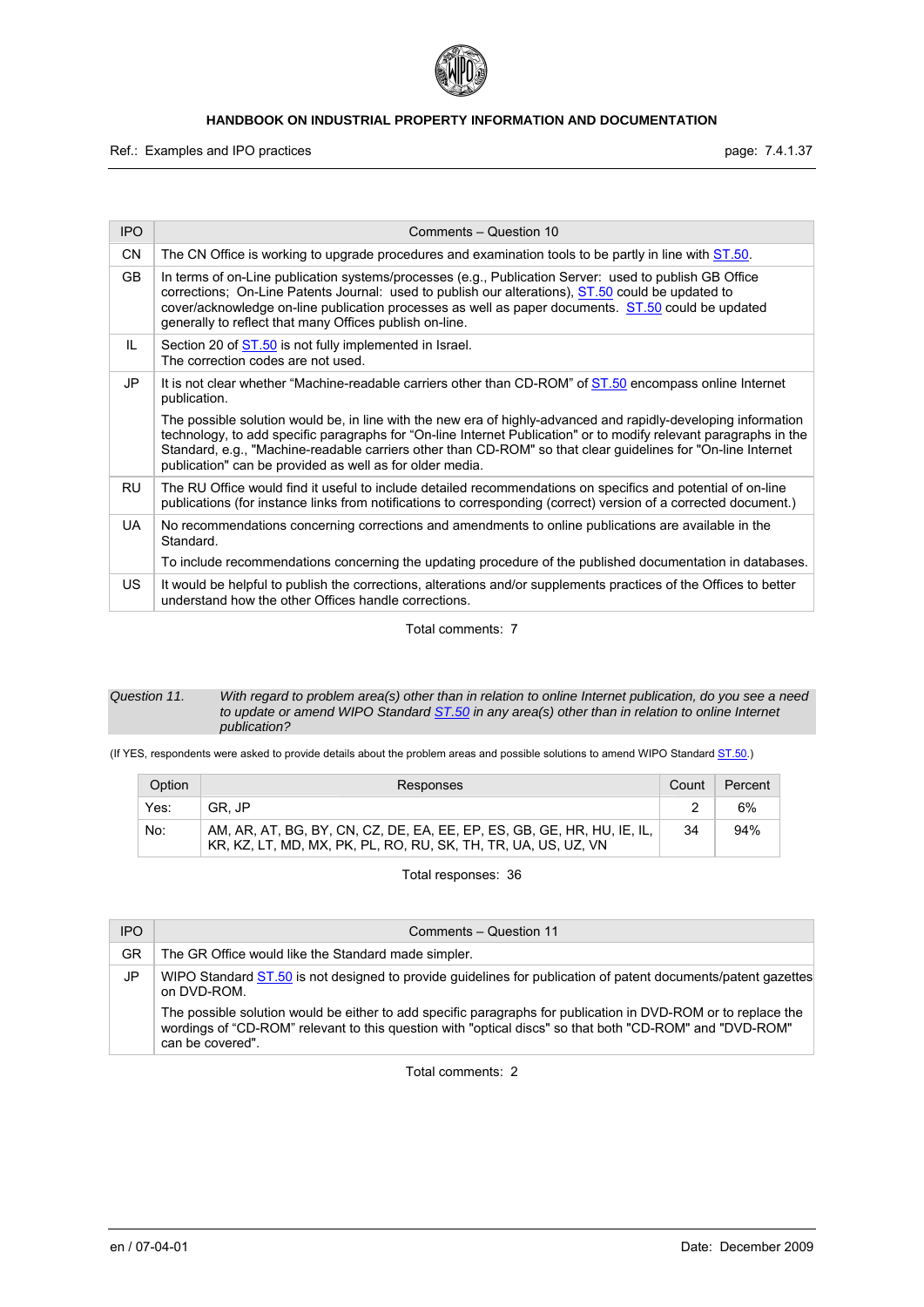

#### *Question 12. Do users have one of the following problems in the identification of corrections, alterations, or supplements?*

(Multiple item selection was allowed with respect to the last four options.)

| Option                                                                                                              | Responses                                                                                                            | Count    | Percent |
|---------------------------------------------------------------------------------------------------------------------|----------------------------------------------------------------------------------------------------------------------|----------|---------|
| We do not have this information:                                                                                    | AM, AR, AT, BG, BY, CZ, EA, EE, GB, GE,<br>GR, HR, IE, IL, JP, KR, LT, MD, OA, PK,<br>PL. RO. SK. TR. US. UZ. VN. WO | 28       | 74%     |
| There are problems distinguishing<br>between the different types of corrections.<br>alterations, and supplements    |                                                                                                                      | $\Omega$ | $0\%$   |
| There are problems identifying which<br>publications have been subsequently<br>corrected, altered, or supplemented: | <b>CN</b><br>ES<br>K7<br>MG<br>TН<br>MX.                                                                             | 6        | 16%     |
| There are problems identifying what<br>previous publication is now being<br>corrected, altered, or supplemented:    | MG                                                                                                                   | 1        | 3%      |
| Other, please specify:                                                                                              | HU, MG, RU, UA, WO                                                                                                   | 5        | 13%     |

Total responses: 38

| <b>IPO</b> | Comments - Question 12                                                                                                                                                                                                             |
|------------|------------------------------------------------------------------------------------------------------------------------------------------------------------------------------------------------------------------------------------|
| EC.        | The WIPO Standard ST.50 is not applied by the EC Office.                                                                                                                                                                           |
| HU         | Users are accustomed to have correct information in the HU Office online databases, and they require more<br>information to be available online.                                                                                   |
| IL         | There are no problems the IL Office is aware of.                                                                                                                                                                                   |
| RU         | Problems could arise when using on-line publication which is not an official publication of the RU Office. These<br>problems could be settled down if ST.50 contains clear recommendations on corrections in on-line publications  |
| UA         | On paper, it is possible to identify amendments which have been made to the previously published patent<br>information; there is no possibility in online publications (databases) to identify amendments which have been<br>made. |

Total comments: 5

# TYPE AND CAUSE OF ERRORS REQUIRING SUBSEQUENT CORRECTION

*Question 13. Is the origin of errors leading to corrections mainly due to the applicant or to the internal processes of your Office, or another source?* 

(Multiple item selection was allowed.)

| Option                                             | Responses                                                                         | Count | Percent |
|----------------------------------------------------|-----------------------------------------------------------------------------------|-------|---------|
| More from the applicant side:                      | AM, EC, GR, IE, IL, KP, PK, PL, TH, UA, UZ, VN,<br><b>WO</b>                      | 13    | 31%     |
| More from the Patent Office side:                  | AT, BY, CN, EA, ES, HR, JP, LT, MD                                                | 9     | 21%     |
| About equally from applicant and<br>Patent Office: | AR, BG, BR, CZ, DE, EE, EP, GB, GE, HU, KR,<br>KZ, MG, MX, OA, RO, RU, SK, TR, US | 20    | 48%     |
| Other, please specify:                             | EP. GR                                                                            |       | 5%      |

Total responses: 42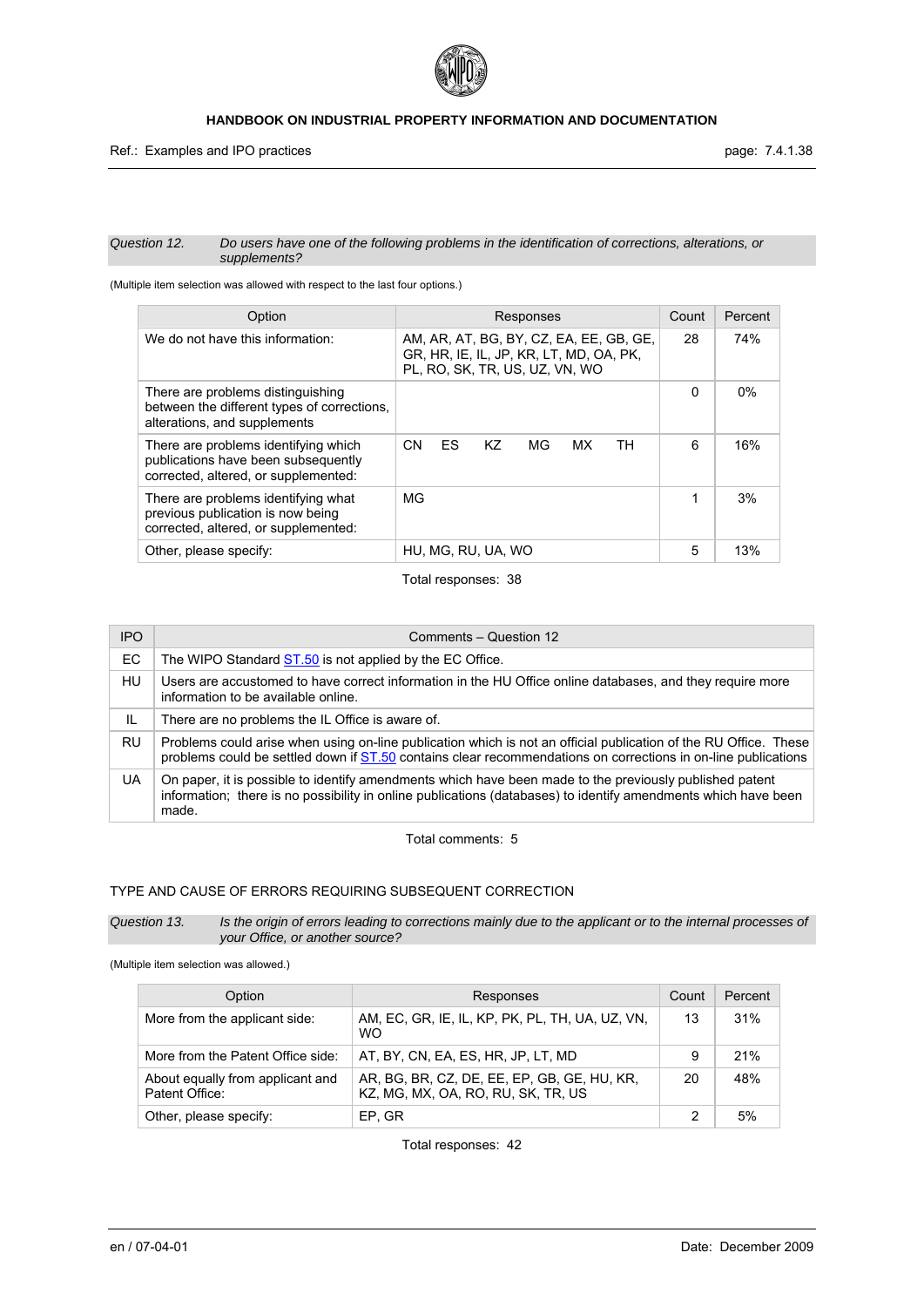

Ref.: Examples and IPO practices **page: 7.4.1.39** page: 7.4.1.39

| <b>IPO</b>                                                                                                                                                                                                                                                                                        | Comments - Question 13                                                                                                                                                                                                                                                                                                                                                                                                                                                                                                                                       |
|---------------------------------------------------------------------------------------------------------------------------------------------------------------------------------------------------------------------------------------------------------------------------------------------------|--------------------------------------------------------------------------------------------------------------------------------------------------------------------------------------------------------------------------------------------------------------------------------------------------------------------------------------------------------------------------------------------------------------------------------------------------------------------------------------------------------------------------------------------------------------|
| BR.                                                                                                                                                                                                                                                                                               | Unofficially, probably the BR Office generates errors from both the applicant and the BR Patent Office.                                                                                                                                                                                                                                                                                                                                                                                                                                                      |
| EP                                                                                                                                                                                                                                                                                                | Errors occur during electronic data processing.                                                                                                                                                                                                                                                                                                                                                                                                                                                                                                              |
| GR.                                                                                                                                                                                                                                                                                               | Alterations are mainly requested by applicants or representatives. Corrections are usually communicated from<br>the EP Office for European (EP) Validations.                                                                                                                                                                                                                                                                                                                                                                                                 |
| HU                                                                                                                                                                                                                                                                                                | Numerous letters are received from Patent and Law Offices regarding the translations of the EP Patents.                                                                                                                                                                                                                                                                                                                                                                                                                                                      |
| KR.<br>Errors occur as a result of:<br>applicants making mistakes in the preparation of their original applications,<br>KR Office staff making mistakes while digitalizing paper-based applications, or<br>KR Office examiners making mistakes in taking a decision to publish a correction.<br>- |                                                                                                                                                                                                                                                                                                                                                                                                                                                                                                                                                              |
| МX                                                                                                                                                                                                                                                                                                | A few cases of corrections are required to correct obvious errors and to limit the extent of claims.                                                                                                                                                                                                                                                                                                                                                                                                                                                         |
| TН                                                                                                                                                                                                                                                                                                | In the majority of cases, applicants require alteration after publication                                                                                                                                                                                                                                                                                                                                                                                                                                                                                    |
| US.                                                                                                                                                                                                                                                                                               | The US Office only corrects material errors in an A9 or P9 published application. A material error must affect<br>the public's ability to appreciate the technical disclosure of a patent application publication, to determine the<br>scope of the patent application publication, or to determine the scope of the provisional rights that an applicant<br>may seek to enforce upon issuance of a patent. The origin of errors leading to certificates of correction for<br>granted patents are about equally divided between applicant and the US Office. |

Total comments: 8

#### *Question 14. If known, please indicate the number of corrections published by your Office every year, in absolute values and/or percentage of the overall publication volume?*

| <b>IPO</b> | Comments - Question 14                                                                                                                                                   |  |  |
|------------|--------------------------------------------------------------------------------------------------------------------------------------------------------------------------|--|--|
| AM         | 6 corrections are made per year.                                                                                                                                         |  |  |
| <b>AR</b>  | Based on 118 corrections of an annual volume of 5426 publications, the AR Office has an approximate rate of<br>2% corrections per year.                                  |  |  |
| AT         | 10-15 corrections of A/B/U documents are made per year                                                                                                                   |  |  |
|            | 20-25 corrections of T documents are made per year<br>$\blacksquare$                                                                                                     |  |  |
|            | The above equates to about 0.1% of the overall publication volume.                                                                                                       |  |  |
| <b>BR</b>  | These statistics are not known.                                                                                                                                          |  |  |
| <b>BY</b>  | Total Number of Publications*<br><b>Number of Corrections</b><br>Year<br>Ratio (%)<br>2006<br>2487<br>13<br>0.5<br>0.3<br>2007<br>2845<br>9<br>2008<br>12<br>3130<br>0.4 |  |  |
|            | *applications for inventions, patents for inventions, utility models, and industrial designs                                                                             |  |  |
| <b>CN</b>  | The number of corrections published by the CN Office in 2008 is 299, which is extremely low compared to the<br>huge overall volume.                                      |  |  |
| <b>CZ</b>  | 2008 - 22 corrections<br>2007 - 28 corrections<br>2006 - 13 corrections<br>2005 - 21 corrections<br>2004 - 30 corrections                                                |  |  |
| DE         | The following numbers are from 2008:<br>A8/9 - 171 corrections<br>B8/9 - 236 corrections<br>C8/9 - 3 corrections<br>T8/9 - 303 corrections<br>U8/9 - 41 corrections      |  |  |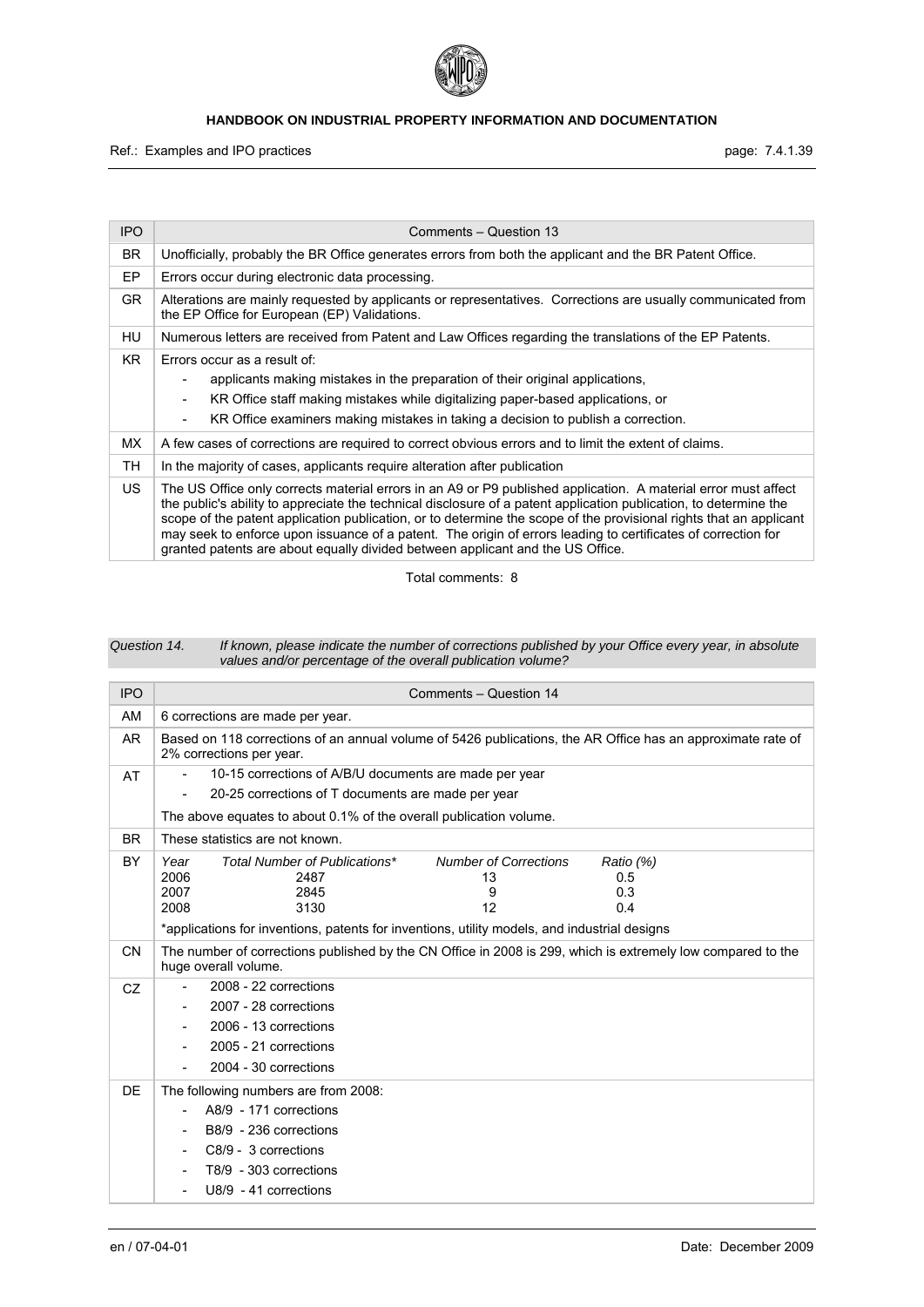

Ref.: Examples and IPO practices **page: 7.4.1.40** page: 7.4.1.40

| <b>IPO</b> | Comments - Question 14                                                                                                                                                        |  |  |  |  |
|------------|-------------------------------------------------------------------------------------------------------------------------------------------------------------------------------|--|--|--|--|
| EA         | 92 corrections equals 2% of all patent document publications per year.                                                                                                        |  |  |  |  |
| EC         | No data is available.                                                                                                                                                         |  |  |  |  |
| EE         | No data is available.                                                                                                                                                         |  |  |  |  |
| EP         | In 2008: A8 - 235, A9 - 53, B8 - 701, B9 - 333 corrections are made.                                                                                                          |  |  |  |  |
| ES         | In 2008, 70 corrections (relating to 27,468 published patent documents) were issued (equating to 0.3% of total<br>publications).                                              |  |  |  |  |
| <b>GB</b>  | In 2008 the GB Office published 11,055 A documents and 5363 B documents.<br>During 2008 the GB Office received 652 requests for errata in total:                              |  |  |  |  |
|            | 334 As (3.02% of total A documents published)                                                                                                                                 |  |  |  |  |
|            | 109 Bs (2.03 % of total B documents published)                                                                                                                                |  |  |  |  |
|            | 111 Section 117 (dealing with correction of errors / mistakes)                                                                                                                |  |  |  |  |
|            | 70 EP(UK)<br>$\blacksquare$                                                                                                                                                   |  |  |  |  |
|            | 27 Section 13 and Rule 10(2) (adjustment of inventor)<br>$\overline{\phantom{a}}$                                                                                             |  |  |  |  |
|            | 1 Section 8 (adjustment of applicant)<br>$\overline{\phantom{a}}$                                                                                                             |  |  |  |  |
| <b>GE</b>  | The number of corrections published by the GE Office every year is about 8% of the overall publication volume.                                                                |  |  |  |  |
| GR         | This has not been calculated so far.                                                                                                                                          |  |  |  |  |
| HR.        | Year<br>A8<br>A9<br>B4<br>T8<br>B8<br>B9<br>T5                                                                                                                                |  |  |  |  |
|            | $\overline{7}$<br>2007<br>22<br>4<br>1<br>1<br>1<br>$\blacksquare$                                                                                                            |  |  |  |  |
|            | 24<br>3<br>11<br>$\mathbf{1}$<br>5<br>9<br>2<br>2008                                                                                                                          |  |  |  |  |
| HU         | 2005: Patent documents: 1059, Corrections: 19, Rate: 1.8 %<br>$\blacksquare$<br>2006: Patent documents: 1538, Corrections: 9, Rate: 0.6 %<br>$\blacksquare$                   |  |  |  |  |
|            | 2007: Patent documents: 1712, Corrections: 10, Rate: 0.6 %                                                                                                                    |  |  |  |  |
|            | 2008: Patent documents: 2323, Corrections: 57, Rate: 2.5 %                                                                                                                    |  |  |  |  |
| IE         | Statistics are not kept.                                                                                                                                                      |  |  |  |  |
| IL         | No statistical data is available. Corrections are not published, about 10 amendments are published per year.                                                                  |  |  |  |  |
| JP         | Statistics for the year 2007:                                                                                                                                                 |  |  |  |  |
|            | Total of publications: 554,123<br>Total of corrections: 402                                                                                                                   |  |  |  |  |
|            | Ratio of correction (%): 0.07                                                                                                                                                 |  |  |  |  |
|            |                                                                                                                                                                               |  |  |  |  |
|            | Statistics for the year 2008:<br>Total of publications: 557,554                                                                                                               |  |  |  |  |
|            | Total of corrections: 390<br>Ratio of correction (%): 0.07                                                                                                                    |  |  |  |  |
| <b>KR</b>  | No. of Corrections<br>Year<br><b>Total Number of Patents</b><br>ratio $(%)$                                                                                                   |  |  |  |  |
|            | 2003<br>181,206<br>3,935<br>2.17                                                                                                                                              |  |  |  |  |
|            | 2.67<br>2004<br>193,829<br>5,183                                                                                                                                              |  |  |  |  |
|            | 2005<br>230,872<br>5,047<br>2.19<br>2006<br>287,161<br>3,976<br>1.38                                                                                                          |  |  |  |  |
|            | 2007<br>251,510<br>3,681<br>1.46                                                                                                                                              |  |  |  |  |
| KZ         | The rate is different every year.                                                                                                                                             |  |  |  |  |
| LT         | 0.50% of total publications require correction.                                                                                                                               |  |  |  |  |
| MD         | 6 to 8 corrections per year equates to about 2% of the total publication.                                                                                                     |  |  |  |  |
| <b>MX</b>  | These statistics are not available. It is considered necessary considering, in due course, to follow WIPO<br>Standard ST.17 to facilitate the accounting of these statistics. |  |  |  |  |
| <b>PK</b>  | Sometimes there are corrections, i.e., 0-4 times per year.                                                                                                                    |  |  |  |  |
| PL         | 400-450 corrections are made per year.                                                                                                                                        |  |  |  |  |
| RO         | $2007 - 66$ corrections<br>$2008 - 38$ corrections                                                                                                                            |  |  |  |  |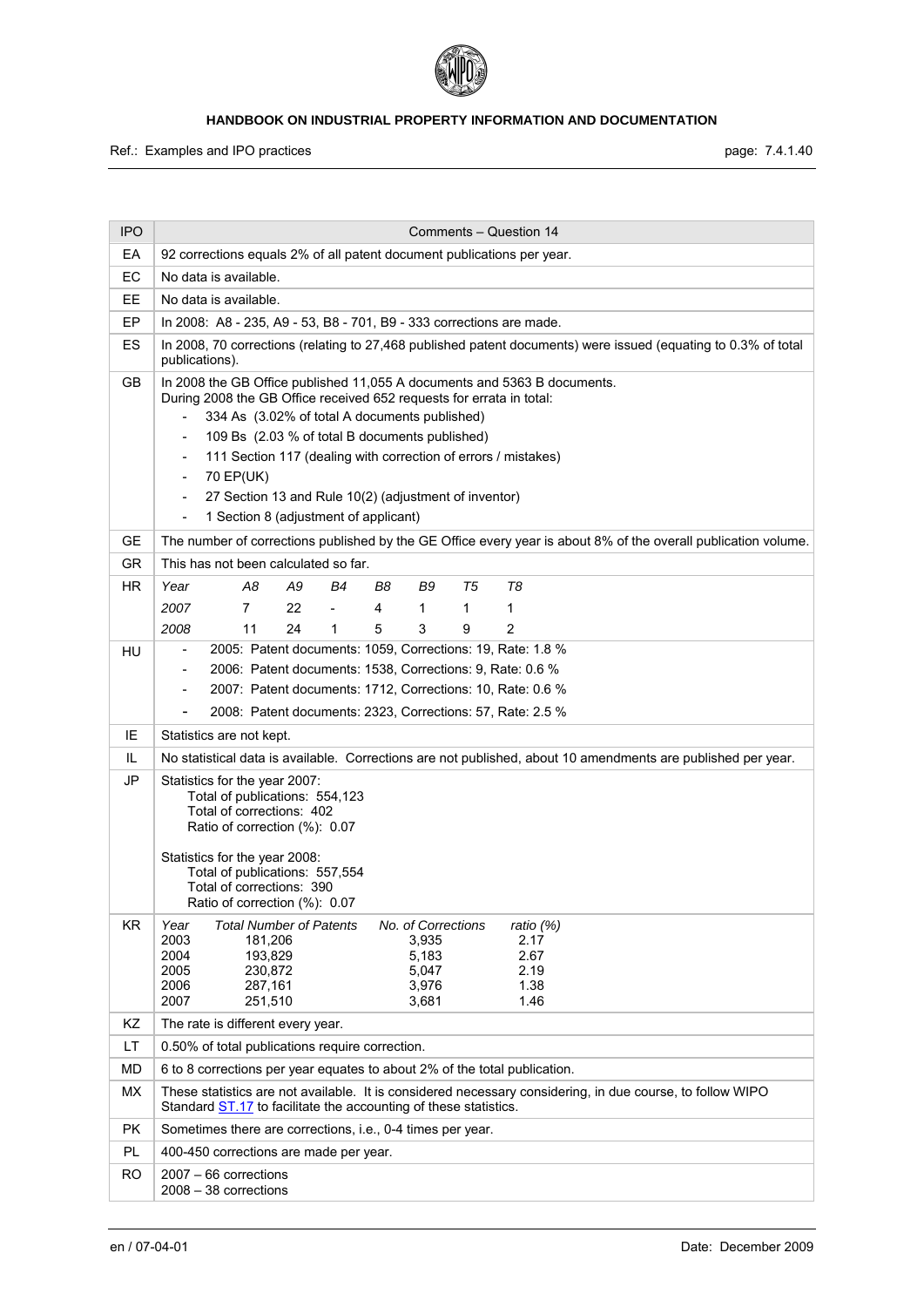

Ref.: Examples and IPO practices **page: 7.4.1.41** page: 7.4.1.41

| <b>IPO</b> | Comments - Question 14                                                                                                                                                                                                                                                                                                                                                                                 |  |  |
|------------|--------------------------------------------------------------------------------------------------------------------------------------------------------------------------------------------------------------------------------------------------------------------------------------------------------------------------------------------------------------------------------------------------------|--|--|
| RU         | 2006 - 223 corrections (0.93%)<br>2007 - 197 corrections (0.86%)<br>2008 - 324 corrections (1.12%)                                                                                                                                                                                                                                                                                                     |  |  |
| SK         | The SK Office publishes, in relation to patent information, on average 40 corrections each year.                                                                                                                                                                                                                                                                                                       |  |  |
| TН         | Approximately 1/100 (1%) of publications require correction.                                                                                                                                                                                                                                                                                                                                           |  |  |
| TR.        | The TR Office does not have this information.                                                                                                                                                                                                                                                                                                                                                          |  |  |
| <b>UA</b>  | In 2005 - approximately 1.28% of the total volume of publications required correction.<br>In 2006 - approximately 0.78% of the total volume of publications required correction.<br>In 2007 - approximately 0.85% of the total volume of publications required correction.<br>In 2008 - approximately 0.92% of the total volume of publications required correction.                                   |  |  |
| US.        | Year # Patents #Certificates Ratio #Patent Application Publications # A9s<br>Ratio<br>185246<br>14%<br>2008<br>25850<br>320523<br>0.08%<br>242<br>290<br>0.10%<br>2007<br>182928<br>14.6%<br>300198<br>26670<br>12.2%<br>0.10%<br>2006<br>196437<br>294538<br>293<br>23919<br>2005<br>16.3%<br>312<br>0.10%<br>157741<br>25720<br>289617<br>15.2%<br>268398<br>225<br>0.08%<br>2004<br>181318<br>27622 |  |  |
| UZ         | Statistics are not kept.                                                                                                                                                                                                                                                                                                                                                                               |  |  |
| WO.        | More than 30% are publications of corrections, alterations, or supplements.                                                                                                                                                                                                                                                                                                                            |  |  |

Total comments: 17

| Question 15. | If known, has a significant change occurred in the number of corrections issued in the past five |
|--------------|--------------------------------------------------------------------------------------------------|
|              | vears?                                                                                           |

| Option             | Responses                                                                 | Count | Percent |
|--------------------|---------------------------------------------------------------------------|-------|---------|
| More corrections:  | DE, EP, HU, RU, US                                                        | 5     | 13%     |
| Stable:            | AR, AT, BG, BY, CZ, EA, EE, ES, GB, JP, KP, KR, MD, PL, SK,<br>UA, US, WO | 18    | 46%     |
| Fewer corrections: | AM, BR, EC, GE, IL, KZ, LT, MX, PK, RO, TH                                | 11    | 28%     |
| Not known:         | CN, GR, HR, IE, TR, UZ                                                    | 6     | 15%     |

Total responses: 39

| <b>IPO</b> | Comments – Question 15                                                                                                                       |
|------------|----------------------------------------------------------------------------------------------------------------------------------------------|
| <b>BR</b>  | Probably, the number of corrections has diminished.                                                                                          |
| HR.        | No comment is possible since the HR Office started to publish corrections only in 2007.                                                      |
| HU         | Numerous letters are received from Patent & Law Offices regarding the translations of the European Patents.                                  |
| JP         | The number of corrections might increase unexpectedly when the patent law changes but the publication<br>system does not change.             |
| MX.        | The MX Office Patent Management System (for IMPI) has been modified so that the number of errors has<br>reduced.                             |
| US         | As the number of published patent applications increases, so does the number of corrected documents.<br>Patent grant corrections are stable. |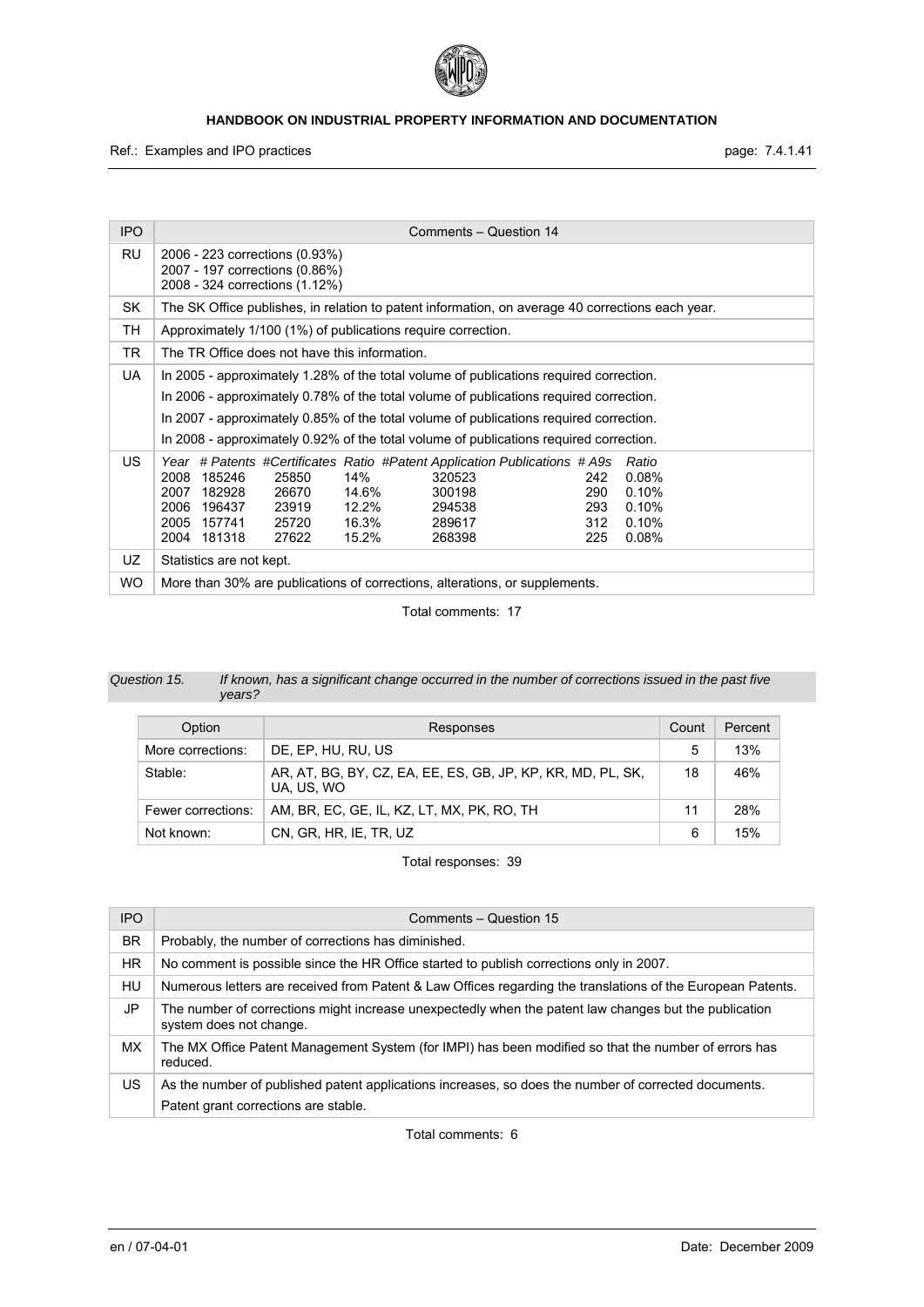

# *Question 16. Who makes the final decision of publishing a correction?*

(Multiple item selection was allowed.)

| Option                                                             | Responses                                                         | Count | Percent |
|--------------------------------------------------------------------|-------------------------------------------------------------------|-------|---------|
| Examiner:                                                          | AM, EP, GR, HU, KR, LT, MX, PL, SK, TH, TR,<br>UZ.                | 12    | 29%     |
| Formality officer:                                                 | CN, EE, EP, GR, MX, PL, TR                                        | 7     | 17%     |
| Internal publication department:                                   | CZ, EE, EP, HU, JP, TH                                            | 6     | 14%     |
| External publication department:                                   | <b>RU</b>                                                         | 1     | 2%      |
| All, in cooperation:                                               | AR, AT, BY, CZ, EA, ES, GB, GE, KP, MD,<br>MG, OA, RO, UA, US, VN | 16    | 38%     |
| Other-Please specify:                                              | IL, MX, PK, TR, US                                                | 5     | 12%     |
| It depends on the type of correction or<br>error - Please specify: | BG, BR, DE, EC, HR, IE, KZ, WO                                    | 8     | 19%     |

Total responses: 42

| <b>IPO</b> | Comments - Question 16                                                                                                                                                                                                                                                                                                                                |
|------------|-------------------------------------------------------------------------------------------------------------------------------------------------------------------------------------------------------------------------------------------------------------------------------------------------------------------------------------------------------|
| <b>BG</b>  | If an error is due to internal technical reasons - the publication department makes the final decision, in other<br>cases - the patent examiner.                                                                                                                                                                                                      |
| <b>BR</b>  | An official decision to publish any kind of information is necessary.                                                                                                                                                                                                                                                                                 |
| DE         | Examiners are responsible for the content of the document, the formality officer takes cares of the bibliographic<br>data.                                                                                                                                                                                                                            |
| EC         | The applicant may request a modification, if there is an error.                                                                                                                                                                                                                                                                                       |
| <b>HR</b>  | The formality officer decides about corrections to the first page, an examiner decides about corrections to the<br>complete documents.                                                                                                                                                                                                                |
| IE         | Depending on the type of correction needed, the final decision may fall with either the examiner or the<br>formalities officer.                                                                                                                                                                                                                       |
| IL         | Publishing a correction which is not lapsus calami (typographical error) is obligatory according to the law and is<br>published for oppositions.                                                                                                                                                                                                      |
| <b>KZ</b>  | If an error is made during examination (or formalities examination), then the correction is made by an examiner.<br>If an error is made by the applicant, then the correction is made by an examiner on the basis of supporting<br>documents                                                                                                          |
| МX         | When there is a change in industrial property rights, in case of cancellation of a patent or registration, the<br>decision is made by legal staff.                                                                                                                                                                                                    |
| <b>PK</b>  | The Controller of Patents makes the decision about a correction.                                                                                                                                                                                                                                                                                      |
| <b>SK</b>  | The final decision of publishing the correction is made by the same expert who made the decision of publishing<br>of original data.                                                                                                                                                                                                                   |
| TH.        | The examiner has the final decision before the grant of the patent, while the Internal Publication section has the<br>final decision after grant.                                                                                                                                                                                                     |
| <b>TR</b>  | The Manager of Division 2 in the Patent Department makes the decision about a correction.                                                                                                                                                                                                                                                             |
| <b>US</b>  | For published patent applications, the decision to make a correction is dependent on the type of error.<br>The Office of Patent Legal Administration decides for published patent applications. Changes in<br>÷<br>35 U.S.C. 102(e) date, however, are automatically accepted.<br>For granted patent documents, all make the decision in cooperation. |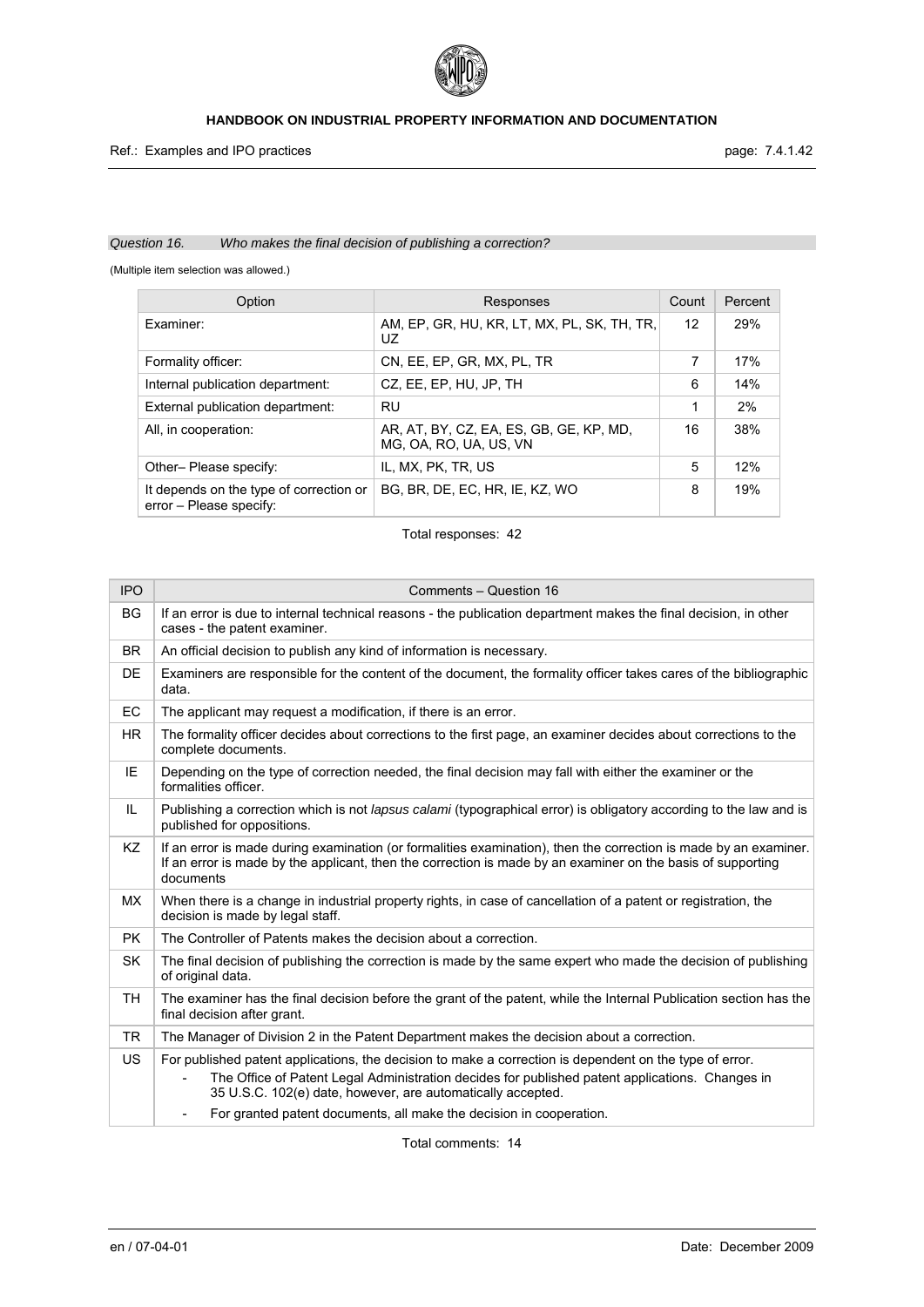

*Question 14. Is a request for correction from an applicant usually granted?* 

| Option | Responses                                                                                                                                                | Count | Percent |
|--------|----------------------------------------------------------------------------------------------------------------------------------------------------------|-------|---------|
| Yes:   | AM, AR, AT, BG, BR, BY, CN, CZ, EA, EC, EE, EP, ES, GB, GE, GR, HR,<br>IE, IL, JP, KP, KR, KZ, LT, MD, MG, MX, OA, PK, PL, RU, SK, TH, TR, US,<br>UZ. WO | 37    | 90%     |
| No:    | DE. HU. RO. UA                                                                                                                                           |       | 10%     |

# Total responses: 41

| <b>IPO</b> | Comments – Question 17                                                                                                                                                                                                                                                                                                                                                                                                                                                                                                                                                                           |
|------------|--------------------------------------------------------------------------------------------------------------------------------------------------------------------------------------------------------------------------------------------------------------------------------------------------------------------------------------------------------------------------------------------------------------------------------------------------------------------------------------------------------------------------------------------------------------------------------------------------|
| BR.        | If correct, yes, the request is granted.                                                                                                                                                                                                                                                                                                                                                                                                                                                                                                                                                         |
| <b>CN</b>  | If the origin of errors leading to corrections is from the patent office side, the request is granted.                                                                                                                                                                                                                                                                                                                                                                                                                                                                                           |
| <b>GR</b>  | Yes, the request is usually granted after thorough examination on a case-by-case basis.                                                                                                                                                                                                                                                                                                                                                                                                                                                                                                          |
| IL.        | Publishing a correction which is not lapsus calami (typographical error) is obligatory according to the law and is<br>published for oppositions.                                                                                                                                                                                                                                                                                                                                                                                                                                                 |
| KR.        | After confirming from a patent gazette that shows their application(s), applicants can request for corrections to<br>their applications by calling the KR Office examiners or the Call Center. For such requests received from<br>applicants, only KR Office examiners can decide to publish the correction.                                                                                                                                                                                                                                                                                     |
| <b>PK</b>  | Any person wishing to oppose the application shall, within 2 months from the date of advertisement in the PK<br>Official Gazette, give notice to the Controller in the form as set out in Form P-7.                                                                                                                                                                                                                                                                                                                                                                                              |
| RO.        | A request is usually granted, but only after analyzing the request.                                                                                                                                                                                                                                                                                                                                                                                                                                                                                                                              |
| UA.        | No, a request for correction from an applicant is not always granted. For example, a request is not granted if<br>the correction changes the scope of protection conferred. Since the scope of protection is determined by the<br>claims of the invention (utility model), interpretation of the claims is made within the description of invention<br>(utility model) and corresponding drawings. Therefore a request from an applicant for a correction of the<br>invention (utility model) claims, description, and corresponding drawings always needs to be agreed on with the<br>examiner. |
| US.        | For published patent application publications, only material errors are corrected.<br>For granted patents, a request from an applicant for a certificate of correction is usually granted if it is a material<br>error.                                                                                                                                                                                                                                                                                                                                                                          |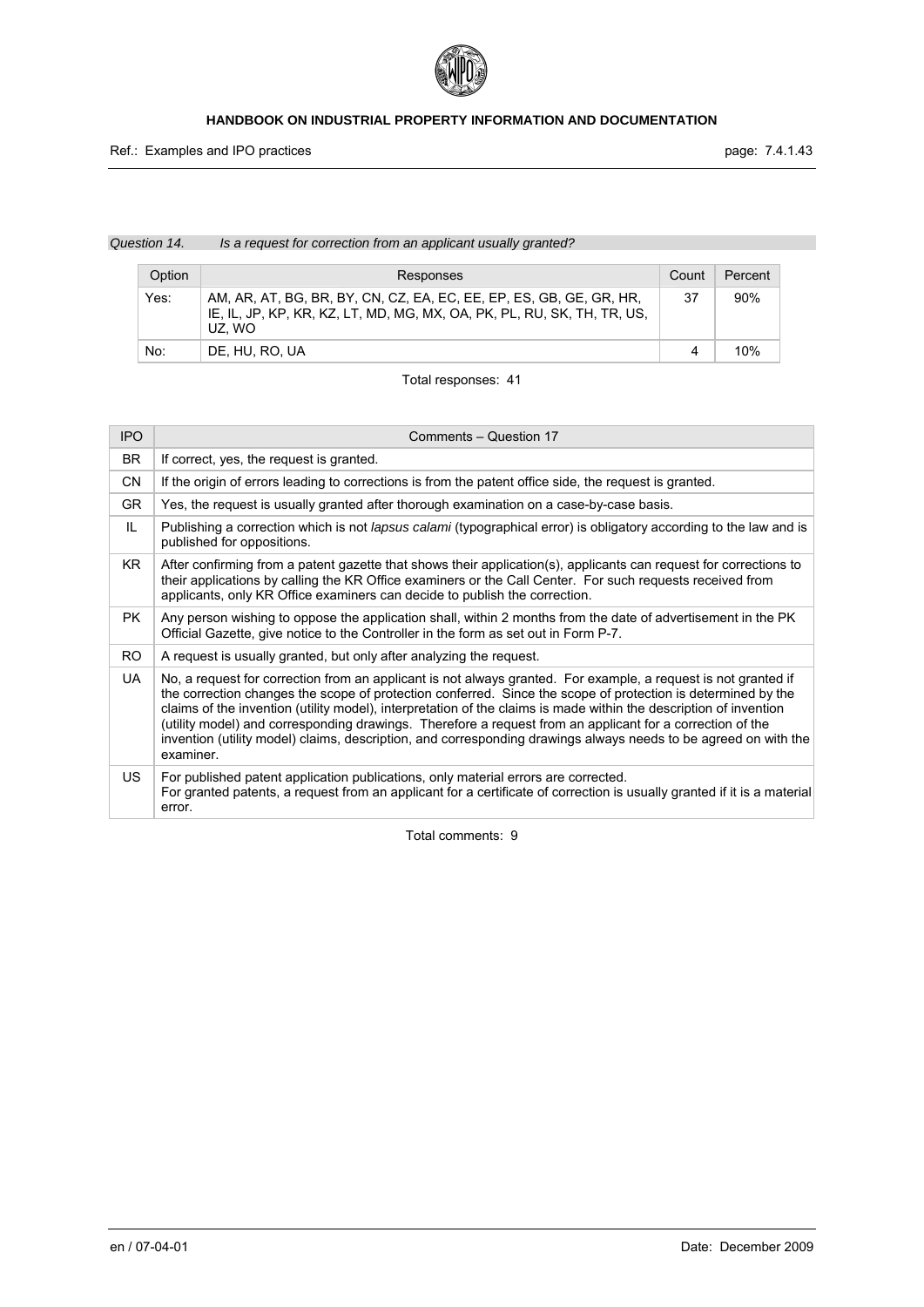

Ref.: Examples and IPO practices **page: 7.4.1.44** 

# *Question 18. How long, on average, does your Office take to publish a correction once an error becomes known?*

(Multiple item selection was allowed.)

| Option                                                                                                                                                                                                                                                                       | Responses                                                                                    | Count        | Percent |
|------------------------------------------------------------------------------------------------------------------------------------------------------------------------------------------------------------------------------------------------------------------------------|----------------------------------------------------------------------------------------------|--------------|---------|
| In the next publication cycle:                                                                                                                                                                                                                                               | AM, BG, BY, CZ, EC, EE, ES, GE, GR,<br>HR, IL, KZ, MD, MX, OA, PK, RO, SK,<br>TR, UZ, VN, WO | 22           | 52%     |
| Within one working day:                                                                                                                                                                                                                                                      | CZ.<br>HU                                                                                    | $\mathbf{2}$ | 5%      |
| Within one month:                                                                                                                                                                                                                                                            | AR, EC, GB, GE, GR, HU, KP, KR, MD,<br>RU, TH, TR                                            | 12           | 29%     |
| Within 1-3 months:                                                                                                                                                                                                                                                           | EA, EP, HU, IE, JP, LT, PL, SK, UA                                                           | 9            | 21%     |
| Within 3-6 months:                                                                                                                                                                                                                                                           | AT, BR, DE, EP                                                                               | 4            | 10%     |
| Longer than 6 months:                                                                                                                                                                                                                                                        | MG                                                                                           | 1            | 2%      |
| It depends on the types of media (paper,<br>optical discs, machine-readable carriers other<br>than optical disc, online Internet publication)<br>the notifications are issued on and on the<br>types of notifications (corrections, alterations,<br>and supplements) issued. | <b>CN</b>                                                                                    | 1            | 2%      |
| Other – Please specify:                                                                                                                                                                                                                                                      | KZ, US                                                                                       | 2            | 5%      |

# Total responses: 42

| <b>IPO</b> | Comments - Question 18                                                                                                                                                                                                                                                                         |
|------------|------------------------------------------------------------------------------------------------------------------------------------------------------------------------------------------------------------------------------------------------------------------------------------------------|
| CZ         | Publication in the Official Bulletin is made in the very next weekly issue.                                                                                                                                                                                                                    |
| EP         | B8 corrections are issued within 1-3 months, and B9 within 3-6 months.                                                                                                                                                                                                                         |
| HU         | The E-register is updated every day. The PIPACS database and Gazette are updated/issued every month.<br>Patent documents/corrections are produced/published monthly, but the production period lasts 6 weeks.                                                                                  |
| IE         | A correction is published within two weeks of it becoming known and presented in the following patent gazette.                                                                                                                                                                                 |
| IL         | Publishing a correction which is not <i>lapsus calami</i> (typographical error) is obligatory according to the law and is<br>published for oppositions.                                                                                                                                        |
| KR.        | About 10 days are required for issuance of a correction. If an examiner decides to correct an application, a staff<br>member is assigned to compare the examiner's correction request with the original application filed by the<br>applicant and then the corrected application is published. |
| KZ         | The titles of protection are amended within one to three days                                                                                                                                                                                                                                  |
| <b>SK</b>  | Correction of erroneous information is usually published in the subsequent issue of the Patent Gazette along<br>with publication of the corrected version of the patent document.                                                                                                              |
| US.        | For patent application publications, once the Office of Patent Publications grants a correction, the correction is<br>scheduled to publish in fourteen weeks.<br>For granted patents, the average number of days to publication is: 51.67 days.                                                |